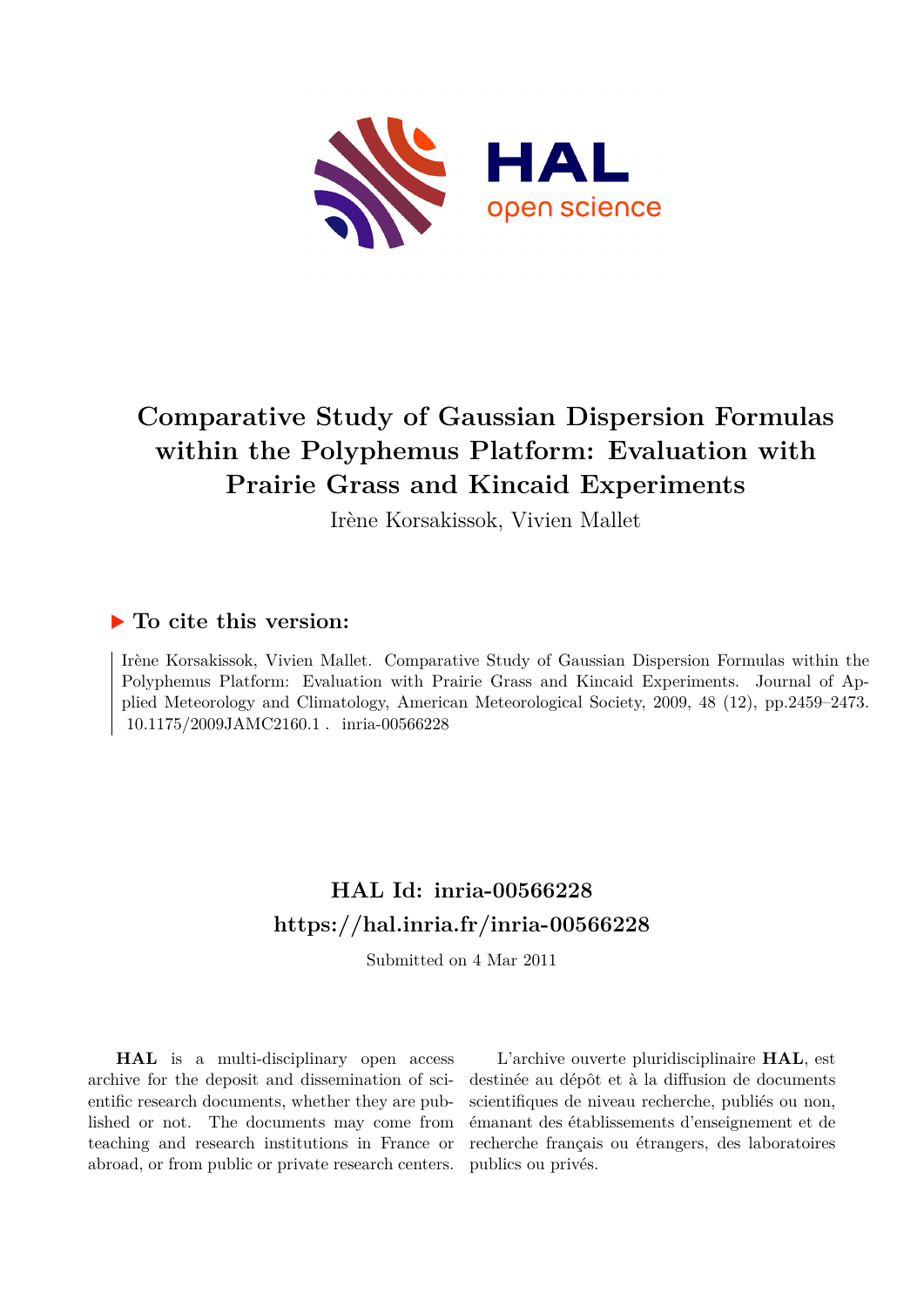# Comparative study of Gaussian dispersion formulae within the Polyphemus platform: evaluation with Prairie Grass and Kincaid experiments.

IRÈNE KORSAKISSOK<sup>\*</sup>

CEREA, Joint Research Laboratory, ENPC / EDF R&D, Université Paris Est

Vivien Mallet

INRIA

E-mail: korsakissok@cerea.enpc.fr Tel: 33(0)164152168

<sup>\*</sup> Corresponding author address: CEREA, 6–8 avenue Blaise Pascal, Cité Descartes, 77455 Champs-sur-Marne, Marne la Vallée Cedex 2, France.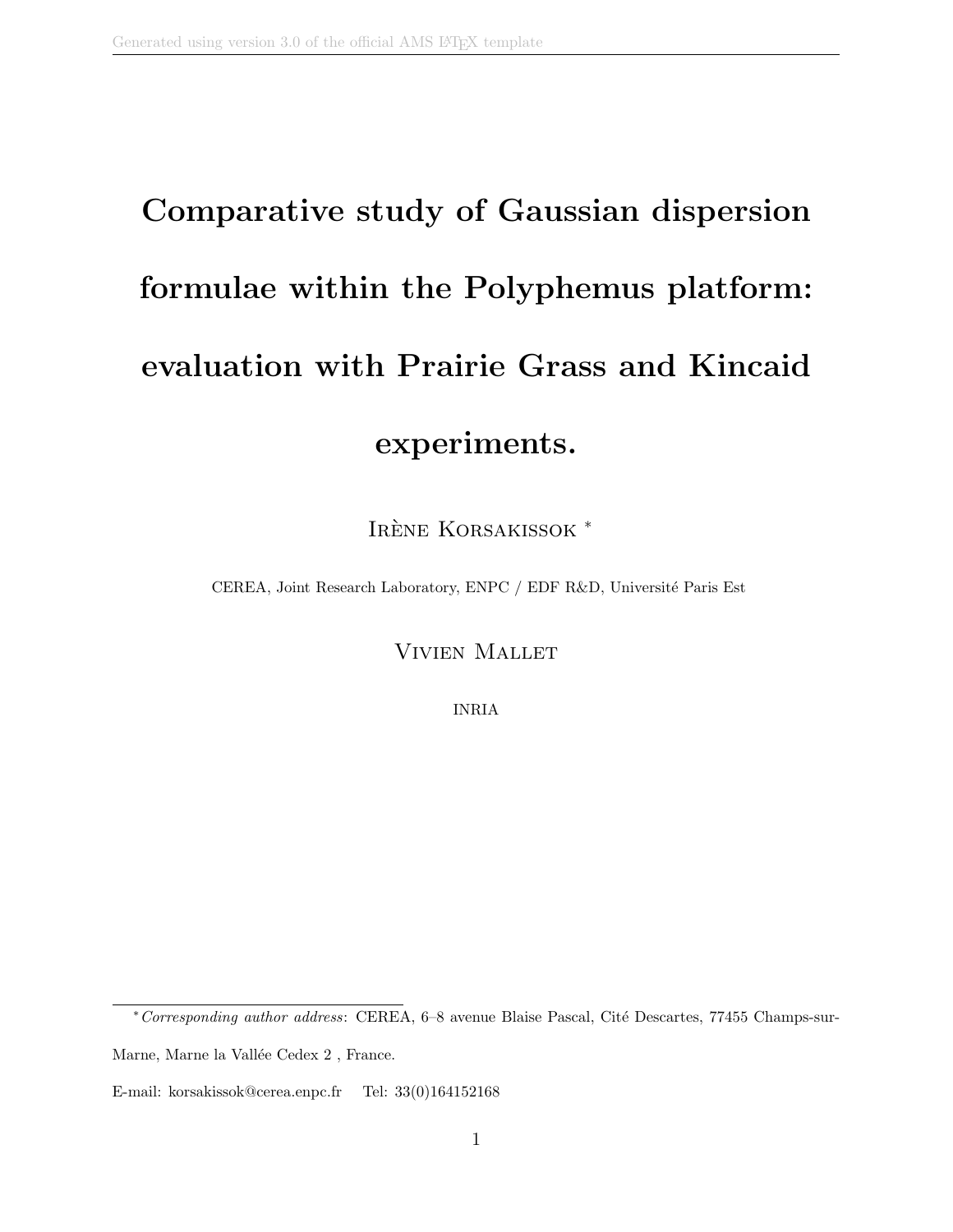#### ABSTRACT

This paper details a number of existing formulations used in Gaussian models in a clear and usable way, and provides a comparison within a single framework—the Gaussian plume and puff models of the air quality modeling system Polyphemus. The emphasis is made on the comparison between (1) the parameterizations to compute the standard deviations and (2) the plume rise schemes. The Gaussian formulae are first described and theoretically compared. Their evaluation is then ensured by comparison to the observations as well as to several well-known Gaussian and CFD models performance. The model results compare well with the other Gaussian models for two of the three parameterizations for standard deviations, Briggs's and similarity-theory, while Doury's shows a tendency to underestimate the concentrations because of a large horizontal spread. The results with Kincaid experiment point out the sensitivity to the plume rise scheme and the importance of an accurate modeling of the plume interactions with the inversion layer. Using three parameterizations for the standard deviations and the same number of plume rise schemes, we were able to highlight a large variability in the model outputs.

## 1. Introduction

Gaussian models are widely used to model dispersion at local scale, in spite of their wellknown limits, since they are based on simple analytical formulae, and computationally cheap to use. However, the use of empirical schemes to compute the Gaussian standard deviations involves large uncertainties—hence many different formulations exist. When plume rise occurs, additional parameterizations are introduced, which results in still more variability. In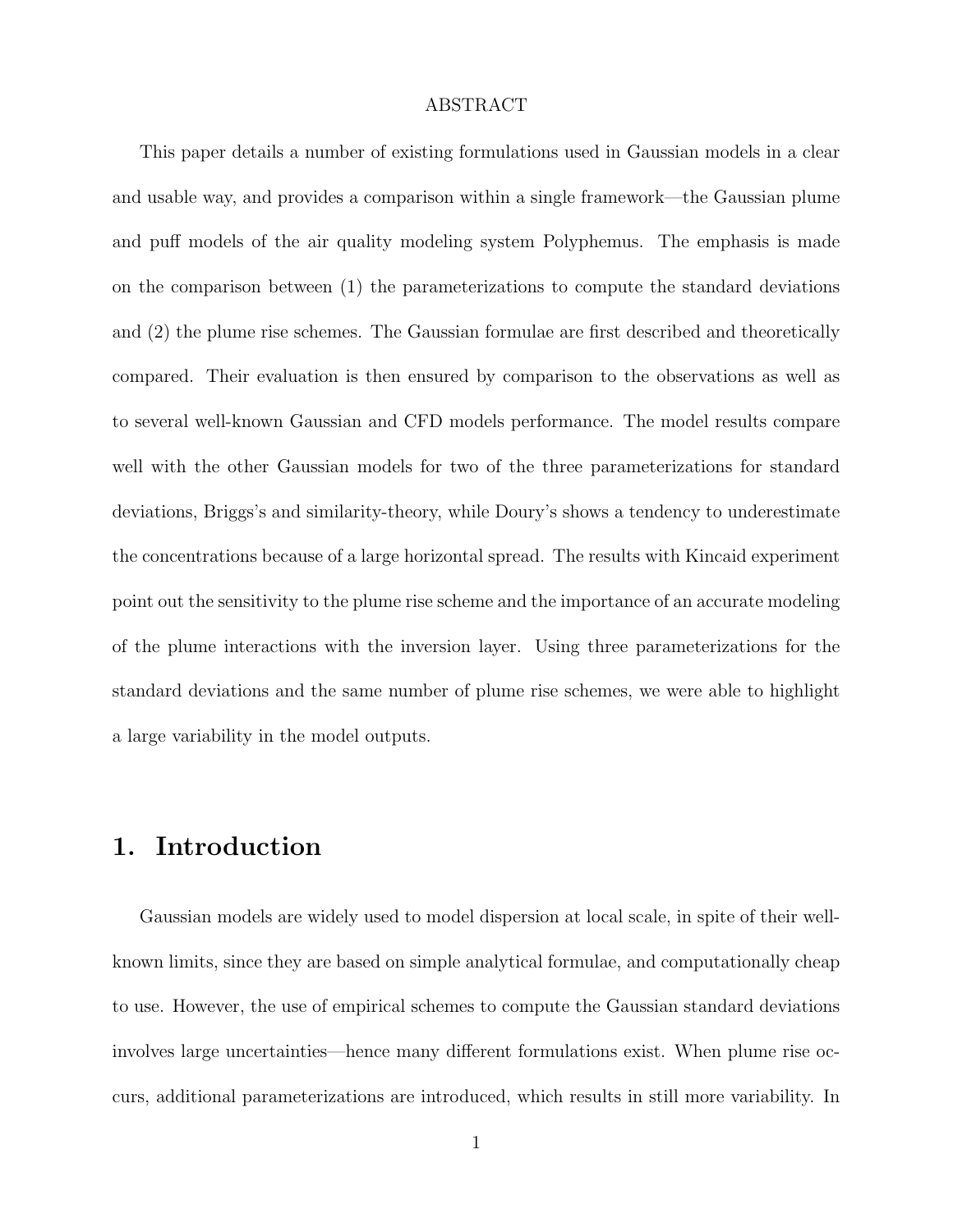this paper, the Gaussian models developed on the Polyphemus platform (Mallet et al. 2007) are used to evaluate the results sensitivity to the physical parameterizations for standard deviations and plume rise. This evaluation is ensured by means of theoretical study, comparison to experimental data, and comparison to other well-known Gaussian models performance, like US EPA models ISCST3 and AERMOD, and UK's widely used Gaussian model ADMS. Since Polyphemus is not a single air quality model but a platform aimed at handling different models, it provides an appropriate framework to benchmark parameterizations and features of Gaussian models, thus evaluating the spread in model outputs. In addition, one of the aims of this paper is also to put together a number of different parameterizations that were previously described in many different contexts, in a clear and usable way, which also makes comparisons easier.

We first present the Polyphemus Gaussian models in Section 2, with an emphasis on the parameterizations for standard deviations and plume rise. A first comparison of the parameterizations is given in Section 3. Then, the model evaluation is carried out with Prairie Grass (Section 4) and Kincaid (Section 5) field-experiments datasets.

## 2. Description of the Polyphemus Gaussian models

#### a. The Gaussian plume and puff models

Polyphemus hosts both a Gaussian plume model and a Gaussian puff model. Arya (1999) reviews the main assumptions for the relevance of the two models. A Gaussian plume model assumes a Gaussian distribution of mean concentration in the horizontal (crosswind) and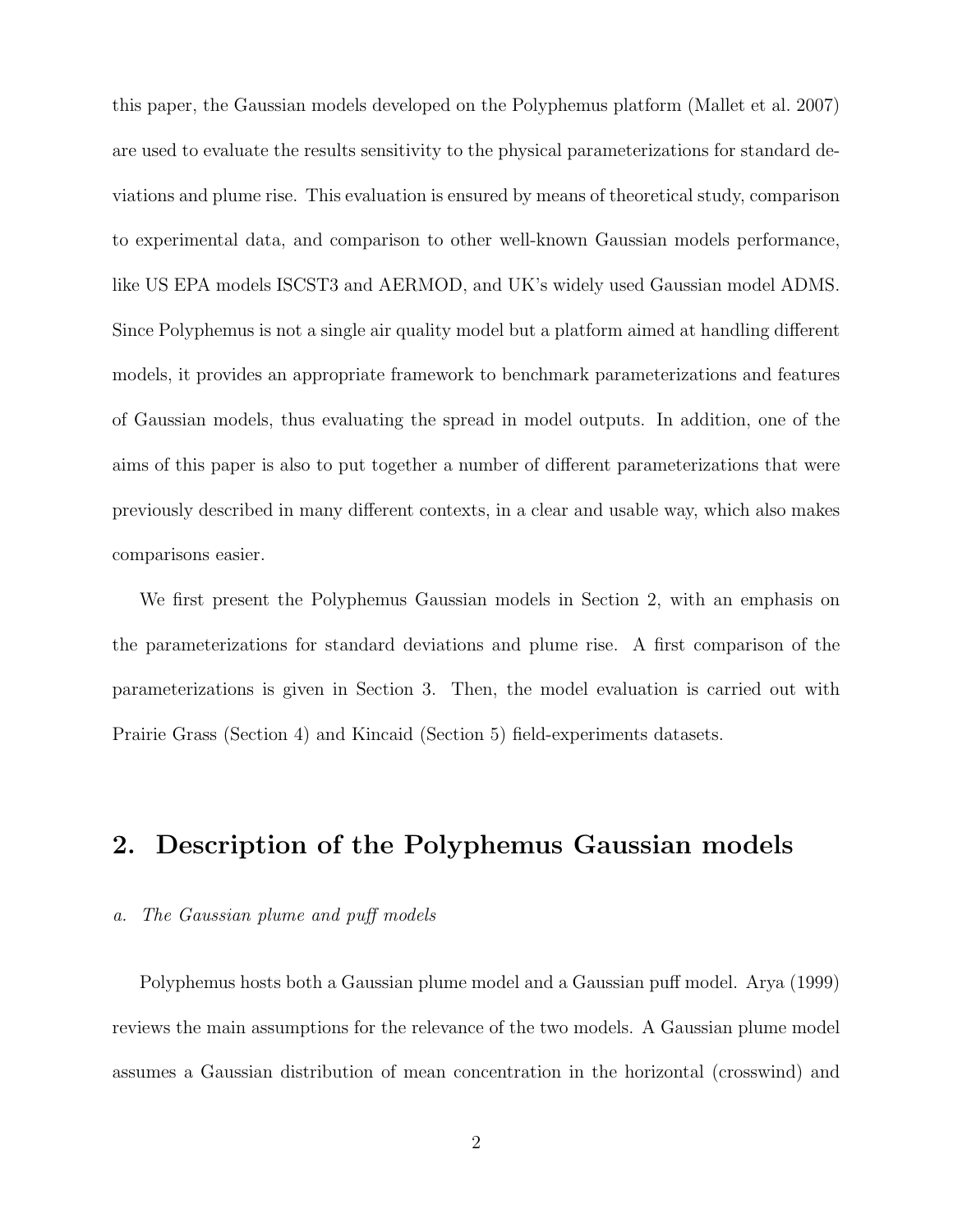vertical directions, in steady-state and homogeneous meteorological conditions. The dispersion in the downwind direction is supposed to be negligible compared to the transport by the mean wind in the plume model. A Gaussian puff model discretizes the plume into a series of puffs, each of them having a Gaussian shape in all three directions. The puff model can also take into account different meteorological data for each puff, therefore allowing a more accurate simulation of non-stationary and non-homogeneous conditions. In Polyphemus, the plume and puff models share the same parameterizations. Thus, in stationary and homogeneous conditions—as assumed in the Prairie Grass and Kincaid experiments—the Gaussian puff model gives the same solution as the Gaussian plume model, if averaged over a long enough period. Henceforth, only the Gaussian plume model is therefore used (it was verified that the Gaussian puff model gave the same results).

For a stationary plume, the concentration  $C$  is given by the Gaussian plume formula:

$$
C(x, y, z) = \frac{Q}{2\pi\sigma_y \sigma_z \bar{u}} \exp\left(-\frac{(y - y_s)^2}{2\sigma_y^2}\right) \times \left[\exp(-\frac{(z - z_p)^2}{2\sigma_z^2}) + \exp(-\frac{(z + z_p)^2}{2\sigma_z^2})\right].
$$
 (1)

 $Q$  is the source emission rate, given in mass per second,  $\bar{u}$  is the mean wind velocity, and  $\sigma_y$  and  $\sigma_z$  are the Gaussian plume standard deviations in the horizontal (crosswind) and vertical directions. The coordinate  $y$  refers to the crosswind horizontal direction, and  $y_s$  is the source coordinate in that direction. The coordinate z refers to the vertical coordinate and  $z_p$  is the plume height above ground—sum of the source height and the plume rise (see Section c). The second term of the last factor represents the ground reflection; similarly, additional terms can take into account the reflections on the elevated inversion layer. Also, when the plume is mixed enough in the boundary layer ( $\sigma_z > 1.5 z_i$ ), the formula is modified to consider that the plume is vertically homogeneous. In addition, other factors can be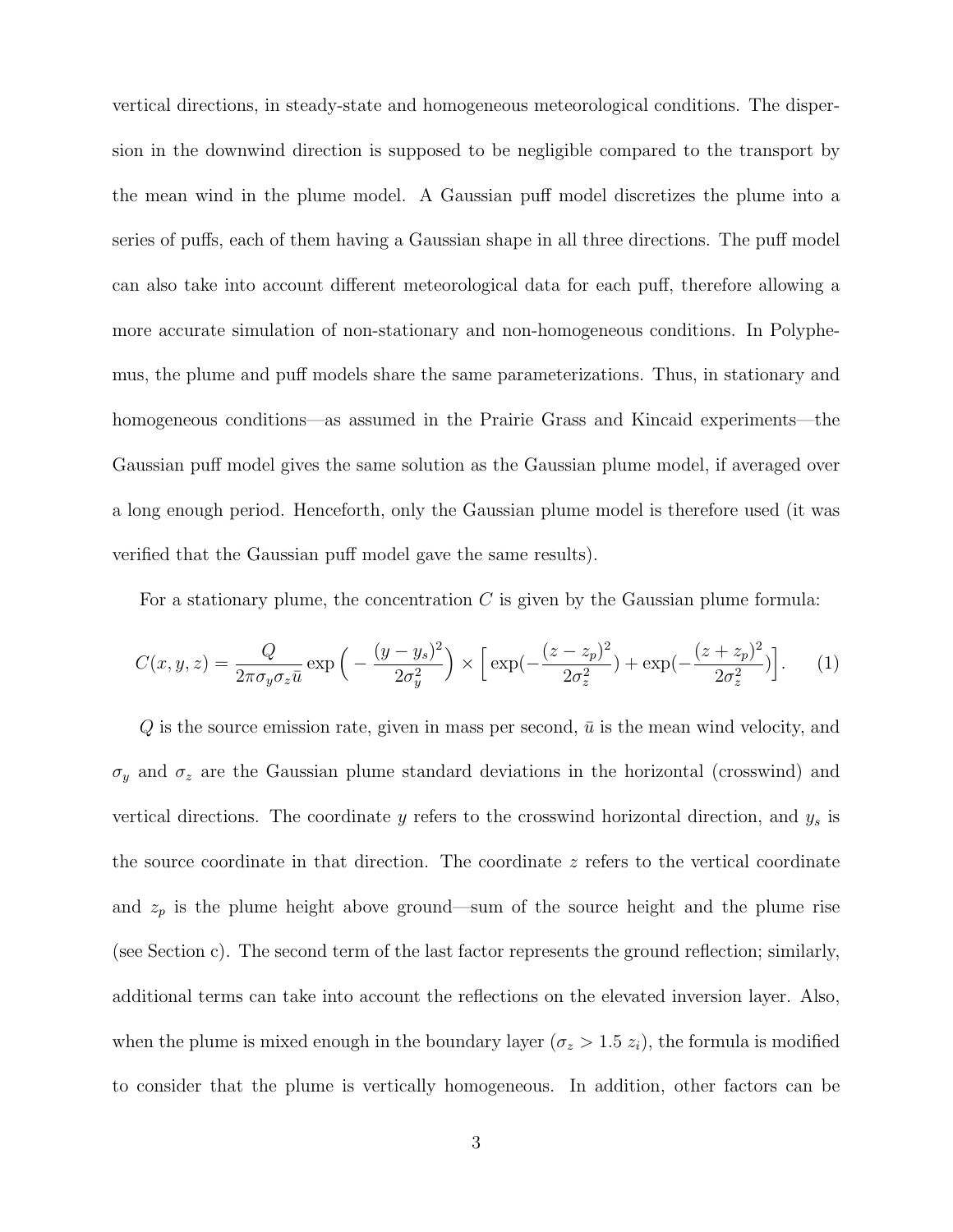applied to this formula in order to take loss processes into account, such as dry deposition, scavenging, radioactive or biological decay. In Polyphemus, full gaseous chemistry may also be handled by the Gaussian puff model.

#### b. Dispersion parameterization schemes

The expression of the total plume standard deviation is the sum of the spread due to turbulence  $(\sigma_{y_{\text{turb}}}, \sigma_{z_{\text{turb}}})$ , the additional spread due to plume rise  $(\sigma_{y_{\text{pr}}}, \sigma_{z_{\text{pr}}})$ , and the initial spread due to the diameter  $d_s$  of the source:

$$
\sigma_y^2 = \sigma_{y_{\text{turb}}}^2 + \sigma_{y_{\text{pr}}}^2 + d_s^2/4, \qquad \sigma_z^2 = \sigma_{z_{\text{turb}}}^2 + \sigma_{z_{\text{pr}}}^2 \tag{2}
$$

For the sake of clarity,  $\sigma_{y_{\text{turb}}}$  and  $\sigma_{z_{\text{turb}}}$  are named in this section  $\sigma_y$  and  $\sigma_z$ . These standard deviations are estimated through empirical schemes, as functions of the downwind distance to the source and the stability, based on a few dispersion field experiments. Here, three parameterizations are described. Two of them are based on a discrete description of the atmospheric boundary layer: the Briggs formulae and the Doury formulae. The third one is based on similarity theory, and involves parameters such as the wind velocity fluctuations, the Monin-Obukhov length, the mixing height and the friction velocity.

#### 1) Briggs's formulae

The Briggs formulae are based on the Pasquill-Turner stability classes (Turner 1969) and fitted on the Prairie Grass experiment. This parameterization is born from an attempt to synthesize several widely used schemes by interpolating them for open country and for urban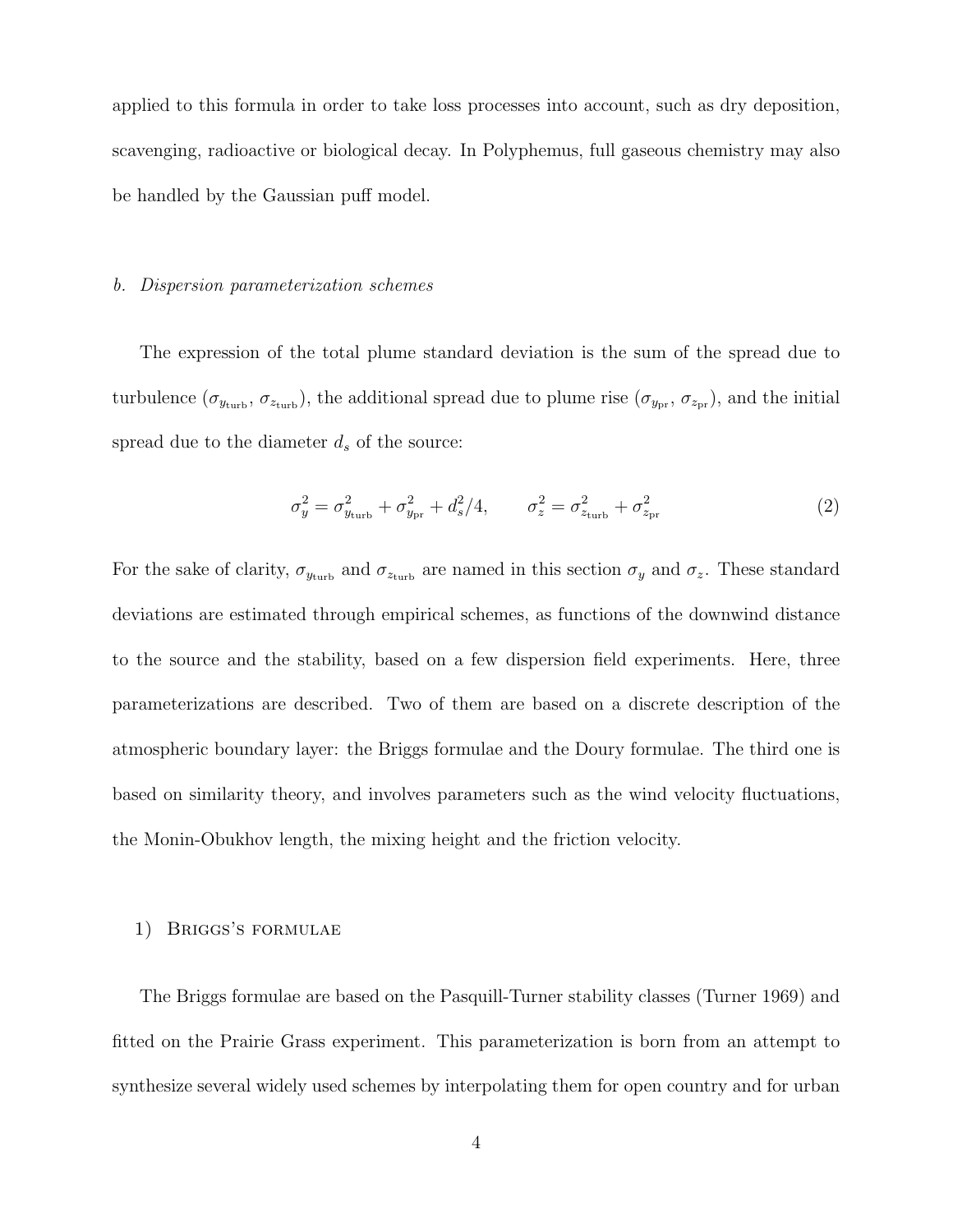areas, for which they are particularly recommended. The full formulae can be found in Arya (1999) for instance. The general form is given by:

$$
\sigma_y = \frac{\alpha x}{\sqrt{1 + \beta x}}, \qquad \sigma_z = \alpha x (1 + \beta x)^\gamma,
$$
\n(3)

with x the downwind distance from source, and  $\alpha$ ,  $\beta$  and  $\gamma$  coefficients depending on Pasquill stability class. There are six stability classes corresponding to different states of the atmosphere (Pasquill 1961), from A (extremely unstable) to F (stable).

#### 2) Doury's formulae

An alternative parameterization is described in Doury (1976). This parameterization has been developed for the specific application of radionuclide dispersion, and fitted on a wider experimental field than the Prairie Grass field. The formulae use only two stability situations, corresponding to "normal" and "low" dispersion, determined by the vertical temperature gradient. By default, it is assumed that low dispersion occurs during nighttime with low wind speed  $(u \leq 3 \,\mathrm{m\,s^{-1}})$ . The standard deviations are given in both cases in the general form:

$$
\sigma_y = (A_h t)^{K_h}, \qquad \sigma_z = (A_z t)^{K_z}, \tag{4}
$$

where t is the transfer time since release time. In the case of a steady-state plume,  $t = x/u$ , where x is the distance from the source and  $u$  is the wind speed. The formulae for the normal situation can be found in Demaël and Carissimo (2008).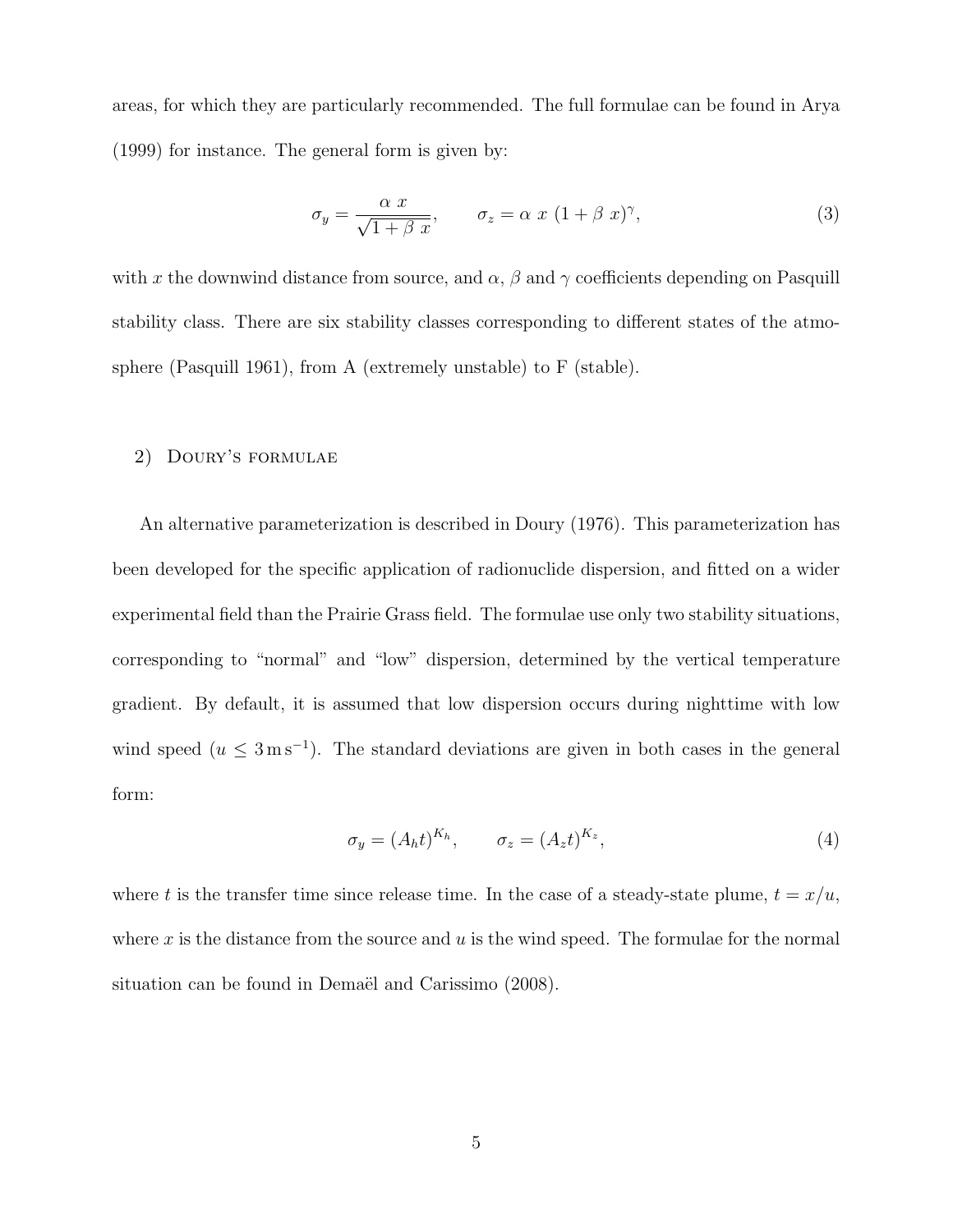#### 3) Similarity theory

If enough meteorological data is available,  $\sigma_y$  and  $\sigma_z$  can be estimated using the standard deviations of wind velocity fluctuations in crosswind horizontal direction  $\sigma_v$  and in vertical direction  $\sigma_w$ . Following Irwin (1979), dispersion coefficients are investigated in the form:

$$
\sigma_y = \sigma_v \ t \ F_y, \qquad \sigma_z = \sigma_w \ t \ F_z,
$$
\n<sup>(5)</sup>

where t is the time in seconds, and  $F_y$  and  $F_z$  are functions of a set of parameters that specify the characteristics of the atmospheric boundary layer. These functions are determined from experimental data. Various expressions of  $F_y$  and  $F_z$  have been proposed (e.g., Irwin (1979), Weil (1988)). Appendix 7 details the formulations used in Polyphemus for  $F_y$ ,  $F_z$ ,  $\sigma_y$  and  $\sigma_w$ . A modified formulation from Hanna and Paine (1989) is also available for the case of elevated sources (above 100 m height). Two different formulations are also given for the standard deviations above the boundary layer.

#### c. Plume rise schemes

When emissions are hotter than the ambient air, or have a significant ejection speed, the plume generally reaches a certain height before behaving like the surrounding air: this difference in heights can be significant (up to a few hundreds of meters) and is called "plume rise" (see Figure 1). Estimates of the plume rise can be provided, based on the source initial height, diameter, ejection temperature and ejection velocity. In all formulae described below, it is assumed that the plume instantaneously reaches its final height at the emission time, then travels downwind. More accurate formulations allow to determine the plume rise as a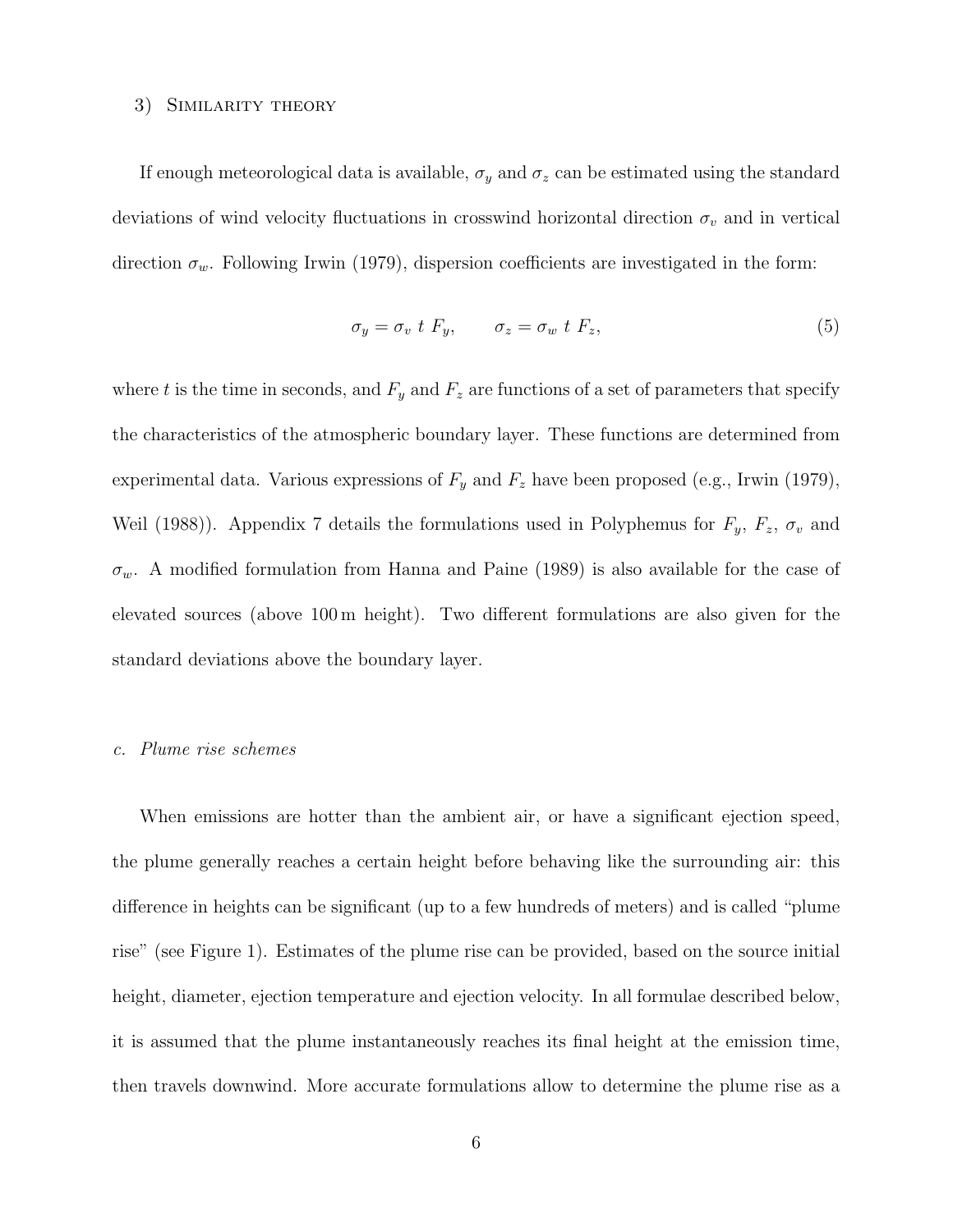function of the downwind distance, but are not investigated here.

If the plume rise is  $\Delta h$ , the plume final height is given by  $z_p = z_s + \Delta h$ , with  $z_s$  the source height. The initial spread due to plume rise is added to the total standard deviations at the emission time according to Equation 2. It is estimated following Irwin (1979) for the crosswind spread and Hanna and Paine (1989) for the vertical spread:

$$
\sigma_{y_{\rm pr}} = \Delta h/3.5, \qquad \sigma_{z_{\rm pr}} = \Delta h/2. \tag{6}
$$

Three different formulae to compute plume rise are described in this section. While the Briggs-HPDM formulae depend on the stability of the atmosphere, the two other formulae depend only on the source dynamics and buoyancy and are based on the source heat rate.

#### 1) Briggs-HPDM plume rise

The plume rise computation is based on the Briggs formulae—detailed in Seinfeld and Pandis (1998)—assuming a buoyancy-driven plume rise (Equations 8 to 12) . In the formulae,  $\Delta h$  is the plume rise, u is the wind velocity,  $w_*$  is the convective velocity and  $u_*$  is the friction velocity. In addition,  $s_p$  is the Briggs static stability parameter and  $F_b$  is the initial buoyancy flux parameter. They are defined as:

$$
s_p = \frac{g d\theta/dz}{T}, \qquad F_b = g \ v_s \ d_s^2 \ \frac{T_s - T}{T_s} \tag{7}
$$

with g the gravity acceleration,  $d\theta/dz$  the vertical gradient of potential temperature, T the ambient temperature,  $v_s$  the vertical velocity of the emission,  $d_s$  the source diameter and  $T_s$ the source temperature.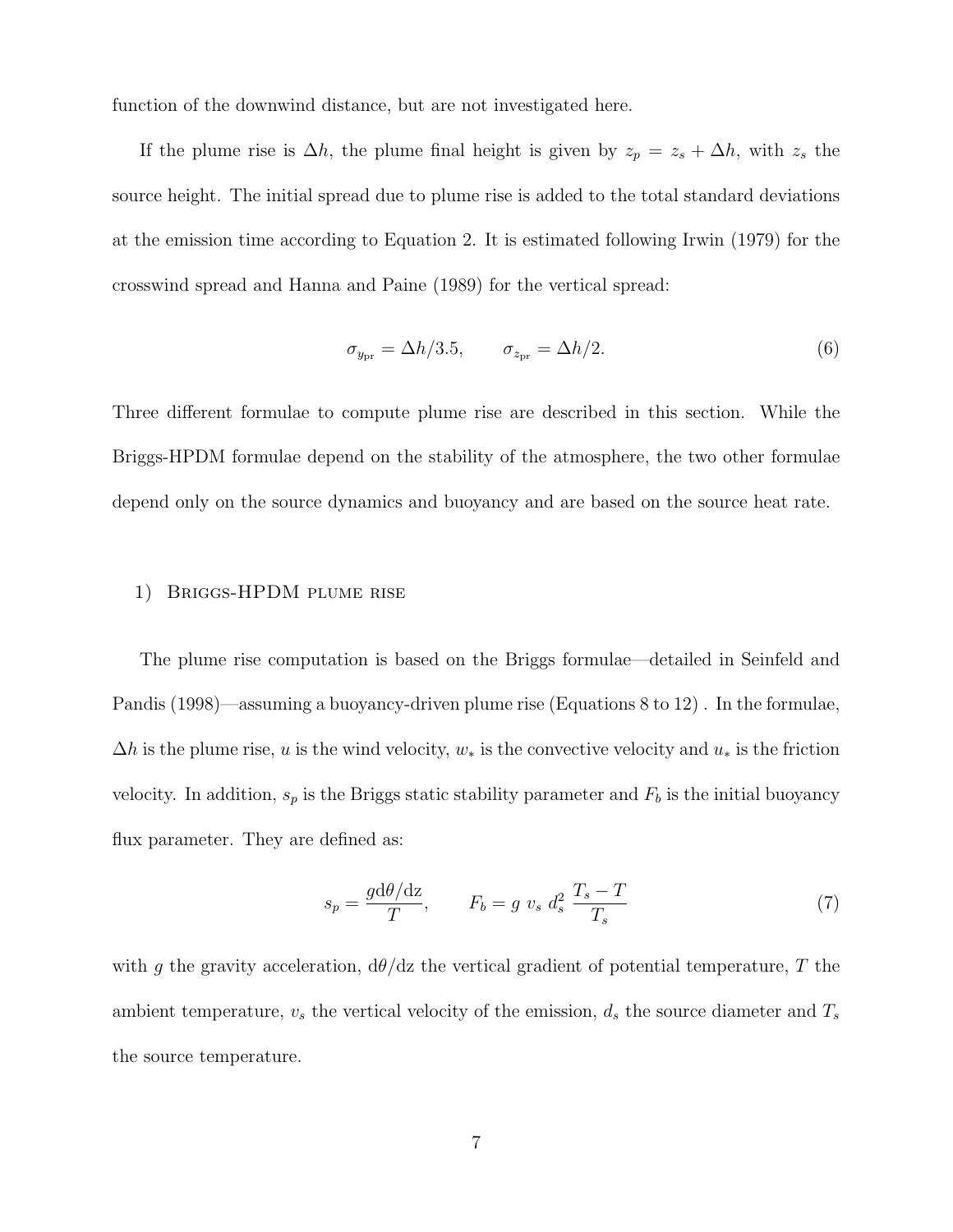#### (i) Stable cases

The formulae for stable cases come from Seinfeld and Pandis (1998) and are also used in the HPDM model (Hanna and Paine 1989). The final plume rise is  $\Delta h = \min(\Delta h_1, \Delta h_2)$ .

$$
\Delta h_1 = 2.6 \left(\frac{F_b}{u s_p}\right)^{1/3}, \qquad \Delta h_2 = 4 F_b^{1/4} s_p^{-3/8}.
$$
 (8)

#### (ii) Unstable and neutral cases

The following formulae come from Seinfeld and Pandis (1998) and are originally from Briggs.

$$
\Delta h = 21.4 \frac{F_b^{3/4}}{u} \quad \text{if } F_b < 55 \tag{9}
$$

$$
\Delta h = 38.71 \frac{F_b^{3/5}}{u} \quad \text{if } F_b \ge 55 \tag{10}
$$

In the above formulae, ambient turbulence is supposed to be negligible, compared to the plume internal turbulence. However, in many unstable and neutral cases, the plume eventually reaches a point where ambient turbulence is large enough to stop the plume vertical progress. In Briggs (1971), this so-called "breakup" height is determined as the point where both the plume and the ambient eddy dissipation rates are equal. It is reported in Hanna (1984) and used here for neutral cases, whereas the unstable breakup formula comes from Hanna and Paine (1989). When there is the choice between a breakup formula and a Briggs formula, the one giving the minimal plume rise is chosen.

$$
\Delta h = 4.3 \left(\frac{F_b}{u w_*^2}\right)^{3/5} z_i^{2/5} \quad \text{unstable} \tag{11}
$$

$$
\Delta h = 1.54 \left(\frac{F_b}{u u_*^2}\right)^{2/3} z_s^{1/3} \quad \text{neutral} \tag{12}
$$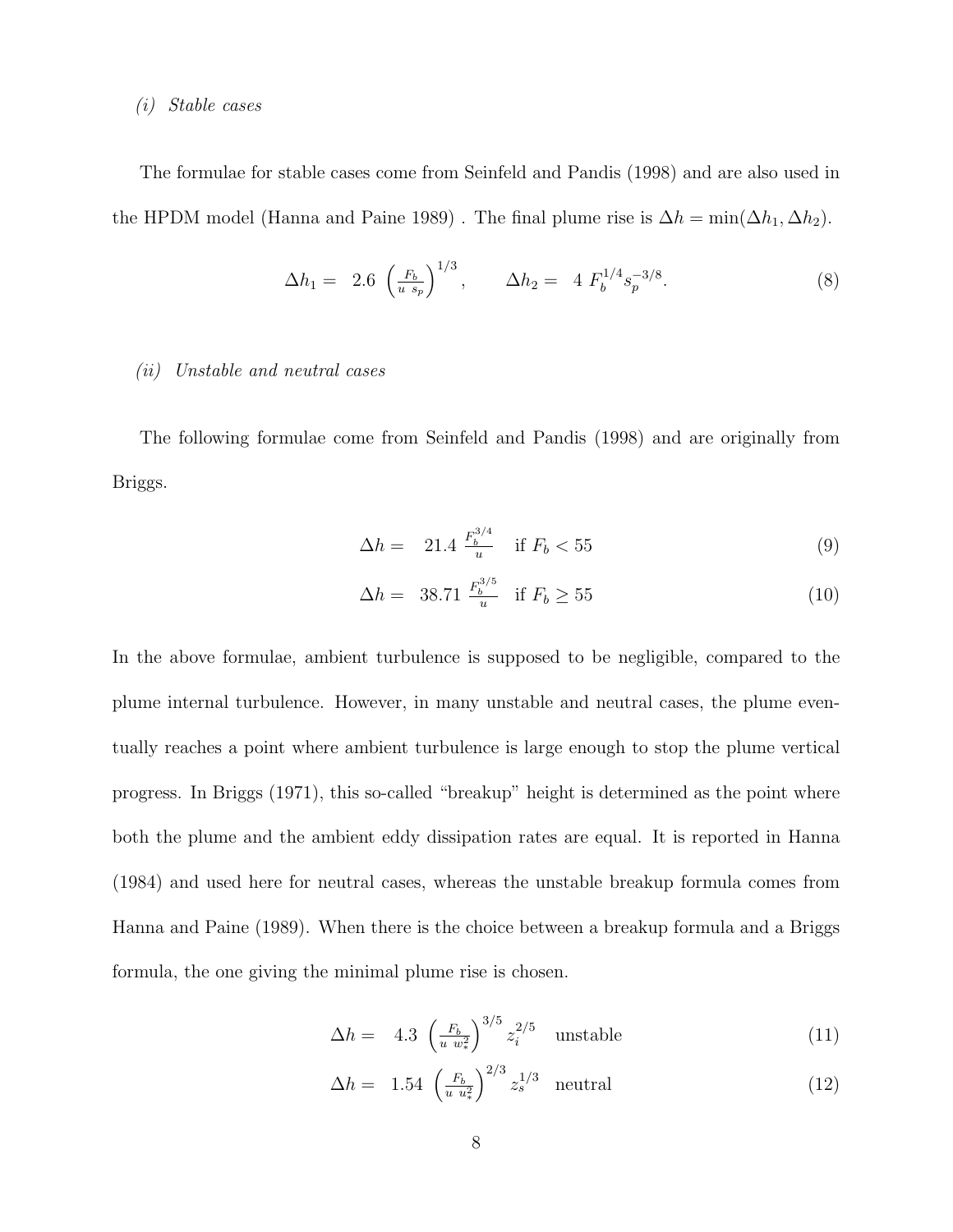#### 2) Holland formula

This plume rise formula is the same for all stabilities. It comes originally from Holland  $(1953)$  and was modified by Stümke  $(1963)$ .

$$
\Delta h = 1.5 \frac{d_s v_s}{u} + 65 \frac{d_s^{1.5}}{u} \left(\frac{T_s - T}{T_s}\right)^{1/4} \tag{13}
$$

#### 3) Concawe formula

In Brummage (1968), a comparison study was made between several plume rise formulae, including the Holland-Stümke formula which was among the best. An attempt was made to synthesize the multiple formulations into a relationship in the form  $\Delta h = K \frac{Q_h^{\alpha}}{u^{\beta}}$ , where  $Q_h$ is the source heat rate and K,  $\alpha$  and  $\beta$  are empirical constants. It resulted in the Concawe formulae:

$$
\Delta h = 0.071 \frac{Q_h^{0.55}}{u^{0.67}}
$$
\n(14)

Here, the ejection heat rate is computed using the source diameter, its ejection velocity and the temperature difference between the plume and ambient air:

$$
Q_h = 228.19 \ v_s \ d_s^2 \ (T_s - T) \tag{15}
$$

This is an approximation, based on the assumption that the calorific capacity of the ejected gas is not too different from that of air.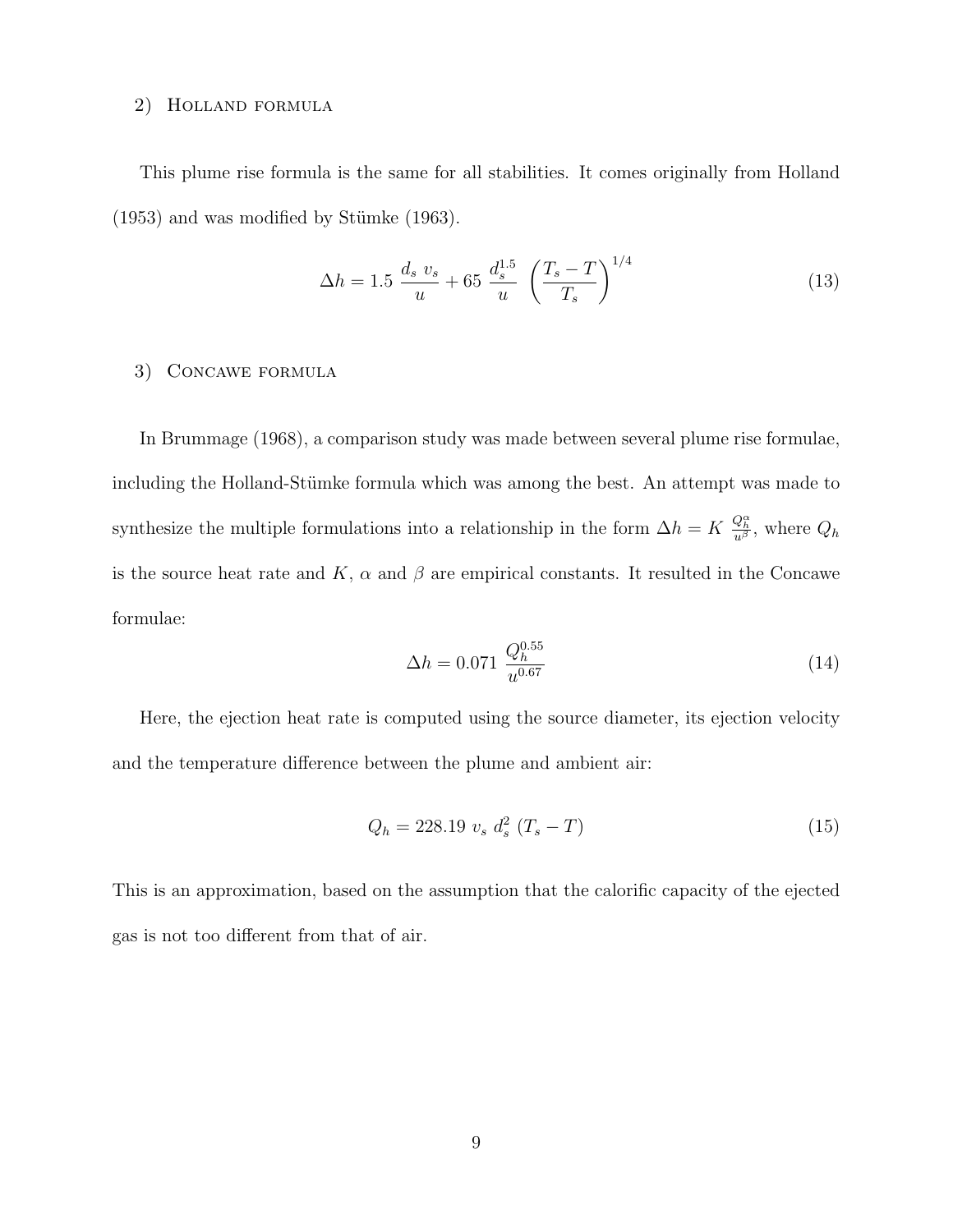#### 4) Partial penetration in the inversion layer

In the case of an elevated source with a large plume rise, the plume can partially or totally penetrate the inversion layer (Figure 2). Thus, the part of the plume which is above the inversion height is supposed to be trapped there and cannot re-enter the boundary layer. Overlooking this phenomenon can lead to false estimations of the ground concentration, either by overestimating concentrations if the plume is always trapped below the inversion layer, or by underestimation if the plume is trapped above the inversion layer. A partial penetration of the plume is therefore assumed when the plume centerline (after plume rise) is close enough to the inversion height. The formulae come from Hanna and Paine (1989). If the plume rise  $\Delta h$  exceeds  $(z_i - z_s)/1.5$ , the top of the plume impacts the capping inversion, and a partial or total penetration of the inversion layer occurs. The fraction of the plume that has penetrated the inversion layer, called the penetration factor, is equal to  $P = 1.5 - \Delta z/\Delta h$ if  $0.5 < \Delta z/\Delta h < 1.5$  (partial penetration), and  $P = 1$  if  $\Delta z/\Delta h \leq 0.5$  (total penetration), where  $\Delta z = z_i - z_s$ . In the case of a partial penetration, the fraction of the plume that remains within the boundary layer has a new emission rate  $Q(1 - P)$  and a new value of plume rise  $\Delta h' = (0.62 + 0.38P)(z_i - z_s)$  (shown in Figure 2). In the case of a total penetration, the remaining emission rate is equal to zero and there is no plume left in the boundary layer.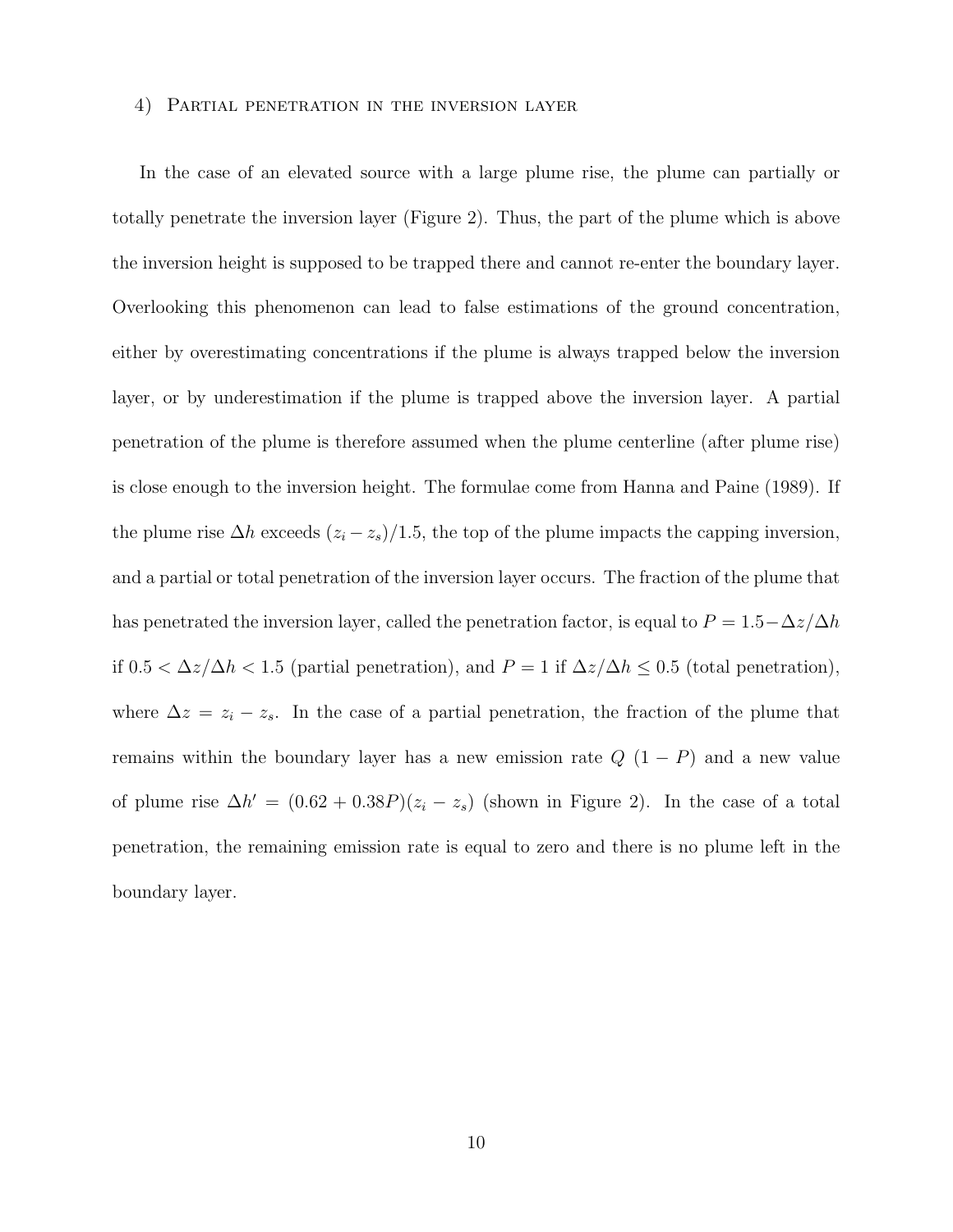## 3. Comparison of the dispersion formulae

#### a. Comparison set-up

The evolution of the Gaussian standard deviations (without a possible additional spread due to the diameter and/or plume rise) can be plotted for the parameterizations described in the previous section, in order to evaluate the spread. It must be noted that the Briggs formulae give  $\sigma_y$  and  $\sigma_z$  as a function of the downwind distance x from the source, whereas the Doury and similarity-theory parameterizations are expressed according to the travel time t. These two parameters are related through  $t = x/u$ , with u the wind speed. The evolution of the standard deviations against  $t$  is given in Figure 3. The Briggs formulae are computed for the six Pasquill stability classes, taking a wind speed value representative of the stability class:  $u = 2 \text{ m s}^{-1}$  for A and F classes,  $u = 2.5 \text{ m s}^{-1}$  for B,  $u = 4 \text{ m s}^{-1}$  for C,  $u = 5.5 \text{ m s}^{-1}$ for D and  $u = 3 \,\mathrm{m\,s^{-1}}$  for E class. To compute the standard deviations with similarity theory, some other meteorological data is needed, and the following values are taken: the friction velocity  $u_* = 0.3 \,\mathrm{m\,s^{-1}}$ , the boundary layer height  $h = 500 \,\mathrm{m}$ . The Monin-Obukhov length L is computed according to the relationship between L and the roughness length  $z_0$  given by Golder (1972), taking the roughness value for Prairie Grass  $z_0 = 0.01$  m. This leads to the value for unstable cases (corresponding to B class)  $L = -5.86$  m, and for stable cases (E class)  $L = 11.5$  m. The convective velocity is computed with the formula  $w_*^3 = -u_*^3 h/(0.4 L)$ . The plume height is taken at  $z = 1.5$  m.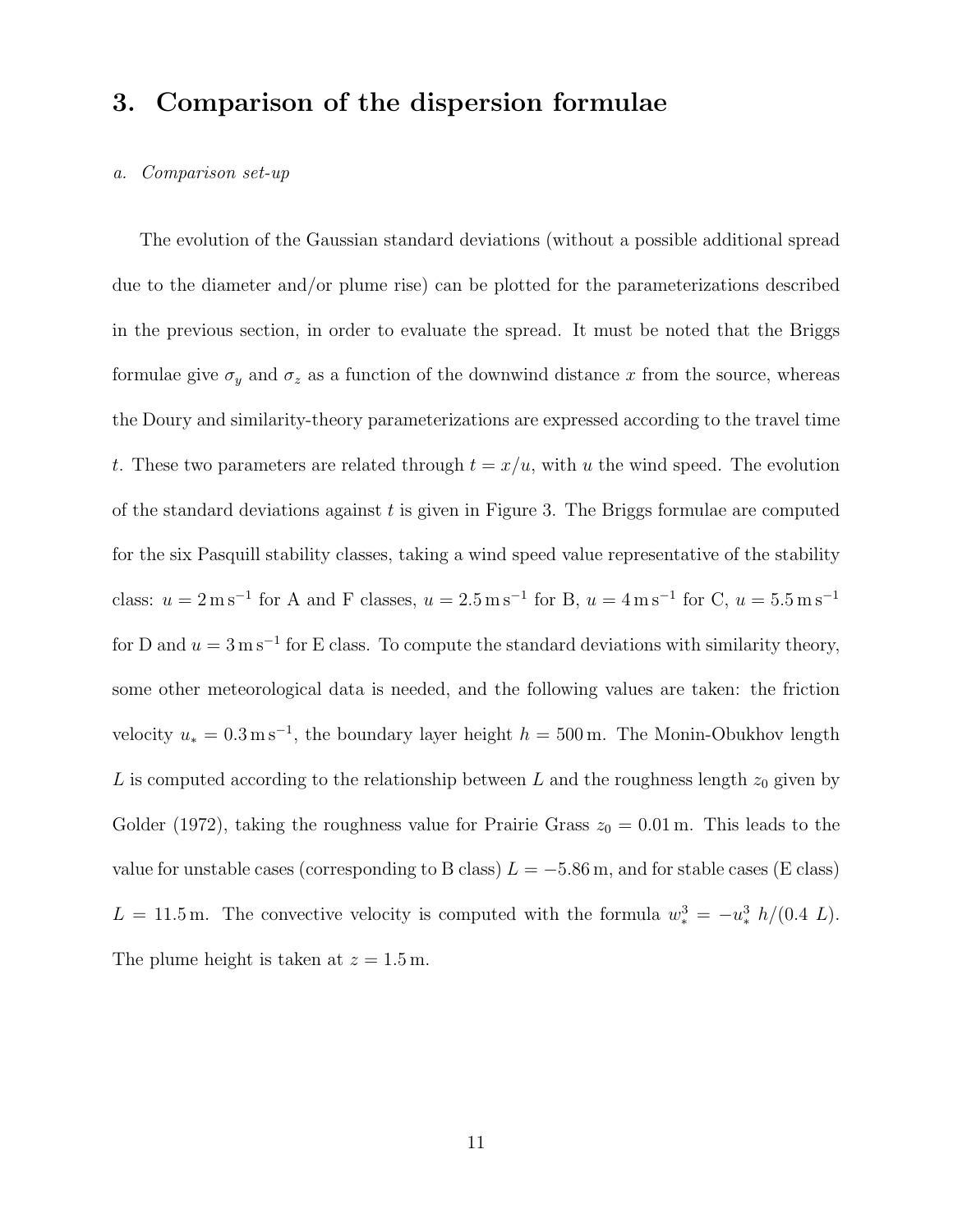#### b. Evaluation of the standard deviations

Figure 3(a) shows the evolution of the horizontal standard deviations up to about three hours. The values for  $\sigma_y$  at  $t = 9000$  s range from 100 m (similarity theory) to 3000 m (Doury) in stable cases. In unstable cases, there is less variability, since  $\sigma_y$  ranges from 1200 m to 3000 m. The standard deviation computed with similarity theory is the smallest in stable and neutral cases, but it compares to the Briggs results in unstable cases. The Doury standard deviations are comparable to the others in unstable cases, and the largest in the case of stable situations. For larger travel times, it would grow above all other parameterizations. Also, if the wind speed is very low (about  $0.5 \text{ m s}^{-1}$ ), the downwind distance remains relatively small even for large travel times, therefore the Doury and similarity-theory parameterizations give larger standard deviations at a given distance than Briggs's. The spread for the vertical standard deviation is also very large (Figure 3(b)). In stable cases  $\sigma_z$  values range from about 20 m (similarity theory) to 400 m (Doury). In unstable cases, there are larger differences, with  $\sigma_z$  ranging from 100 m (similarity theory) to 3500 m (Briggs, class A), so over 30 times larger. Of all parameterizations, only the Briggs formulae for the unstable classes A, B and C show standard deviations above 500 m. Similarity theory is the parameterization giving the smallest vertical standard deviation for all stabilities.

These preliminary results highlight a large variability in the standard deviations, depending on the stability and the parameterization. Thus, a substantial variability can also be expected in the output results. Besides, because of the differences in estimations of  $\sigma_z$ , the plume might penetrate the inversion layer with some parameterizations and not with others, which would increase the variability. It should also be pointed out that the stabil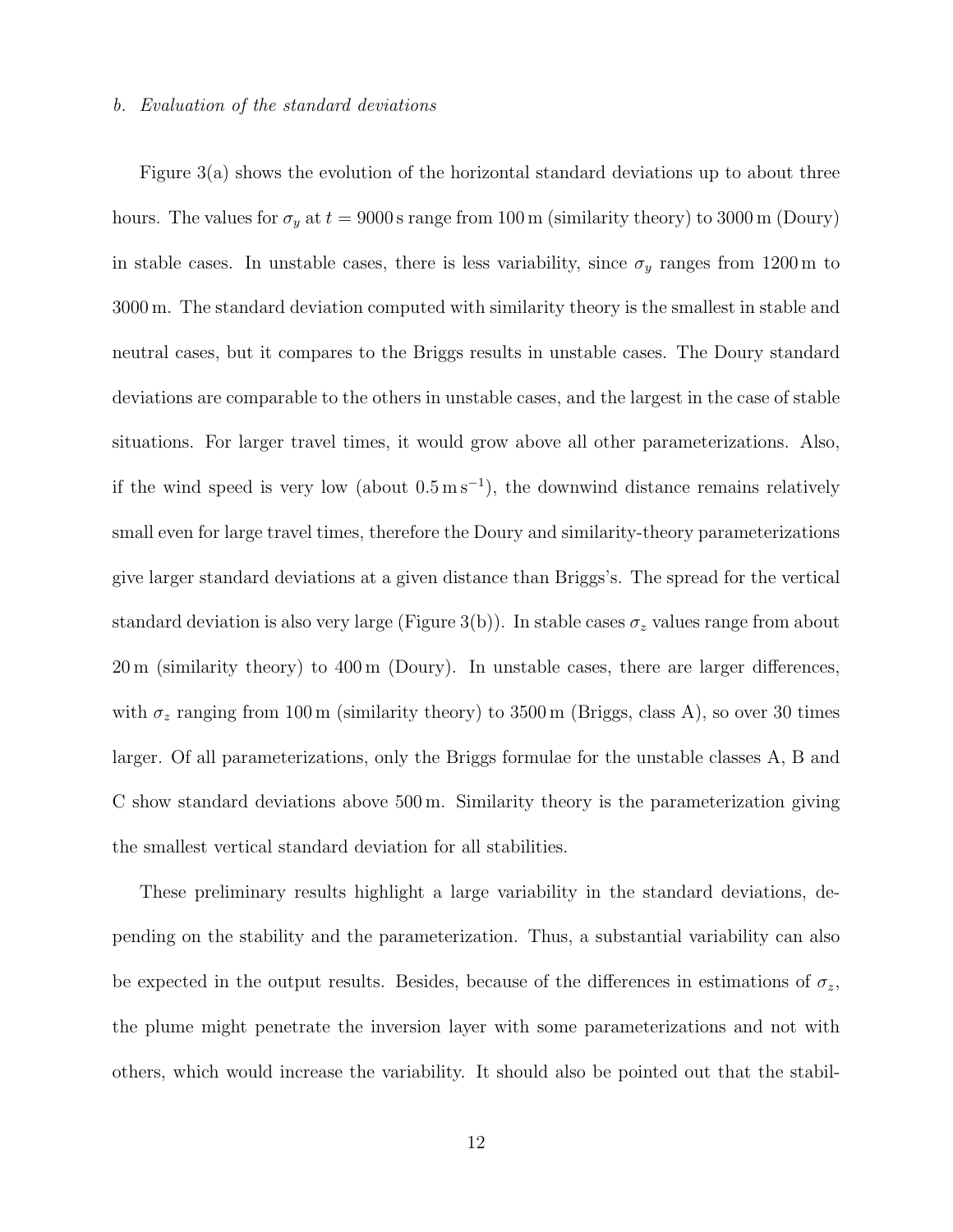ity diagnosis depends on the standard deviation formula used. For instance, in the Prairie Grass experiments, the Pasquill-Turner diagnosis used with the Briggs formulae considers 30% of the experiments to be unstable, 20% stable and 50% neutral, whereas the diagnosis based on Monin-Obukhov length (Table 8)—used for similarity theory—gives about 48% of unstable cases and 52% of stable cases. This might compensate some of the differences in the standard-deviation estimations: for instance, similarity theory in unstable cases and Briggs's formulae in neutral cases give similar estimations.

## 4. Evaluation with Prairie Grass experiment

#### a. Model evaluation criteria

The statistical evaluation method is used for all models in this comparison, and described in Chang and Hanna (2004). It is also the method used in the Model Validation Kit (Olesen and Chang 2005), which has been developed and tested during a series of workshops and conferences on Harmonization within Atmospheric Dispersion Modeling for Regulatory purpose. In many field experiments, the sensors are placed in arcs at various distances downwind of the source, and the maximum predicted and observed concentrations for each arc ("maximum arcwise concentrations") are compared. Therefore, all other concentration values on the arc are not used in the comparison. The maximum observed value is determined on timeaveraged concentration measurements (the averaging time for Prairie Grass experiments is 10 minutes). The comparison study is carried out using maximum arcwise concentrations normalized by the emission rate  $Q$ —so-called "centerline values"—in  $\mu g$   $m^{-3}/(g \ s^{-1})$ .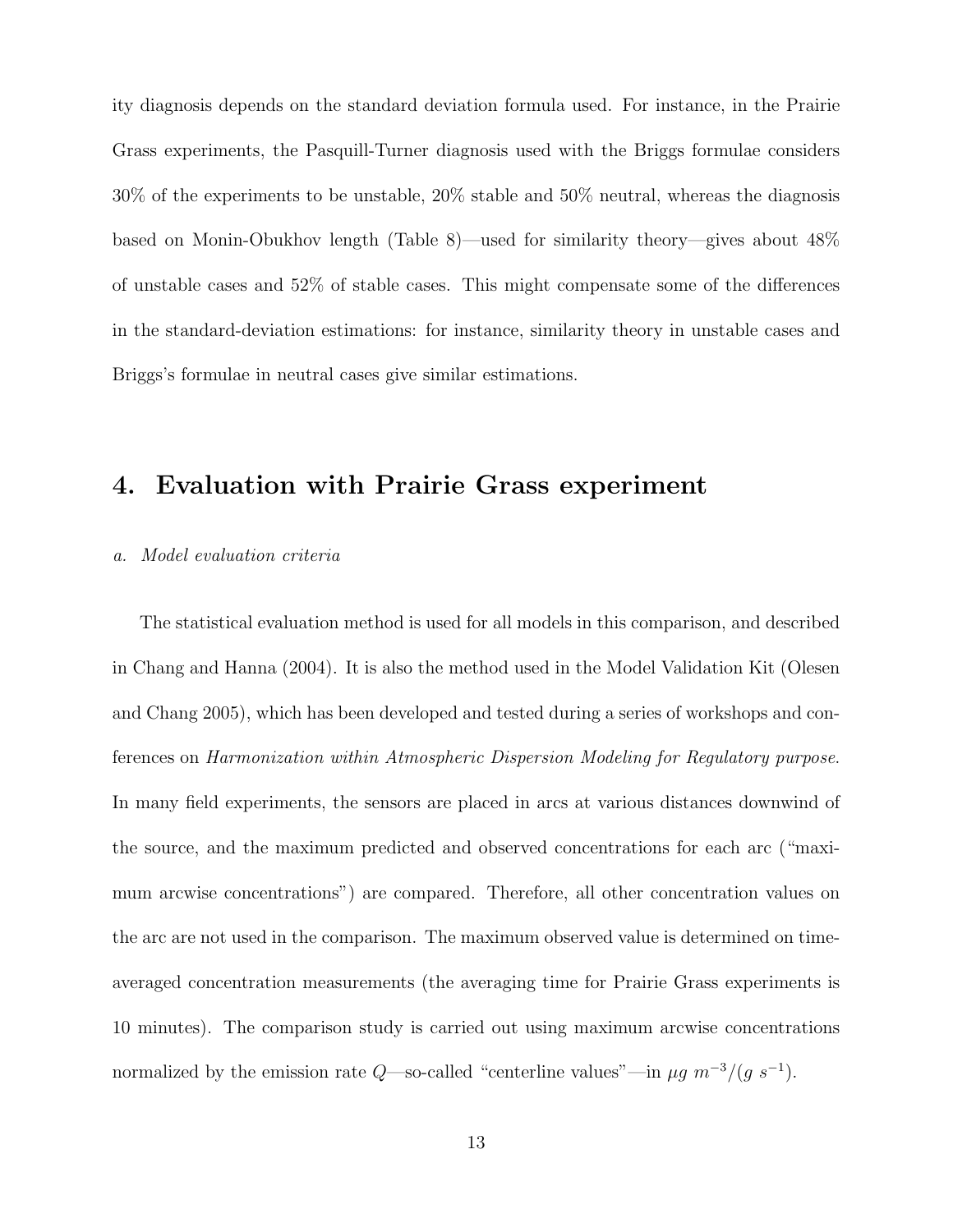The results are discussed using scatter diagrams as well as statistical performance measures such as the fractional bias (FB), the normalized mean square error (NMSE), the fraction of predictions within a factor two of observations (FAC2) and the correlation coefficient (Corr). The formulae to compute these statistics are given in Appendix 8. It should be noted that these formulae give negative values of FB for model overprediction and positive values if the model tends to underpredict concentrations. A perfect model would have Corr and FAC2 equal to 1.0 and FB and NMSE equal to 0.0. As there is no such thing as a perfect model, it is useful to determine typical performance measures for acceptable models. Those criteria have been summarized in Chang and Hanna (2004) and in Hanna et al. (2004) based on the evaluation of many models with many field datasets. A model is deemed acceptable if the mean bias is within  $\pm 30\%$  of the mean ( $-0.3 \leq FB \leq 0.3$ ), if the random scatter is about a factor of two to three of the mean (NMSE  $\leq$  4), and if the fraction of predictions within a factor two of the observations is about 50  $\%$  (FAC2  $\geq$  0.5).

#### b. Experiment and modeling set-up

The Prairie Grass experiment has become a standard database on which parameterizations have been fitted, and has been used for many model-evaluation studies. The experiment took place in O'Neil, Nebraska, during summer 1956. The site was a flat terrain of short cut grass. A continuous plume of  $SO<sub>2</sub>$  was released, without plume rise, near the ground (at 0.46 m). Measurements were taken on five arcs at 50, 100, 200, 400 and 800 m from the source. A set of 43 of the 68 trials is usually used for model validations, including a wide range of stability conditions during day and night. In our simulations, the stability classes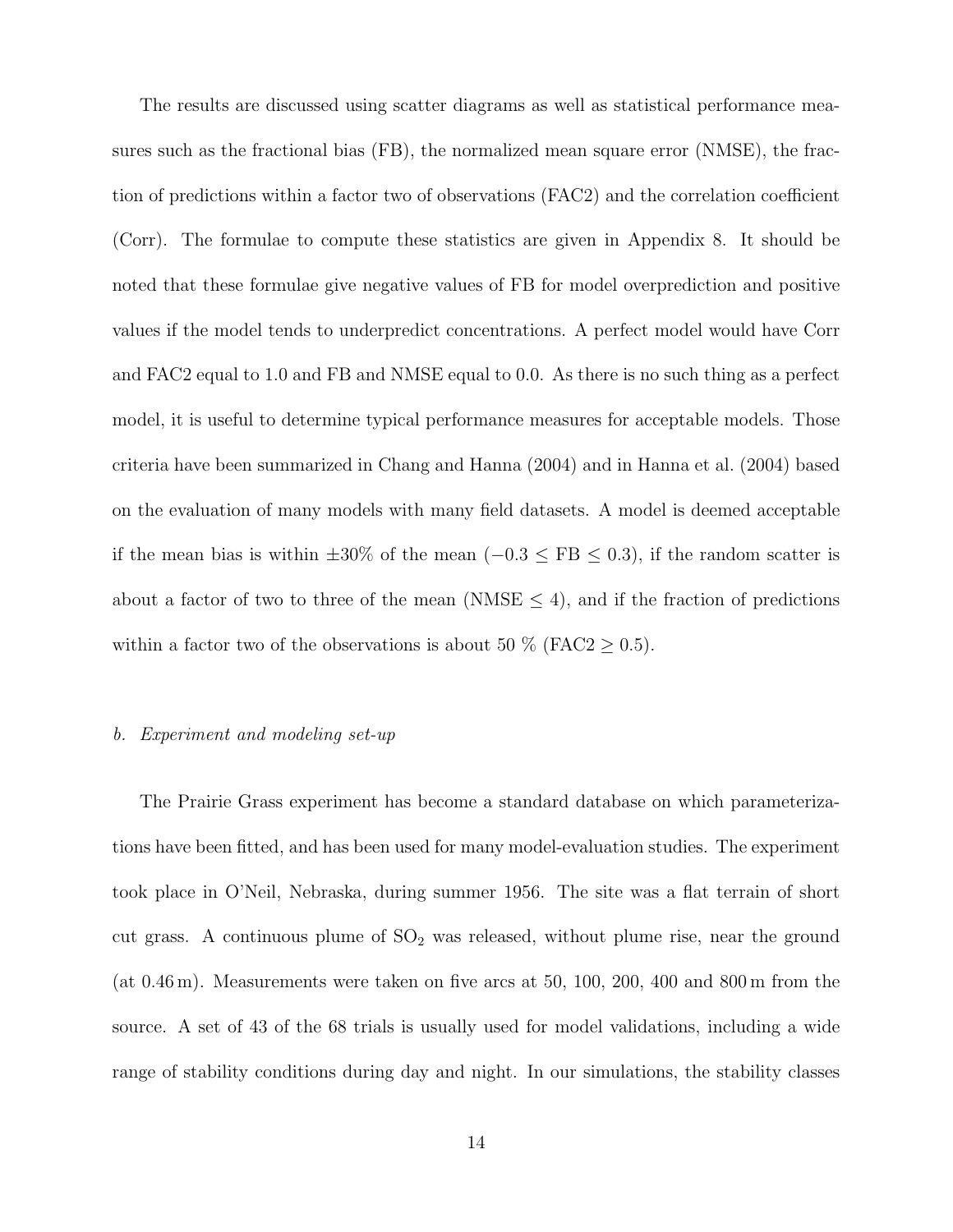are taken from the database used in Hanna et al. (2004) for FLACS evaluation, and the other experimental data are taken from the US EPA (Environmental Protection Agency) database (http://www.epa.gov/scram001/dispersion\_prefrec.htm).

#### c. Comparison with other Gaussian models

Many Gaussian models and a few CFD models were evaluated with Prairie Grass experiment. Three of the most used Gaussian models were compared in CERC (2007): **ISCST3** and AERMOD are recommended by the US EPA, and ADMS4 is developed in the UK and widely used in Europe. ISCST uses discrete categories to describe the atmospheric stability (Pasquill-Guifford parameterization for rural areas and Briggs's formulae for urban area), whereas AERMOD and ADMS use boundary layer depth and Monin-Obukhov length to describe the state of the atmospheric boundary layer. The CFD models FLACS (FLame ACceleration Simulator) (Hanna et al. 2004), and **Mercure** (Demaël and Carissimo 2008) were also evaluated using Prairie Grass data.

Table 1 shows the Prairie Grass statistics for Polyphemus plume model with several parameterizations, along with the aforementioned Gaussian models. Results for ADMS4, AERMOD and ISCST3 come from (CERC 2007). The statistics for these three models are computed with a subset from the usual set of 43 experiments (used for Polyphemus evaluation), hence the differences in the mean observed centerline values. The statistics presented here are computed for the centerlines of the five arcs. Most values in Table 1 are within the acceptable range defined in Section a. AERMOD, ISCST3 and Polyphemus with the Briggs formulae show good results, as expected since the parameterizations they use for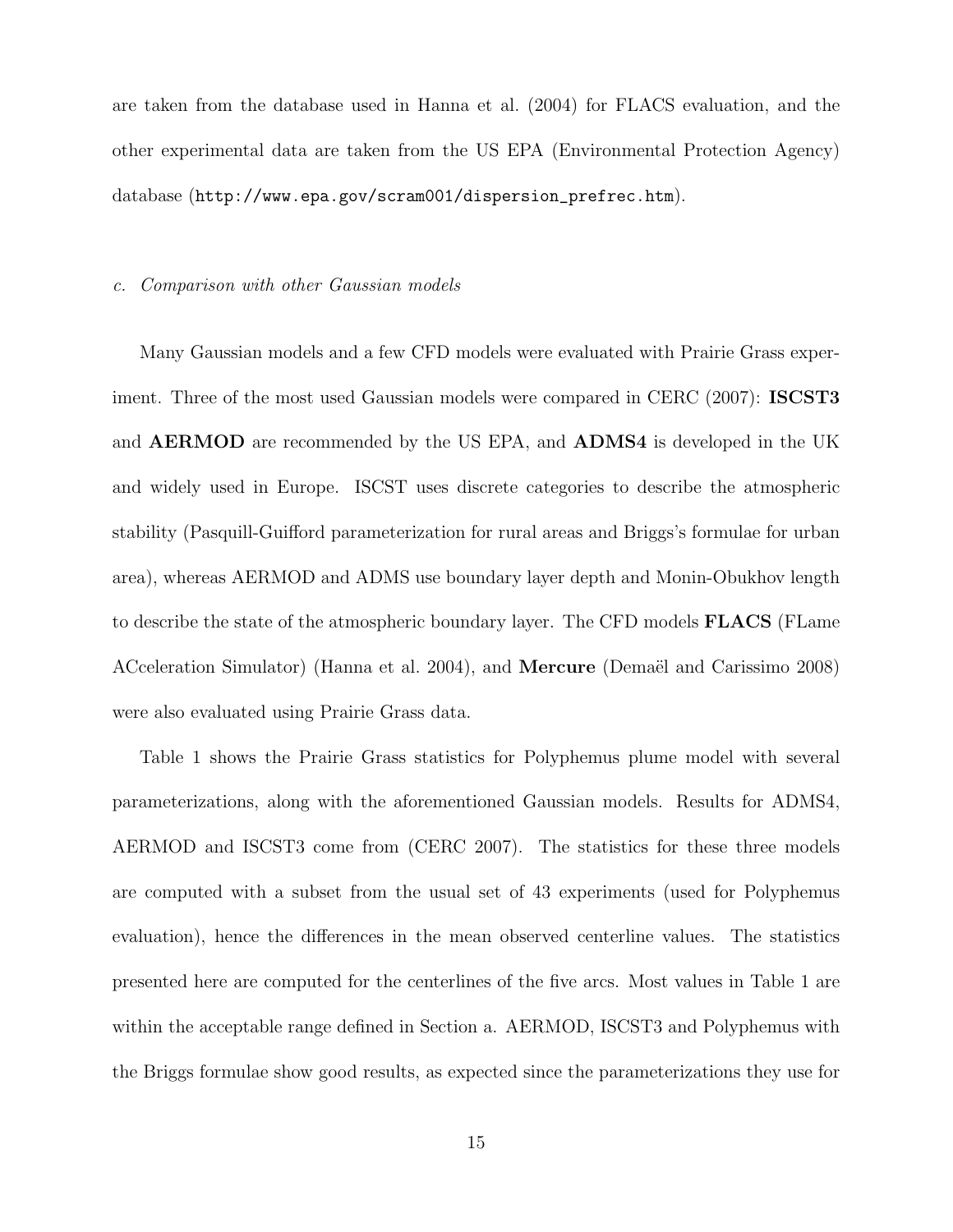standard deviations are fitted on Prairie Grass experiment. On the contrary, the results for Polyphemus with Doury's formula and ADMS4 are hardly within the range of acceptable model performance for all indicators: ADMS4 underpredicts the mean concentrations by about 30%, and only 29% of the values predicted by the Doury model are within a factor two of the observations. Polyphemus with similarity theory shows very good results—there is almost no bias, and the correlation and NMSE are the best of all models presented here. A more detailed analysis of the results with Polyphemus Gaussian models is provided below.

#### d. Statistics for each arc

The model performance is now analyzed for the five monitoring arcs, so as to compare the behavior of the three standard-deviation parameterizations. Figure 4 shows the statistical indicators, described in Section a, computed on the centerline values for each arc separately, for the 43 experiments. The "acceptable range" as defined in Section a is delimited by the dashed lines. Most indicators show a decreasing performance at farther distances from the source, except the correlation. Whereas Briggs's and Doury's parameterizations underpredict the concentrations—this tendency increases with the distance (FB grows higher)—similarity theory overpredicts the concentrations, especially at the farthest arcs (400 m and 800 m). This can be related to the small standard deviation values given by this parameterization, pointed out in Section 3. At the first two arcs (50 m and 100 m), similarity theory gives the best results for all indicators. Finally, the Doury parameterization shows a poor performance in terms of FAC2, as well as for NMSE and FB, for all distances. In comparison to these results, the FLACS results reported in Hanna et al. (2004) underestimated the concentra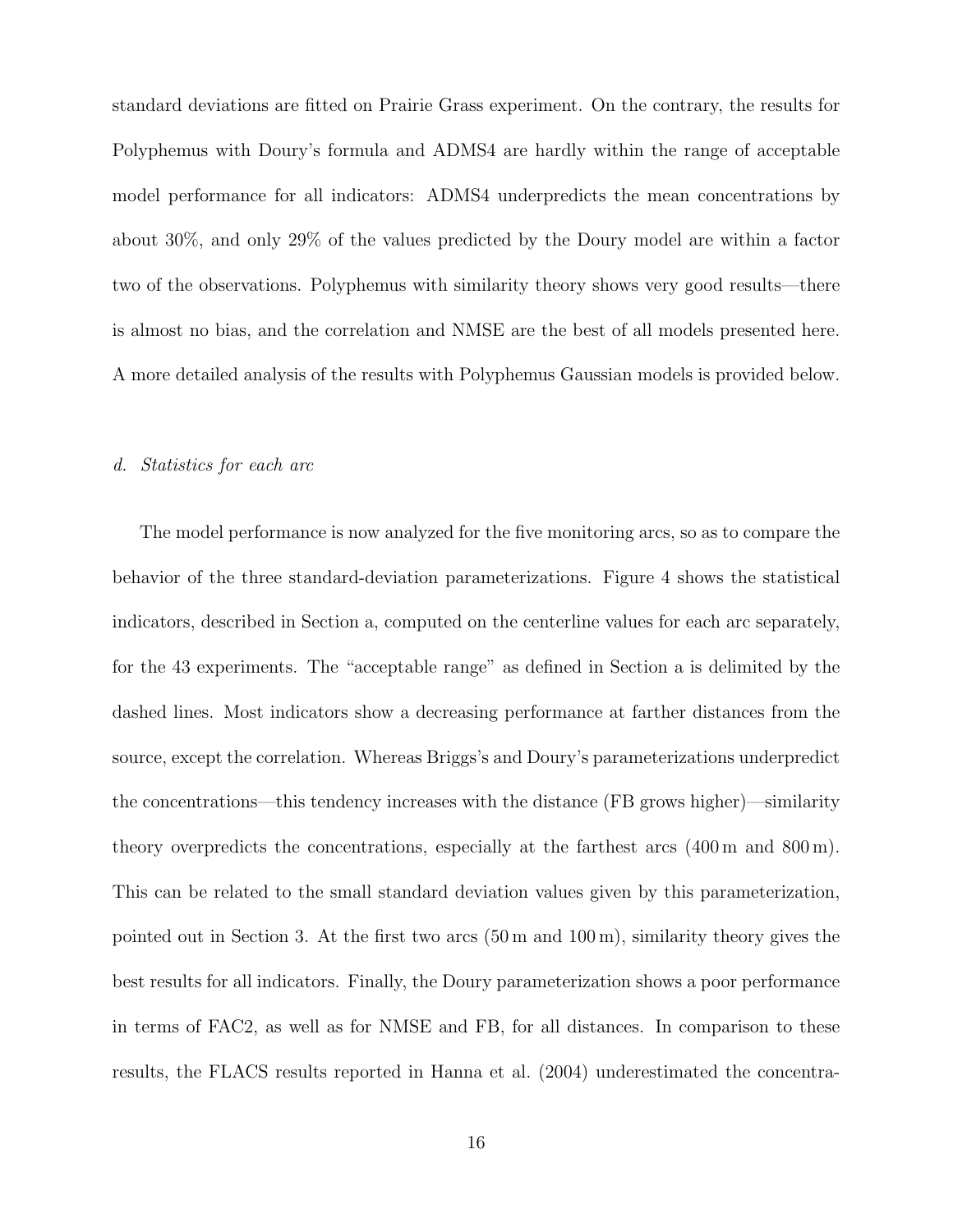tions at the shortest distances (up to 200 m), and slightly overpredicted the results at the farthest arcs. Demaël and Carissimo (2008) also found the underestimation tendency for Mercure CFD model at short distances. They attributed it to the Eulerian dispersion which corresponds to a plume behavior in  $\sigma \propto \sqrt{t}$  (with t the travel time) whereas the plume dispersion at short range should be in  $\sigma \propto t$ . For C, D and E stability classes, the overall performance of the Mercure CFD model was shown to be between that of the Briggs and Doury parameterizations.

Figure 5 shows the scatter plots for the three parameterizations. While the behavior of the model with the Briggs parameterization is quite well fitted with the observations, the overprediction tendency at the two further arcs is clearly shown for similarity theory. The scatter plot for the Doury parameterization confirms its poor performance especially in term of FAC2: the results for one arc are almost flat, which means that the modeled concentrations at one arc do not vary much with the different experiments. This could come from the representation of the atmosphere stability in only two classes (normal and low diffusion) which may be insufficient in some meteorological situations. Section 3 also showed that the Doury parameterization can give a very high value of  $\sigma_y$  compared to the other two parameterizations at a given distance, especially at low wind speeds.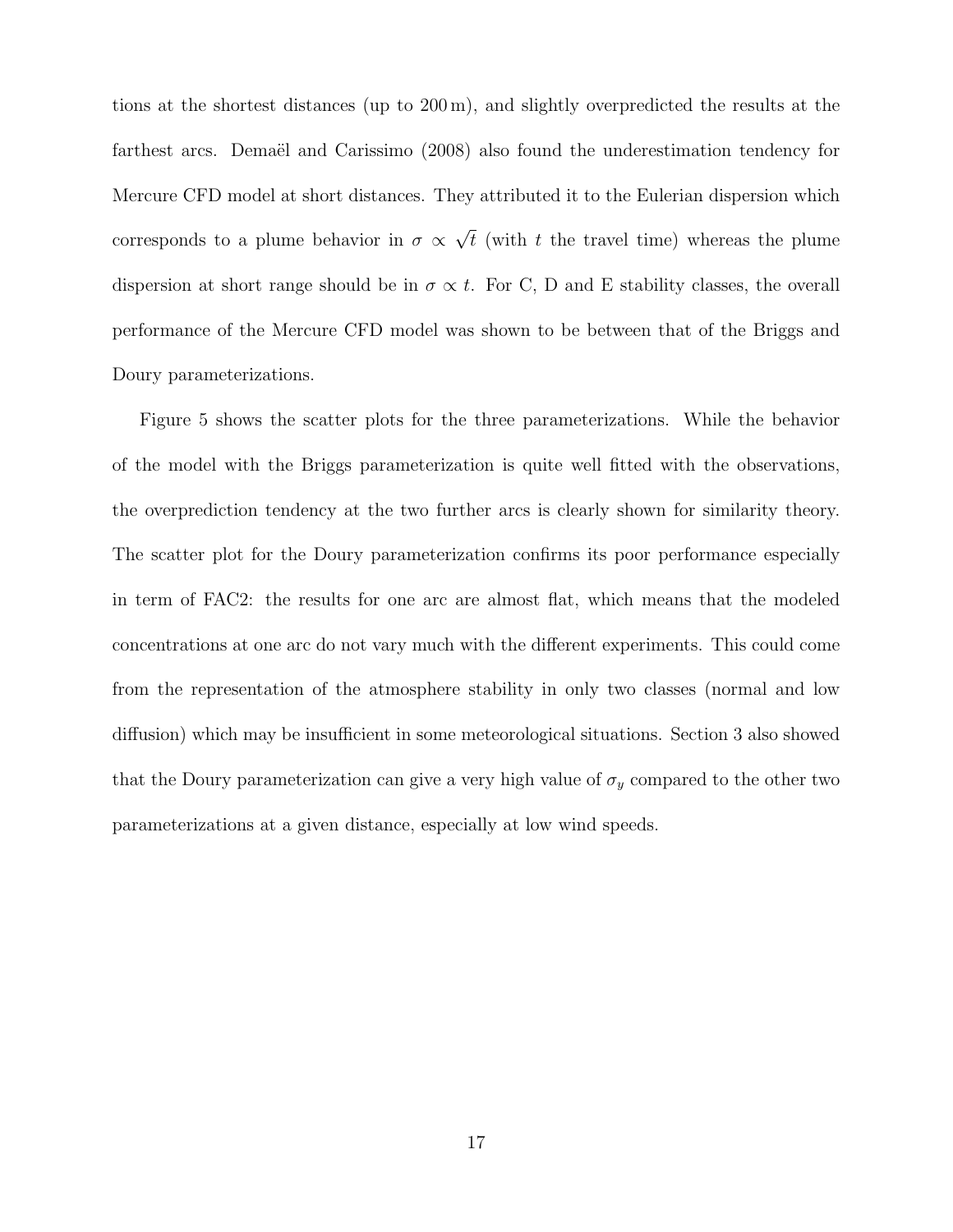## 5. Evaluation with Kincaid experiment

#### a. Experiment and modeling set-up

The Kincaid experiment took place at the Kincaid power plant in Illinois (USA) in 1980 and 1981. The plant stack is 187 m high with a diameter of 9 meters and is surrounded by flat farmland and some lakes. Meteorological data came from an instrumented tower, and the conditions during the experiments ranged from neutral to convective. The tracer material was a buoyant plume of  $SF_6$  gas, released from the stack and measured by monitors deployed on arcs between 0.5 and 50 km from the source at ground level. There were 200 monitors that were shifted day-to-day to correspond to the wind direction, and the arcs distances also varied with the meteorological situation. The recorded measurements are the arc maximum concentrations averaged over 1 hour. The database contains 171 hours of measurements. This dataset is often used to validate plume rise parameterizations because of the highly buoyant release that led to substantial plume rise. All data used for the following simulations is given with the Model Validation Kit (http://www.harmo.org/kit/ Download.asp). In this dataset, a quality indicator was assigned to each measurement value, denoting how reliable the maximum concentration should be considered (Olesen 1995). Only the most reliable data, of quality 2 and 3, were used here. The statistics are computed on 165 experiments.

It has to be pointed out that in the following study, the simulations with Polyphemus Gaussian model use the observed inversion height when available and, for some cases, the predicted height. On the contrary, other models presented here like ADMS, AERMOD, and most likely OML and HPDM, recomputed the inversion height with their own preprocessor.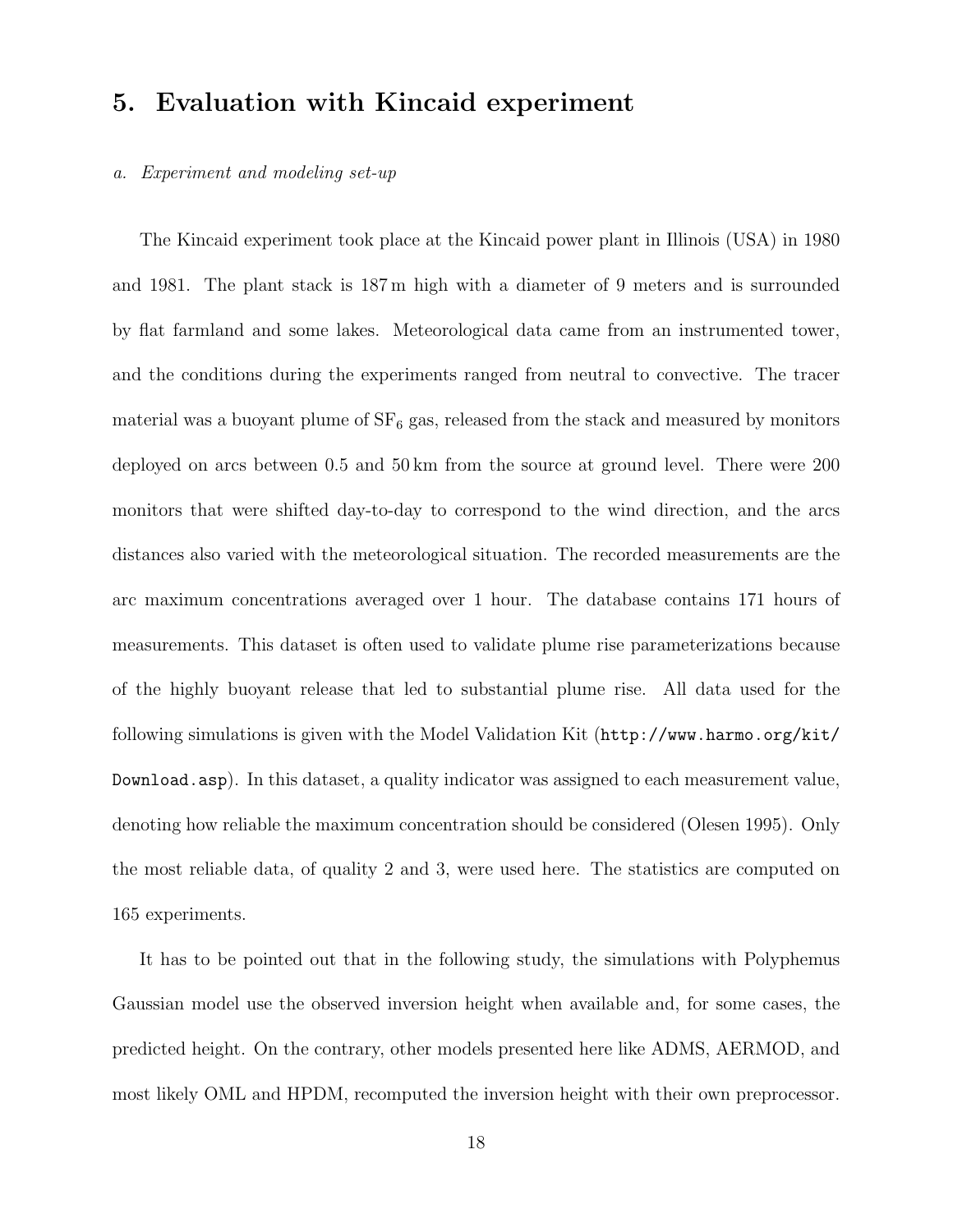This could lead to significant differences, since this height is of great importance to know whether the plume touches the ground or is trapped above the inversion layer, as explained in Section 2. Simulations were carried out with three parameterizations for standard deviations (similarity-theory, Briggs's and Doury's) and three parameterizations for plume rise described in Section 2. The chimney diameter as well as the initial plume spread due to plume rise were taken into account in the total standard deviations (Equation 2). When similarity theory is used, the alternative HPDM formulae for elevated release detailed in Appendix 7 are used. Compared to the usual similarity-theory parameterization, it slightly increases the overestimation but it also improves the correlation coefficient, especially with Briggs-HPDM plume rise. The model evaluation consists, first, in comparing the results with the different parameterizations, with an emphasis on the plume rise description. In a second part, we compare the results with those of other models.

#### b. Model evaluation

#### 1) Plume rise

A first analysis of the plume rise values is done in this section, so as to compare the plume rise formulations and to give an insight on the additional variability due to plume rise. Figure 6 shows the plume rise values computed with the three parameterizations and 165 experiments, against the wind speed. As expected, the plume rise decreases with higher wind speeds, smoothing discrepancies between the different schemes. It was pointed out, for example in Canepa et al. (2000), that the Briggs scheme has a tendency to overestimate plume rise at low wind speeds. Indeed, the plume rise given by the Briggs-HPDM scheme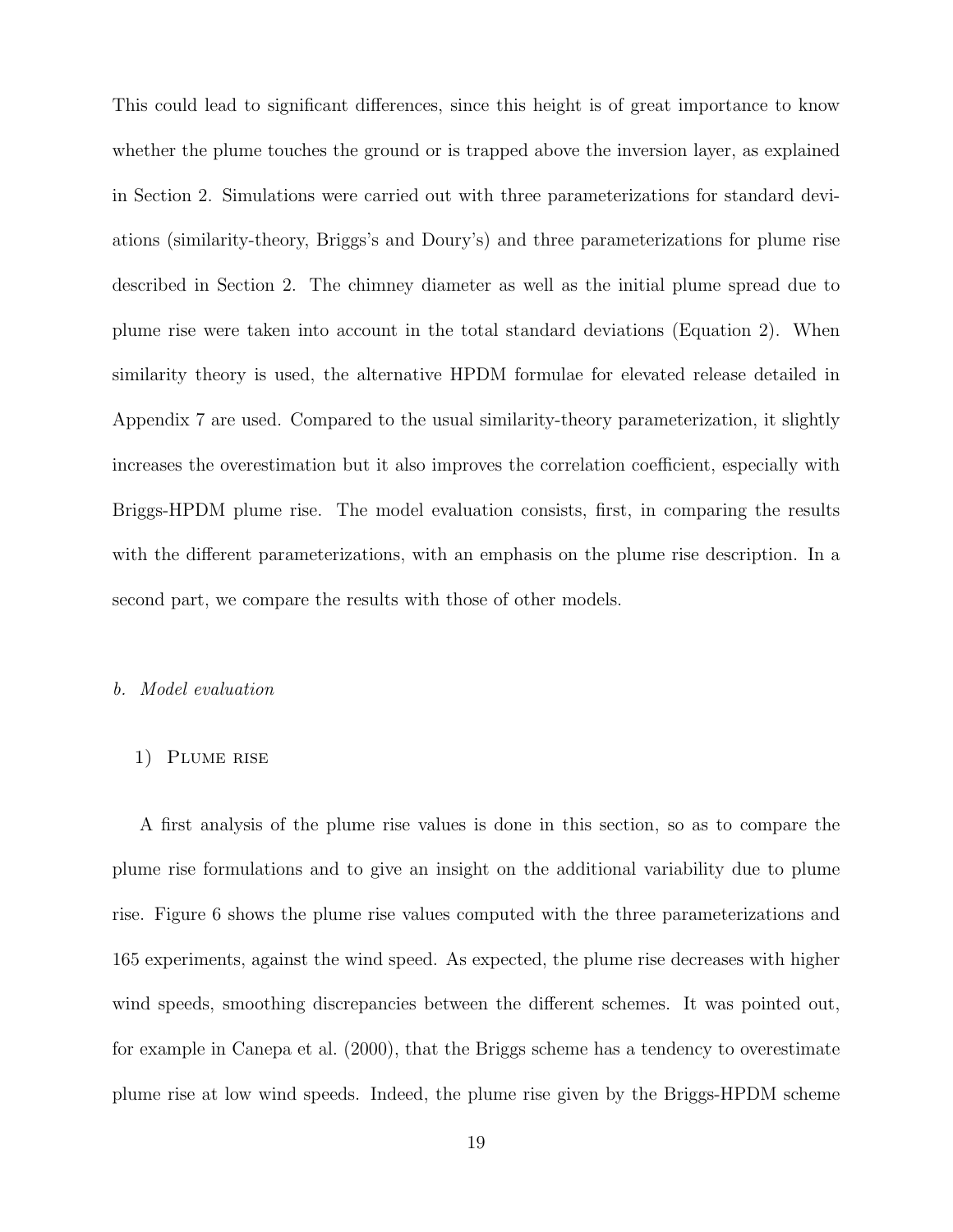reaches very high values for low wind speeds. The Holland and Concawe plume rises are similar, which is not surprising considering that the former was used in the design of the latter. Hence, we can suppose that the model behavior will be similar for those two schemes, whereas using Briggs-HPDM could lead to a model underestimation, if the plume is predicted to be too high. In addition, Table 2 shows the proportion of cases in Kincaid experiments with total or partial penetration in the inversion layer: as expected, it is higher for Briggs-HPDM plume rise, with almost 60% of the cases. The Holland and Concawe plume rises give about the same number of cases with total penetration. However, there are less cases with partial penetration given by Holland than by Concawe formulae.

Hereafter, evaluation results are analyzed for each of the three plume-rise parameterizations (statistics on all arcs and experiments). For each plume rise parameterization, the scheme for standard deviations which performs best is in bold in the tables. The similaritytheory parameterization is labeled "Sim.th.".

#### 2) Results with Briggs-HPDM plume rise

Table 3 shows the model results with Briggs-HPDM plume rise, for the three standarddeviation schemes. As expected, the tendency is to underpredict the concentrations, by a factor of two for the Briggs formulae and three for the Doury formulae. On the contrary, the similarity-theory parameterization performs quite well for all indicators (since there is nearly no bias), except for the correlation, which is quite low for all standard deviations.

This is confirmed by Figure 7 where the scatter plot for the Briggs formulae clearly indicates the underestimation tendency (Figure 7(b)), whereas the one with similarity theory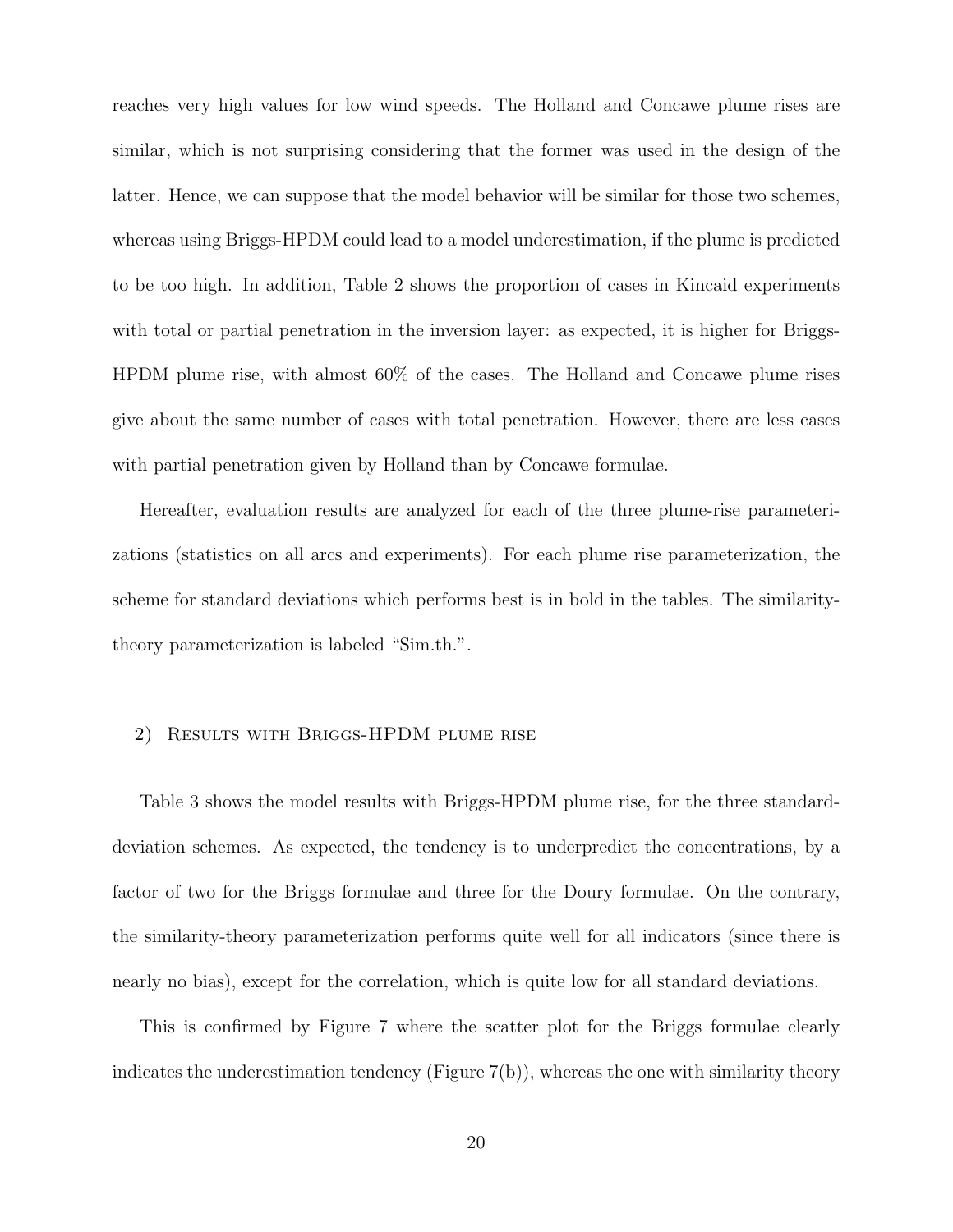(Figure 7(a)) is much more centered. However, in both cases, one can observe "vanishing concentrations"—concentrations that are observed but are not reproduced by the model. This can occur when the plume rise is too high, if the plume totally penetrates the inversion layer, or if it touches the ground later than the observed plume. In the first case, simulated concentrations are equal to zero at all arcs for the experiment, since there is no re-entering of the plume below the inversion layer. In the second case, only the concentrations at the nearest arcs to the source are missing, that is, the highest concentrations. This phenomenon could be responsible for the low correlations that are globally observed.

#### 3) Results with Holland plume rise

Results with Holland plume rise are given in Table 4. The modeled concentrations are globally higher than with the HPDM plume rise, since the estimated plume rise is lower. However, the Doury parameterization still underestimates considerably the concentrations, as with the Prairie Grass experiment. The bias and NMSE are considerably improved for the Briggs parameterization whereas the concentrations overestimation with similarity theory has increased, leading to a higher bias and NMSE than with HPDM plume rise.

The "vanishing concentrations" can be seen for the scatter plots of all plume rise parameterizations (not shown here), not only for Briggs-HPDM. Hence, one cannot point out that a particular scheme overestimates the plume rise, and this may also come from an inaccurate estimation of the observed boundary layer height.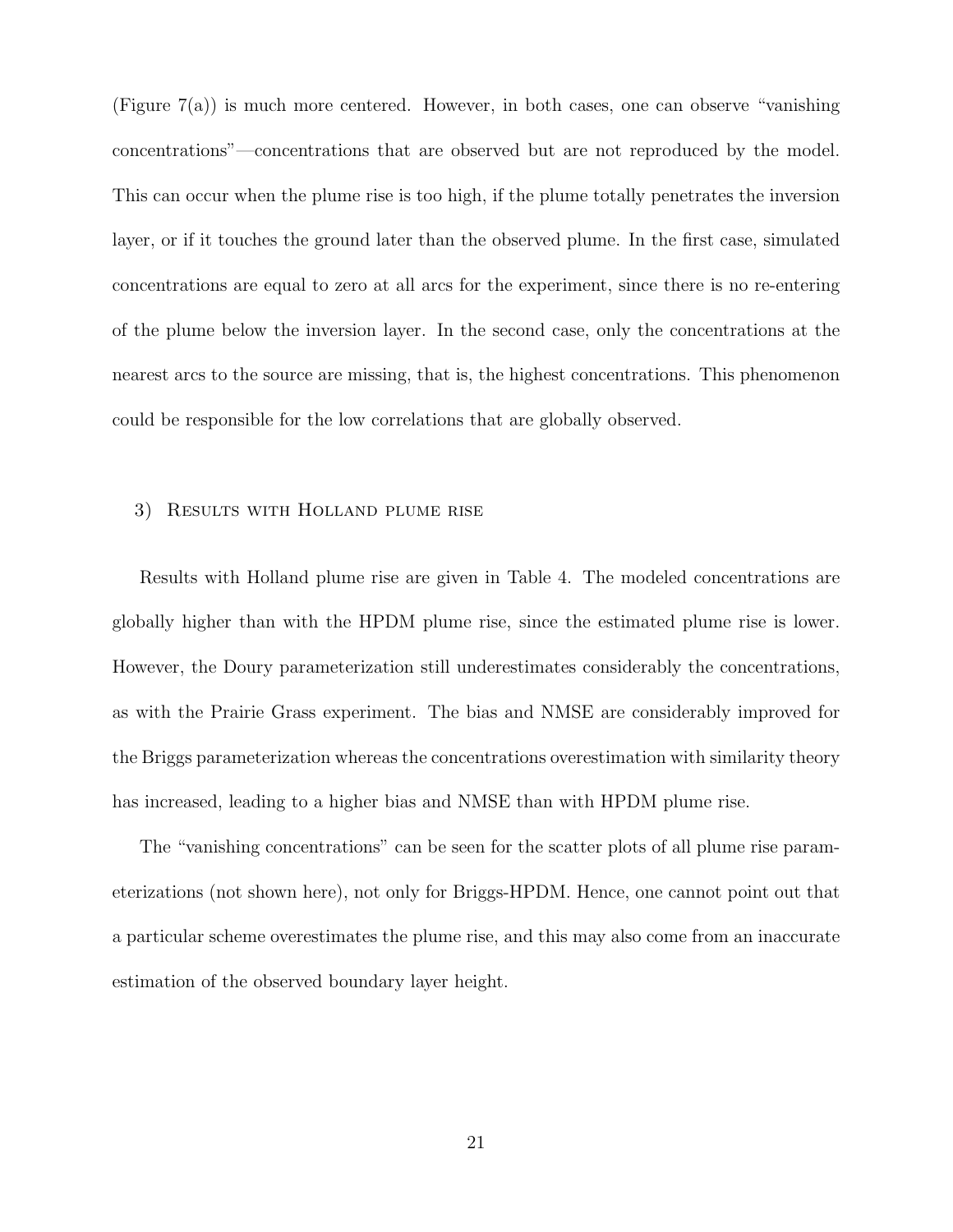#### 4) Results with Concawe plume rise

Here, the best results are given by the Briggs parameterization, as in the case of the Holland formulae. For the Briggs-HPDM plume rise, the best results were with similarity theory. As expected, the results with Concawe plume rise are not very different from the Holland results, especially when looking at the mean concentrations and the biases. However, the correlation and the proportion of values within a factor two of the observation have increased. This slightly better performance is not surprising, considering that this formula was built from a set of different plume rise formulae, including Holland, and adjusted on a set of cases, especially neutral and convective cases with buoyant plumes, as explained in Brummage (1968).

#### c. Comparison with other Gaussian models

For this comparison, we use the results obtained with the Concawe parameterization which gives the best results for all standard-deviation formulae. In addition, the results with similarity theory and HPDM plume rise are also provided since they are good despite the lower correlation. Results for the other models come from CERC (2007), as in the case of Prairie Grass, for quality 2 and 3 (Table 6). As noted in Section a, we used 165 experiments instead of 171, hence the slight differences in the observed mean and standard deviations. Results with Polyphemus models are between those of AERMOD and ADMS4, except for the correlations that are lower as already observed, and comparable to these of ISCST3.

Using data of quality 3 only, we can also compare with HPDM (USA, Hanna and Paine (1989)), OML (Denmark), SAFE AIR (Italy, Canepa et al. (2000)), as well as the Lagrangian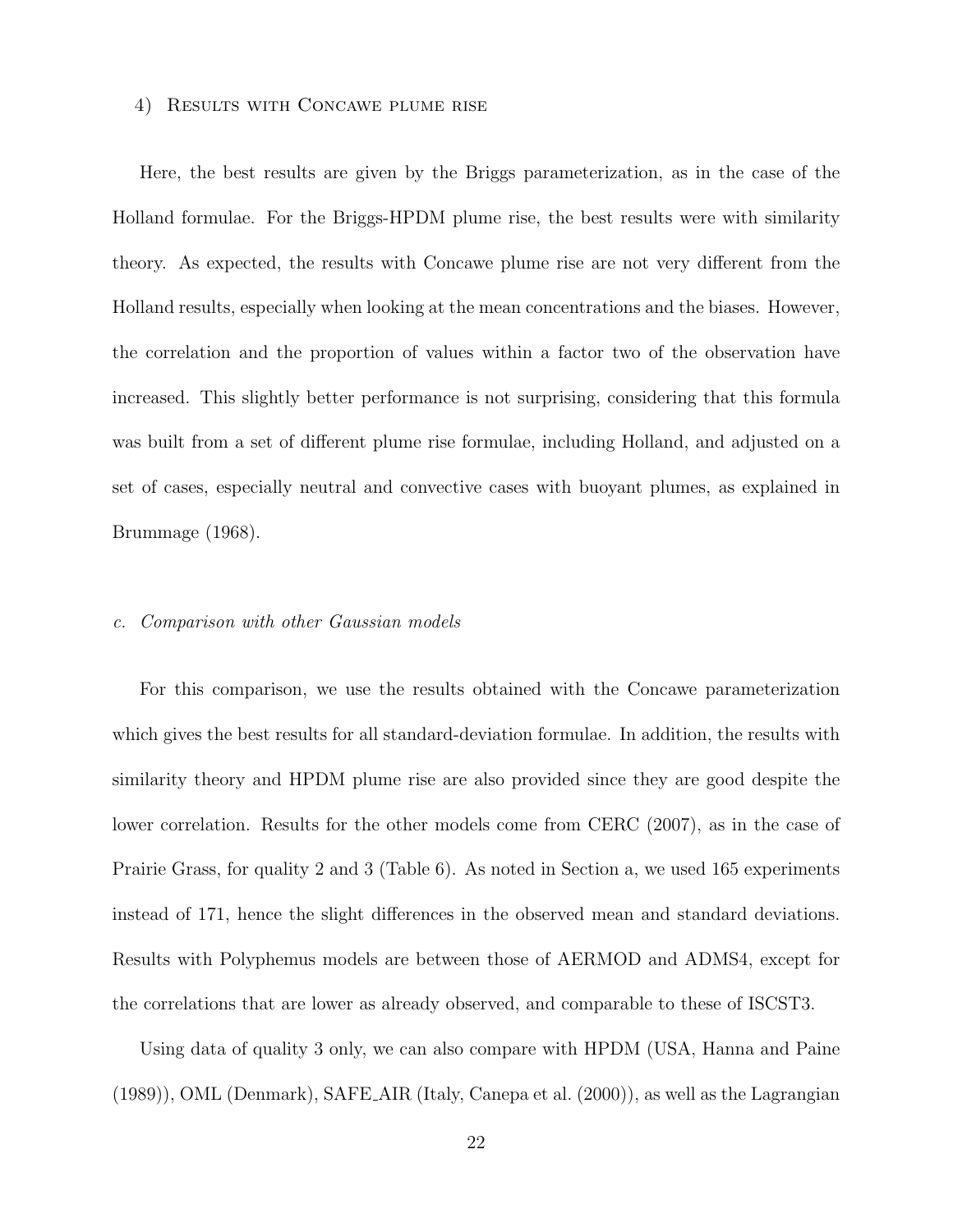model NAME (UK, Webster and Thomson (2002)). The statistics for HPDM and OML come originally from Olesen (1995). Table 7 shows the results for all these models. ISCST3, AER-MOD and Polyphemus with the Doury formulae show a significant underestimation of the mean values, hence the high bias and NMSE. All other models slightly underestimate the mean values except SAFE AIR and Polyphemus with similarity theory and Concawe plume rise which slightly overpredicts the observations. The correlation results are surprisingly against this trend: for instance, AERMOD has a correlation of 40% which is comparable to the best results. On the contrary, models that have an otherwise good performance such as SAFE AIR, OML, and Polyphemus models with Concawe formulae have relatively low correlations. The correlation for Polyphemus with similarity theory and HPDM plume rise is very low (5%) but this configuration is among the best models for all other indicators. This correlation is not surprising since the HPDM model evaluation in Hanna and Paine (1989) also showed low correlations with this experiment. Further improvements were made in HPDM, such as a correction to take into account the plume lofting at the inversion layer during convective conditions, and this seems to have greatly improved the results. Table 7 also shows that the spread in the model outputs is very large: the predicted mean concentrations range from about  $20 \text{ ng m}^{-3}/\text{g s}^{-1}$  to  $70 \text{ ng m}^{-3}/\text{g s}^{-1}$ , which means more than a factor of 3 between some models. It is interesting to note that, with the different parameterizations available in Polyphemus for standard deviations and plume rise, we can reproduce the same spread, the model configuration being otherwise unchanged. Only the correlations are still low, no matter the formula used, which tends to prove that it comes from the shared inversion-height modeling (plume penetration and lofting).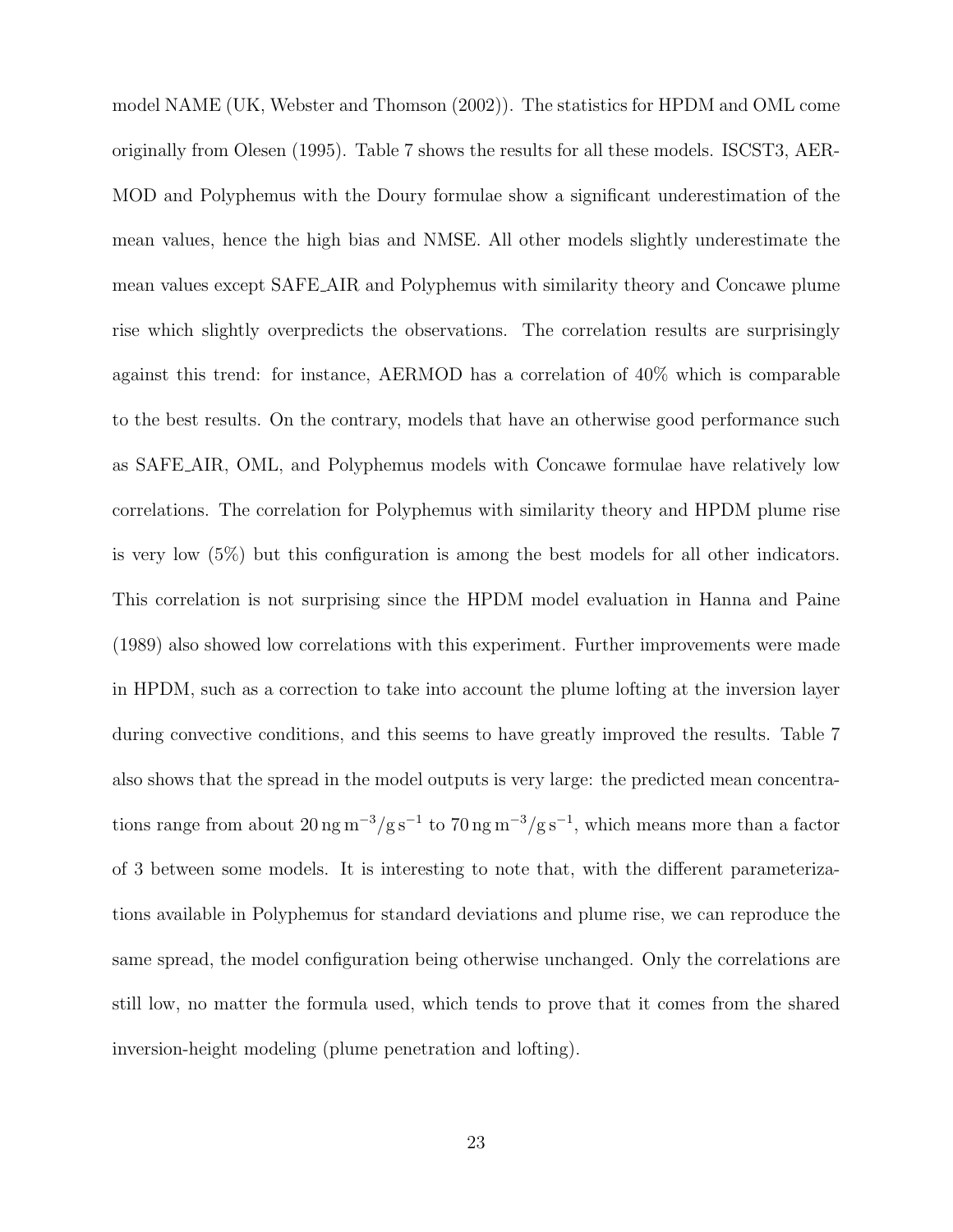## 6. Conclusion

Polyphemus Gaussian plume and puff models were described, with an emphasis on the parameterizations used to estimate the standard deviations and the plume rise. The Gaussian plume model was then used to compare these various parameterizations within a single framework, all other model features being equal. A preliminary study on the standard deviation values (Section 3) highlighted a large variability: the estimated values could differ from up to a factor 30. Although the variability of the estimated plume rise is not so high, except for low wind speeds (Section 5), it produces an additional variability in the output results, especially since the plume might penetrate the inversion layer or not, depending on the parameterization.

The model evaluation against Prairie Grass and Kincaid experiments gave very satisfactory overall results, compared to other well-known Gaussian models. Similarity theory is the best standard-deviation scheme, which is not surprising since it relies on a more detailed description of the atmosphere. However, the Briggs formulae also compare well with other model results, not only with Prairie Grass experiment—on which they were adjusted—but also with Kincaid. Only the Doury parameterization appears to be unsatisfactory for the two experiments used here, since it tends to overestimate the plume spread, leading to underestimation of the concentrations. There is no striking difference in performance—for these cases—between "old generation" schemes, based on a discrete representation of the stability (Briggs, Pasquill-Guifford used in ISCST3) and the "new generation" estimations based on similarity theory, although the latter performs slightly better.

The results with Kincaid experiment point out the additional variability due to plume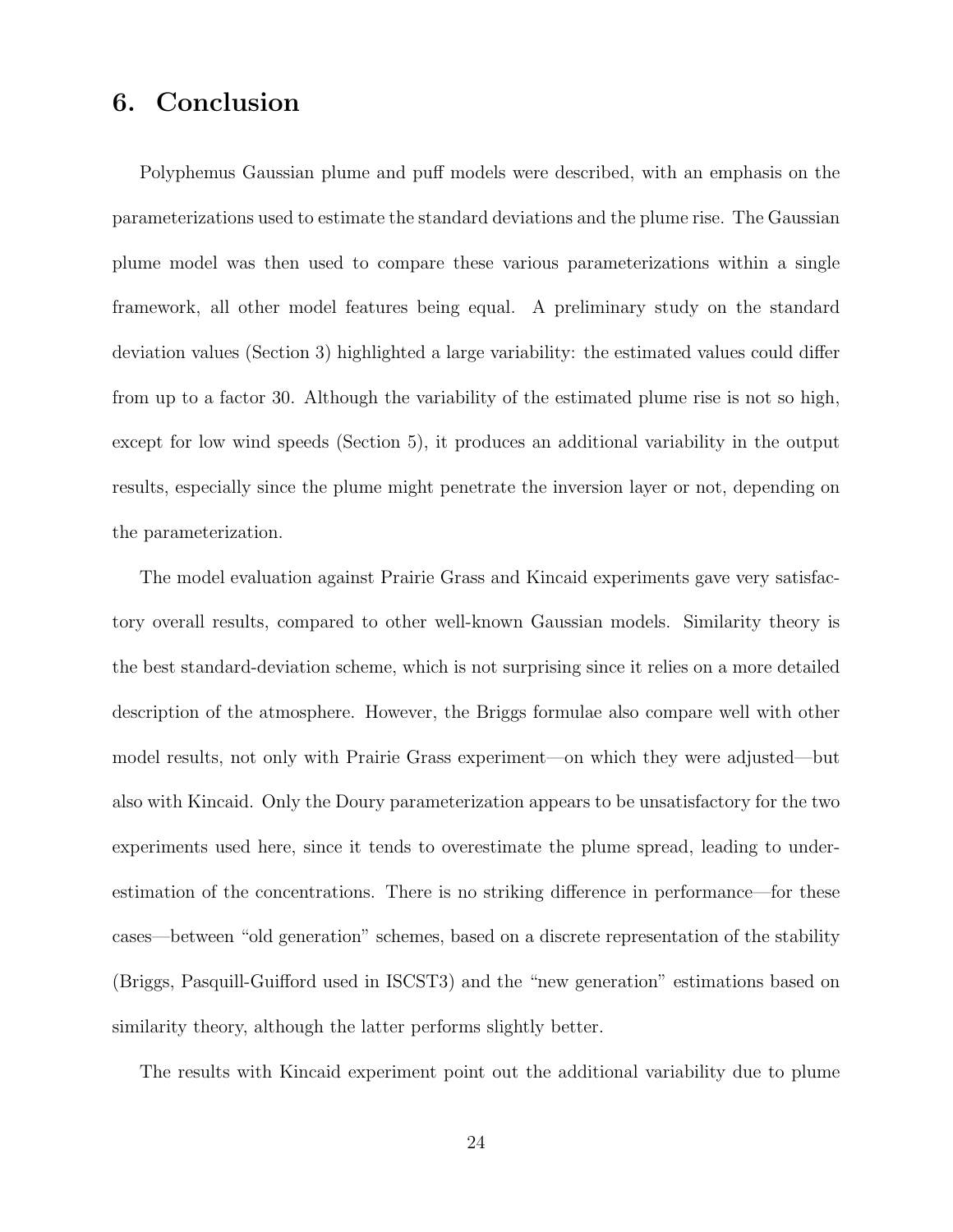rise estimation. In particular, the "best" standard-deviation parameterization depends on the plume rise scheme used (similarity theory with Briggs-HPDM plume rise, and Briggs's standard deviations with Concawe and Holland formulae). All combinations perform well, except with the Doury formulae. The results also highlight the importance of some features such as a non-Gaussian shape for convective conditions, as well as plume lofting at the inversion layer. These missing features are most likely responsible for the relatively low correlations. A meteorological preprocessor that would recompute the inversion height could also help improving the results for Kincaid experiment.

With three parameterizations to compute the standard deviations, and the same number of plume rise schemes, we were able to show a large spread in the model outputs, representative of the variability of the Gaussian models. The main perspective is now to extend that work in order to include more parameterizations and to compare with more datasets, providing a full comparison between parameterizations in the same conditions. This study also suggests that ensemble modeling with Gaussian models could be interesting in the future.

## APPENDIX

## 7. Formulae for standard deviations with similarity theory

In all the formulae presented here, the stability is determined from the Monin-Obukhov length, as given in Table 8, which also shows the corresponding Pasquill class.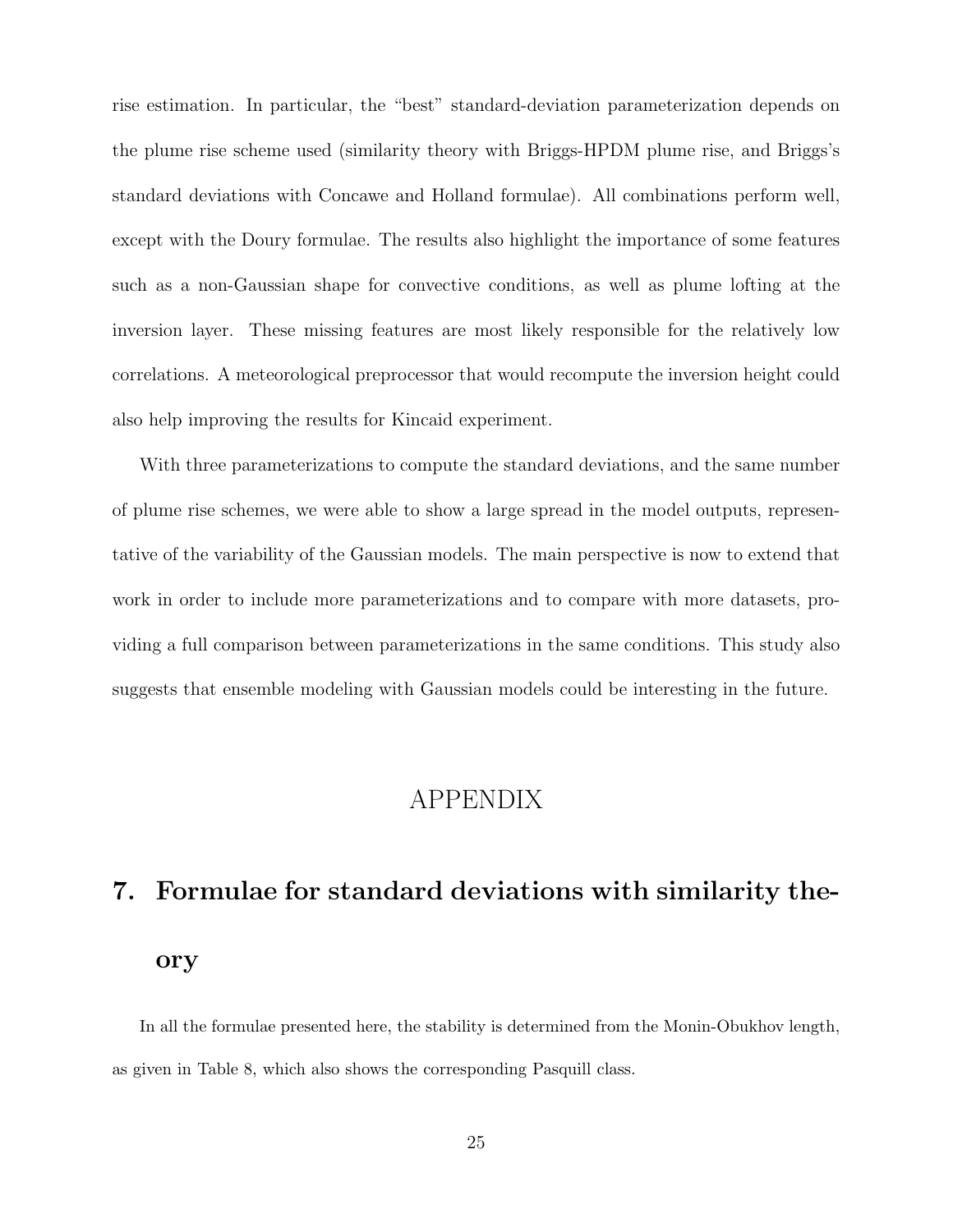#### a. Within the boundary layer

#### 1) TRANSVERSE SPREAD  $\sigma_y$

First, we have to determine the horizontal standard deviation of wind velocity fluctuations  $\sigma_v$ . For that part we use formulae given in Hanna et al. (1982).

$$
\sigma_v = u_* \left(12 - 0.5 \frac{h}{L}\right)^{1/3} \quad \text{unstable}
$$
\n
$$
\sigma_v = 1.3 u_* \exp\left(-2 \frac{f}{u_*}\right) \quad \text{neutral}
$$
\n
$$
\sigma_v = \max(1.3 u_* \left(1 - \frac{z}{h}\right), 0.2) \quad \text{stable}
$$

where h is the boundary layer height,  $L$  is the Monin-Obukhov length,  $f$  is the Coriolis parameter and z is the height where concentrations are computed.

The function  $F_y$  is given by the general form

$$
F_y = \left(1 + 0.5 \frac{t}{\tau_L}\right)^{-1/2} \tag{A1}
$$

where  $\tau_L$  is the Lagrangian time scale. To compute this parameter, we use formulae given in Hanna (1984).

$$
\tau_L = 0.15 \frac{h}{\sigma_v} \quad \text{unstable}
$$
\n
$$
\tau_L = 0.5 \frac{z}{\sigma_v} / \left[1 + 15 \frac{f}{u_*}\right] \quad \text{neutral}
$$
\n
$$
\tau_L = 0.07 \frac{h}{\sigma_v} \sqrt{\frac{z}{h}} \quad \text{stable}
$$
\n(A2)

where h is the boundary layer height, L is the Monin-Obukhov length,  $u_*$  is the friction velocity, f is the Coriolis parameter and  $z$  is the height where concentrations are computed.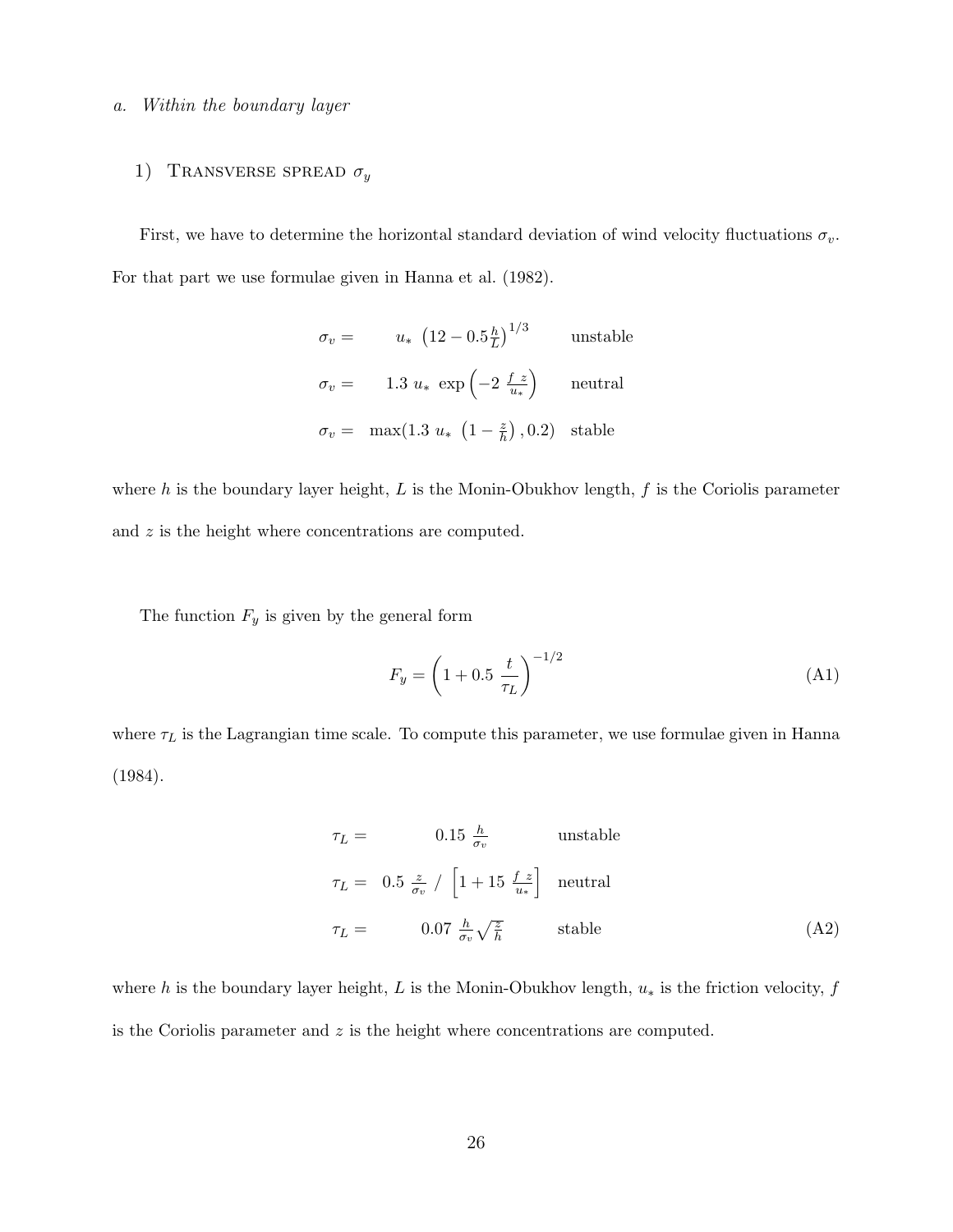#### 2) VERTICAL SPREAD  $\sigma_z$

The vertical wind standard deviation is computed using formulae given in Venkatram et al. (1984) for stable and neutral cases and in Weil (1988) for convective cases.

> $\sigma_w =$  0.6  $w_*$  unstable  $\sigma_w = 1.3 u_* (1 - \frac{z}{h})$  $\left(\frac{z}{h}\right)^{3/4}$  stable/neutral

where  $w_*$  is the convective velocity,  $u_*$  is the friction velocity, h the boundary layer height and L the Monin-Obukhov length.

The function  $F_z$  is given by Irwin (1979) for stable and neutral case and by Weil (1988) for convective cases.

• Unstable cases:

$$
F_z = \left(1 + 0.5 \frac{t}{\tau_{Lz}}\right)^{-1/2} \tag{A3}
$$

• Stable/Neutral cases:

$$
F_z = \begin{cases} \left[1 + 0.9 \left(\frac{t}{50}\right)\right]^{-1} & \text{if } z < 50\\ \left[1 + 0.945 \left(0.1 \ t\right)^{0.806}\right]^{-1} & \text{if } z \ge 50 \end{cases}
$$

where  $h$  is the boundary layer height,  $L$  is the Monin-Obukhov length,  $z$  is the height where concentrations are computed. The following expression is advocated by Hanna et al. (1982) for the vertical Lagrangian time scale  $\tau_{Lz}$ :

$$
\tau_{Lz} = 0.15 \ h \frac{1 - \exp\left(-5 \ \frac{z}{h}\right)}{\sigma_w} \quad \text{unstable}
$$
\n
$$
\tau_{Lz} = 0.5 \ \frac{z}{\sigma_w} / \left[1 + 15 \ \frac{f}{u_*}\right] \quad \text{neutral}
$$
\n
$$
\tau_{Lz} = 0.10 \ \frac{h}{\sigma_w} \left(\frac{z}{h}\right)^{0.8} \quad \text{stable}
$$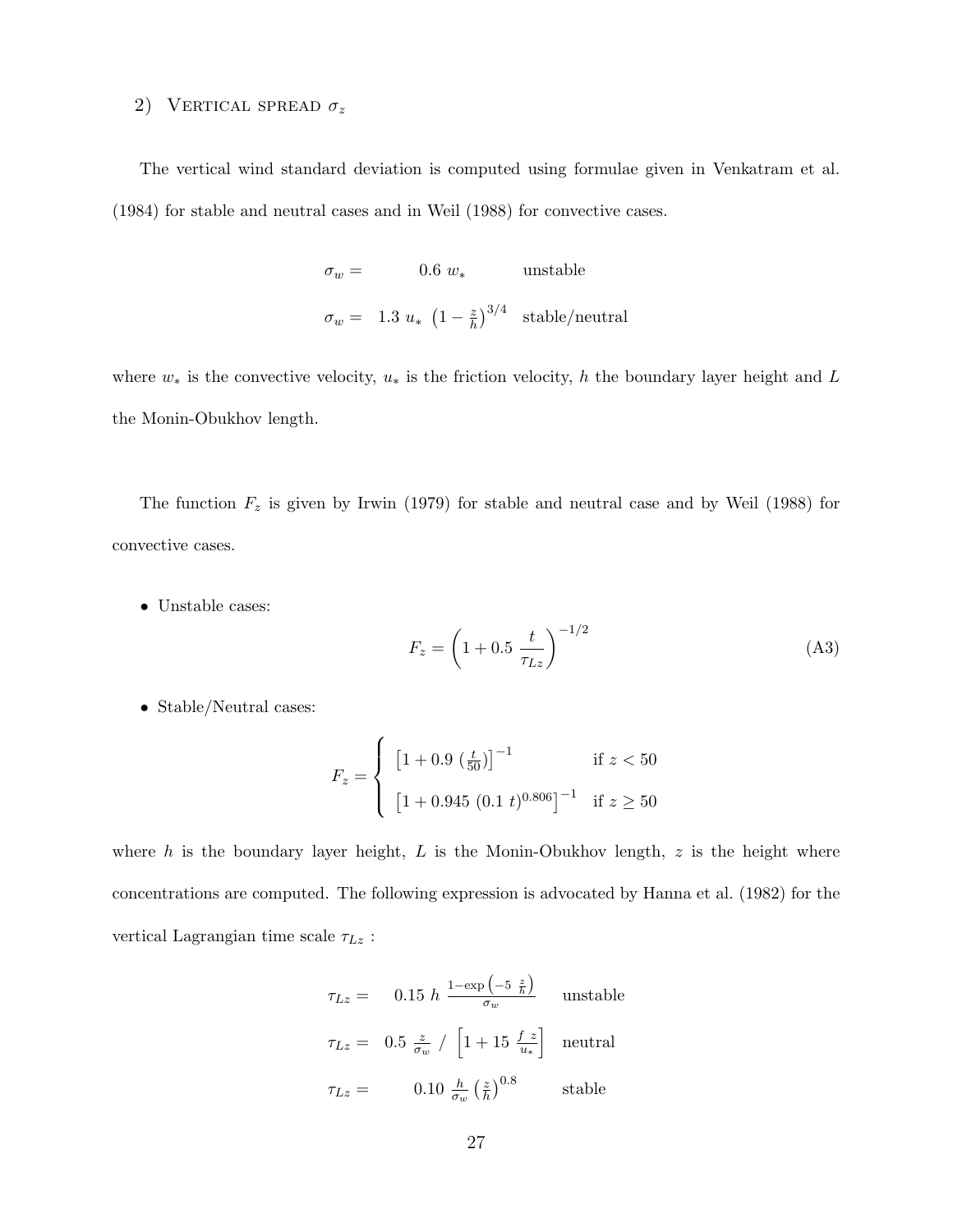#### b. Alternative formulae for elevated sources

In Hanna and Paine (1989), an alternative set of formulae is proposed for sources of height greater than 100 m, since the other formulations based on similarity theory were calibrated on experiments closer to the ground and did not give satisfactory results in the case of the Kincaid experiment, for instance. These formulae are used for stable or neutral cases, where dispersion was found to be greater than given by the classical formulation.

• The wind vertical standard deviation is computed as:

$$
\sigma_w = 0.5\sqrt{1.2 \ u_*^2 + 0.35 \ w_*^2} \quad L \ge 100
$$
  

$$
\sigma_w = 1.3 \ u_* \qquad 0 \le L < 100
$$

• The wind horizontal standard deviation is computed as:

$$
\sigma_v = 0.7\sqrt{3.6 \ u_*^2 + 0.35 \ w_*^2} \qquad L \ge 100
$$
  

$$
\sigma_v = \max\left(1.5\sqrt{3.6 \ u_*^2 + 0.35 \ w_*^2}, 0.5\right) \quad 0 \le L < 100
$$

For the vertical standard deviation, the function  $F_z$  does not change, but the vertical time scale is computed with a different set of formulae for stable and slightly unstable cases. In the following formulae,  $s_p$  stands for the Briggs static stability parameter defined in Section 2.  $\,$ 

• In the case of stable/neutral situations  $(L > 0.$ ):

$$
\tau_{Lz} = z/\sigma_w \qquad \text{if } z \le L
$$
  

$$
\tau_{Lz} = 0.27 \sqrt{s_p} \qquad \text{if } L \le 10
$$

$$
\tau_{Lz} = (z/\sigma_w) (L - 10)/(z - 10) + 0.27 \sqrt{s_p} (z - L)/(z - 10) \text{ if } 10 < L < z
$$

• In the case of slightly unstable situations ( $|L| \leq 100$ ):

$$
\tau_{Lz} = 0.27 \ (z/\sigma_w) \ (0.55 - 0.38 \ z/|L|) \quad \text{if } z \le |L| \tag{A4}
$$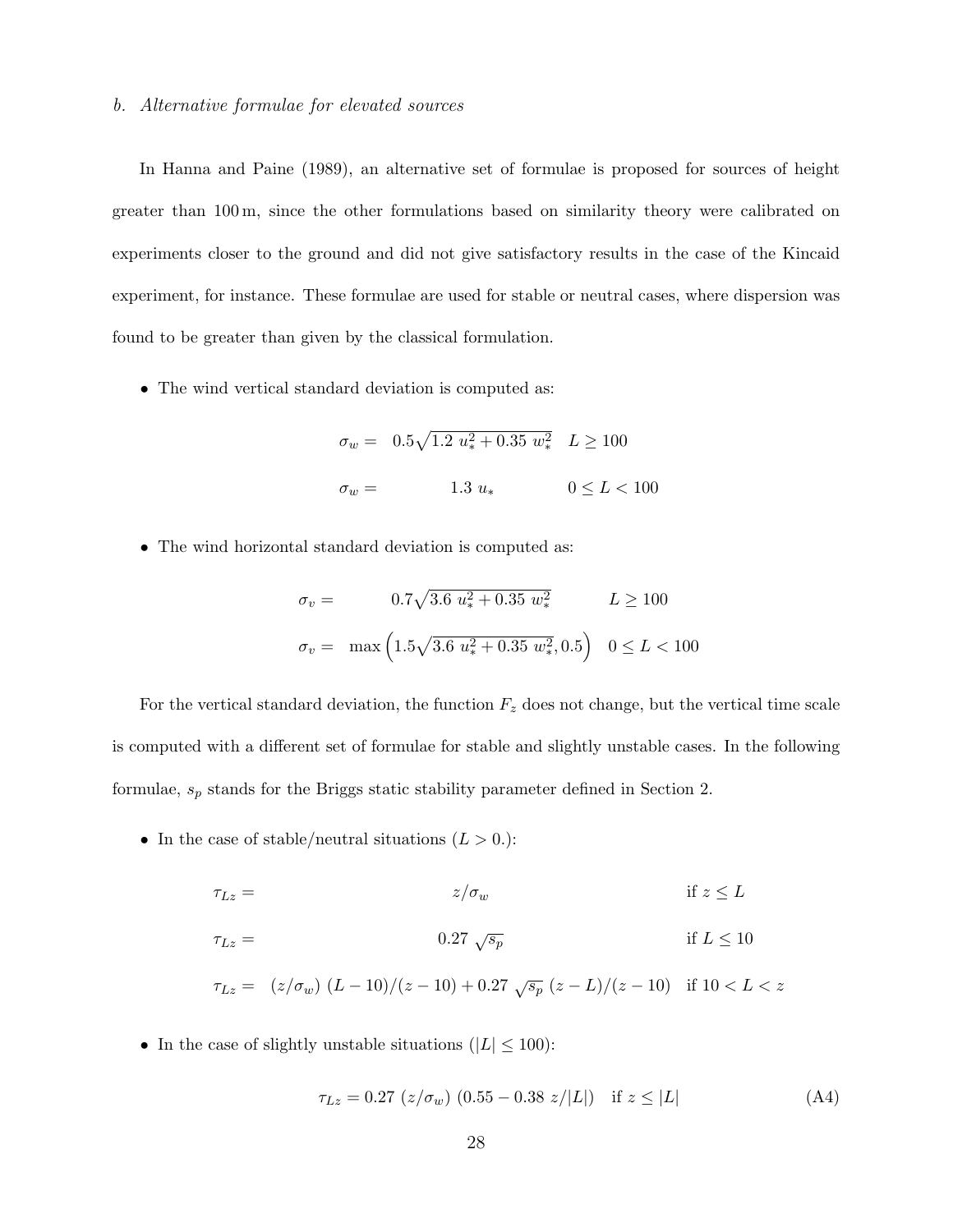$$
\tau_{Lz} = 0.3 \ (h/\sigma_w) \ (1 - \exp(-5z/h) - 0.0003 \exp(8z/h)) \quad \text{if } |L| < z < h \tag{A5}
$$

#### c. Above the boundary layer

#### 1) HPDM formulae for wind standard deviations

All the formulae given by similarity theory are valid only within the boundary layer. There are not many studies about the dispersion above the boundary layer, so the formulae used for that case are quite simple. They come from Hanna and Paine (1989).

$$
\sigma_v = 0.1\sqrt{3.6 \ u_*^2 + 0.35 \ w_*^2} \tag{A6}
$$

$$
\sigma_w = 0.1\sqrt{1.2\ u_*^2 + 0.35\ w_*^2} \tag{A7}
$$

They are applied for all stabilities. They ensure that the dispersion parameters at least are always strictly positive values (no division by zero or square root of a negative value...). However, since in most case studies the observed concentrations are inside the boundary layer, and there is no mixing through the inversion layer, these are not the most used formulae in practice.

#### 2) Gillani formula for vertical standard deviation

An alternative way to compute  $\sigma_z$  above the boundary layer is given by Gillani and Godowitch (1999):

$$
\sigma_z^2 = \sigma_{z_{\rm pr}}^2 \ (1 + 2.3 \ \sqrt{t}) \tag{A8}
$$

assuming that  $t$  is the time travel of the plume, as usual, and the initial time is equal to 0. One can note that this formula can be applied above the boundary layer for all parameterizations. The initial plume spread  $\sigma_{z_{\rm pr}}$  due to plume rise is computed differently from the formula given in Section 2 since the initial spread is often overestimated that way. An alternative way proposed by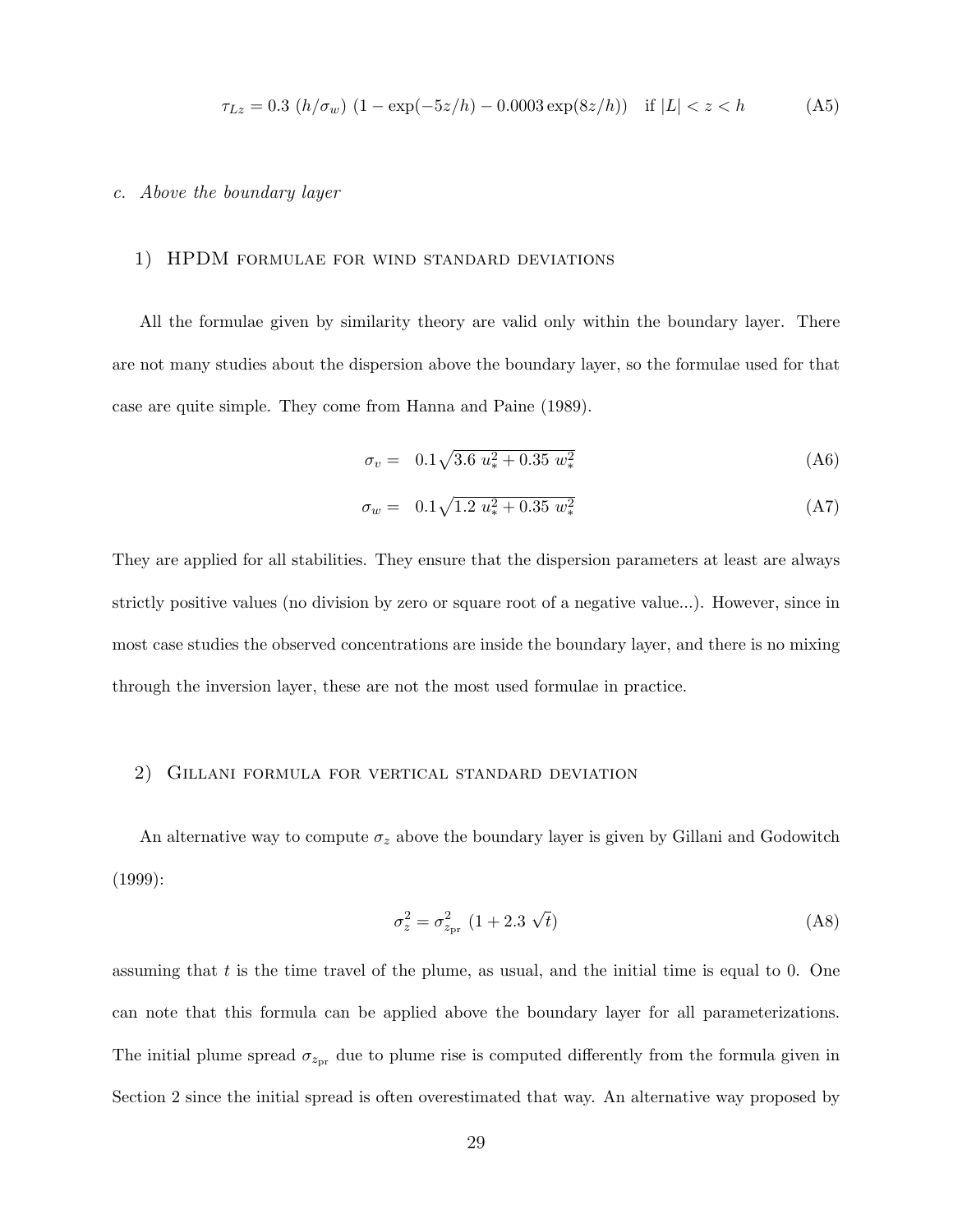Gillani and Godowitch (1999) is:

$$
\sigma_{z_{\rm pr}} = \max(15 \exp(-117 \, dT/dz), 3) \tag{A9}
$$

where  $dT/dz$  is the vertical ambient temperature gradient.

## 8. Statistical indicators

$$
FB = \frac{(\bar{C_0} - \bar{C_p})}{0.5(\bar{C_0} + \bar{C_p})}
$$
\n(A10)

$$
\text{NMSE} = \frac{\overline{(C_0 - C_p)^2}}{\overline{C_0}\overline{C_p}}\tag{A11}
$$

$$
Corr = \frac{\overline{(C_0 - \bar{C}_0)(C_p - \bar{C}_p)}}{\sigma_{C_0}\sigma_{C_p}}
$$
\n(A12)

$$
\text{FAC2} = \text{fraction of data that satisfies } 0.5 \leqslant \frac{C_p}{C_0} \leqslant 2.0 \tag{A13}
$$

where  $C_p$  and  $C_0$  are the predicted and measured maximum arcwise concentrations respectively,  $\overline{\alpha}$  is the average of value  $\alpha$  over the dataset (that is, for all experiments and arcs), and  $\sigma_{\alpha}$  is the standard deviation over the dataset.

## REFERENCES

Arya, S., 1999: Air pollution meteorology and dispersion. Oxford University press.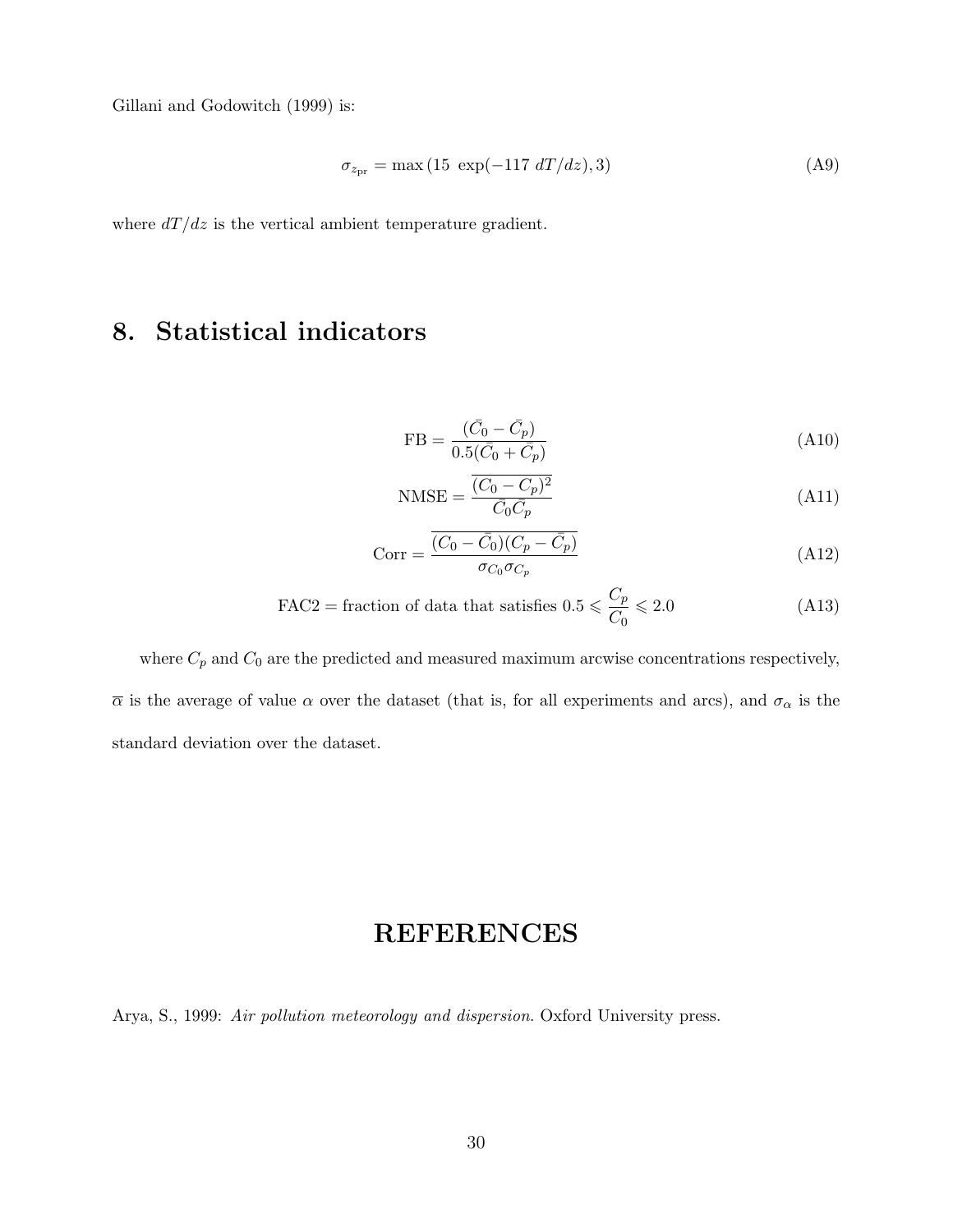- Briggs, G., 1971: Some recent analyses of plume rise observations. Proceedings of the Second International Clean Air Congress, Englund, H.M. and Berry, W.T., Ed., Academic Press, New York, 1029–1032.
- Brummage, K. G., 1968: The calculation of atmospheric dispersion from a stack. Atmos. Env., 2, 197–224, stichting Concawe study.
- Canepa, E., L. Dallorto, and C. Ratto, 2000: About the plume rise description in the dispersion code SAFE\_AIR. Int. J. Env. and Pollution,  $14$   $(1-6)$ ,  $235-245$ .
- CERC, 2007: ADMS4 Flat terrain validation: Kincaid, Indianapolis and Prairie Grass. Tech. rep., Cambridge Environmental Research Consultants. 15 pp.
- Chang, J. and S. Hanna, 2004: Air quality model performance evaluation. Meteorology and Atmospheric Physics, 87, 167–196.
- Demaël, E. and B. Carissimo, 2008: Comparative evaluation of an eulerian CFD and gaussian plume models based on prairie grass dispersion experiment. J. Applied Meteor., 47 (3), 888–900.
- Doury, A., 1976: Une méthode de calcul pratique et générale pour la prévision numérique des pollutions véhiculées par l'atmosphère. Tech. Rep. 4280, CEA, France.
- Gillani, N. and J. Godowitch, 1999: Plume-in-grid treatment of major point source emissions. Science algorithms of the EPA models-3 Community Multi-scale Air Quality (CMAQ) modeling system, D. Byun and J. Ching, Eds., EPA, chap. 9, 9.1–9.37.
- Golder, D., 1972: Relations among stability parameters in the surface layer. Boundary-Layer Meteor., 3, 47–58.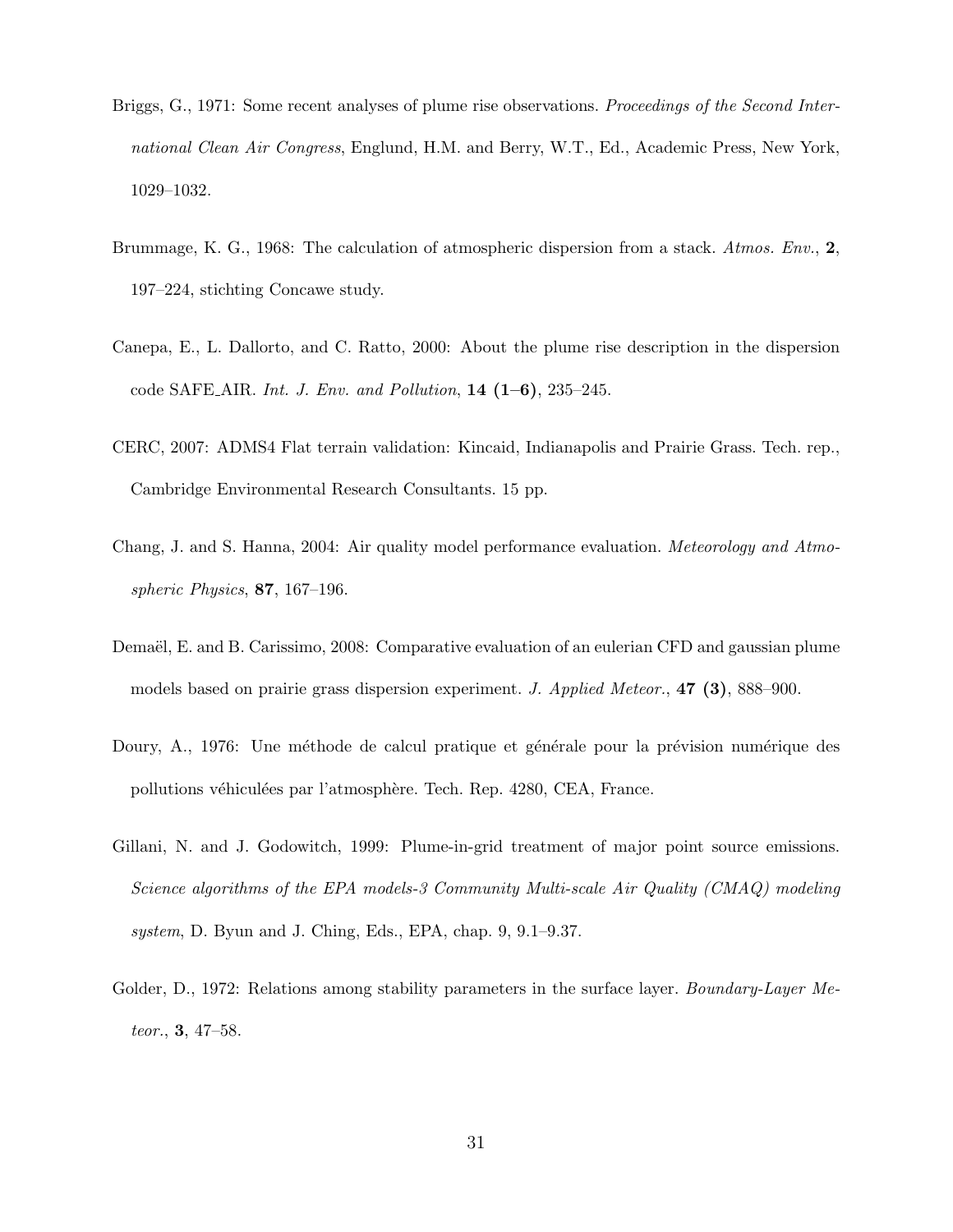- Hanna, S., 1984: Applications in air pollution modeling. Atmospheric turbulence and Air Pollution modeling, F. Niewstadt and H. van Dop, Eds., D. Reidel Publishing Co., 275–309.
- Hanna, S., G. Briggs, and R. Hosker Jr., 1982: Handbook on atmospheric diffusion. Technical Information center, US Department of energy.
- Hanna, S., O. Hansen, and S. Dharmavaram, 2004: FLACS CFD air quality model performance evaluation with Kit Fox, MUST, Prairie Grass, and EMU observations. Atmos. Env., 38, 4675– 4687.
- Hanna, S. and R. Paine, 1989: Hybrid plume dispersion model (HPDM) development and evaluation. J. Applied Meteor., 28, 206–224.
- Holland, J. Z., 1953: A meteorological survey of the oak ridge area. Tech. Rep. ORO-99, US AEC, Oak Ridge, Tennessee.
- Irwin, J., 1979: Scheme for estimating dispersion parameters as a function of release height. Tech. Rep. 600:4-79-062, US EPA. 26 pp.
- Mallet, V., et al., 2007: Technical Note: The air quality modeling system Polyphemus. Atmos. Chem. Phys., 7 (20), 5479–5487.
- Olesen, H., 1995: The model validation exercise at mol: overview of results. Int. J. Env. and Pollution, 5 (4–6), 761–784.
- Olesen, H. and J. Chang, 2005: Consolidating tools for model evaluation. Proceedings of the 10th international conference on Harmonisation within Atmospheric Dispersion Modelling for Regulatory Purposes, Sissi, Crete, 263–267.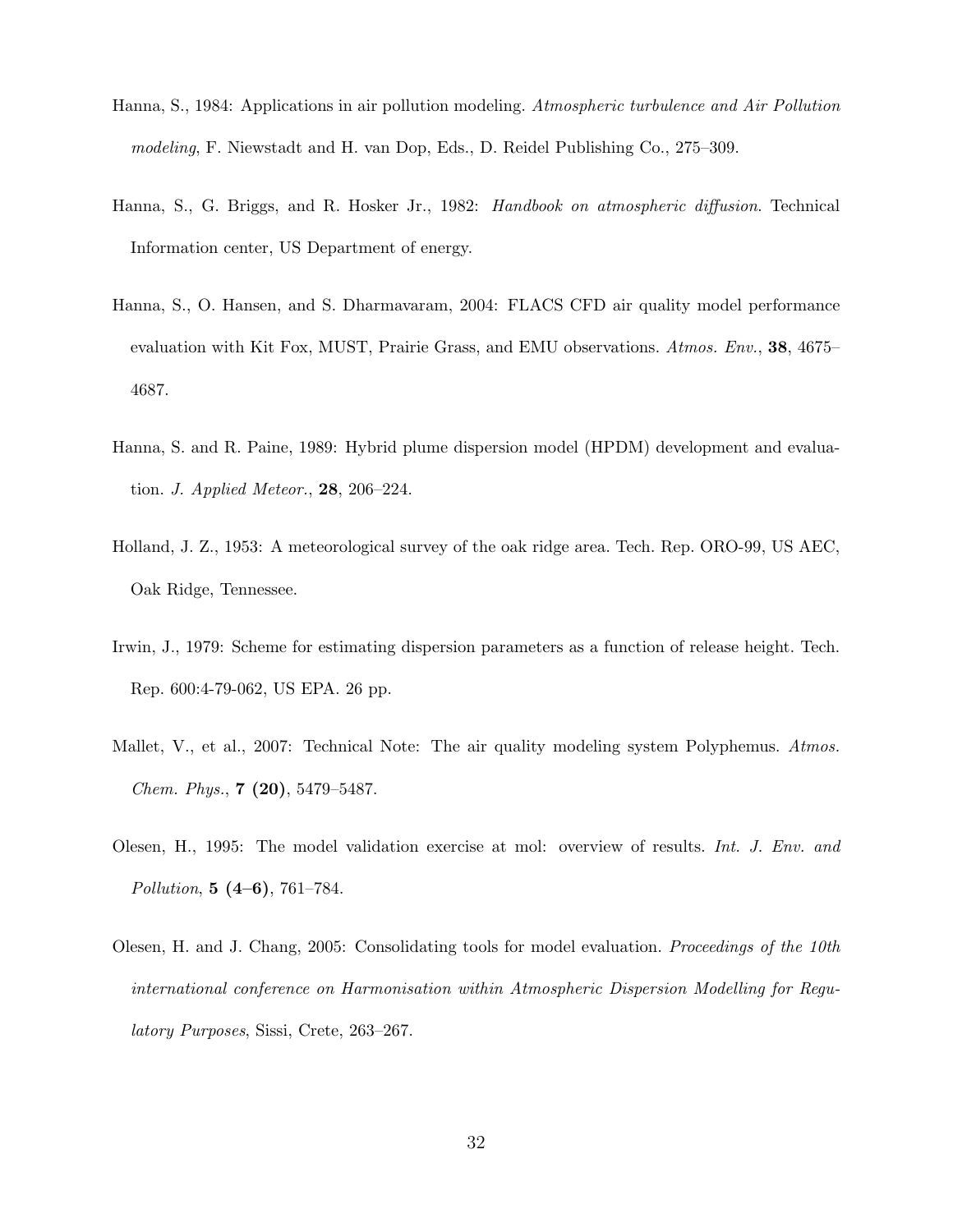- Pasquill, F., 1961: The estimation of the dispersion of windborne material. *Meteorol. Mag.*, 90 (1063), 33–49.
- Seinfeld, J. H. and S. N. Pandis, 1998: Atmospheric chemistry and physics: from air pollution to climate change. Wiley-Interscience.
- Stümke, H., 1963: Vorschlag einer empirischen Formel für die Schornsteinüberhöhung. Staub, 23, 549.
- Turner, D. B., 1969: Workbook of atmospheric diffusion estimates. Tech. Rep. 999-AP-26, US EPA, Washington, DC.
- Venkatram, A., D. Strimaitis, and D. Cicristofaro, 1984: A semiempirical model to estimate dispersion of elevated releases in the stable boundary layer. Atmos. Env., 18, 923–928.
- Webster, H. and D. Thomson, 2002: Validation of a lagrangian model plume rise scheme using the kincaid data set. Atmos. Env., **36**  $(1-6)$ , 5031-5042.
- Weil, J., 1988: Dispersion in the convective boundary layer. Lectures on Air Pollution modeling, A. Venkatram and J. Wyngaard, Eds., American Meteorological Society.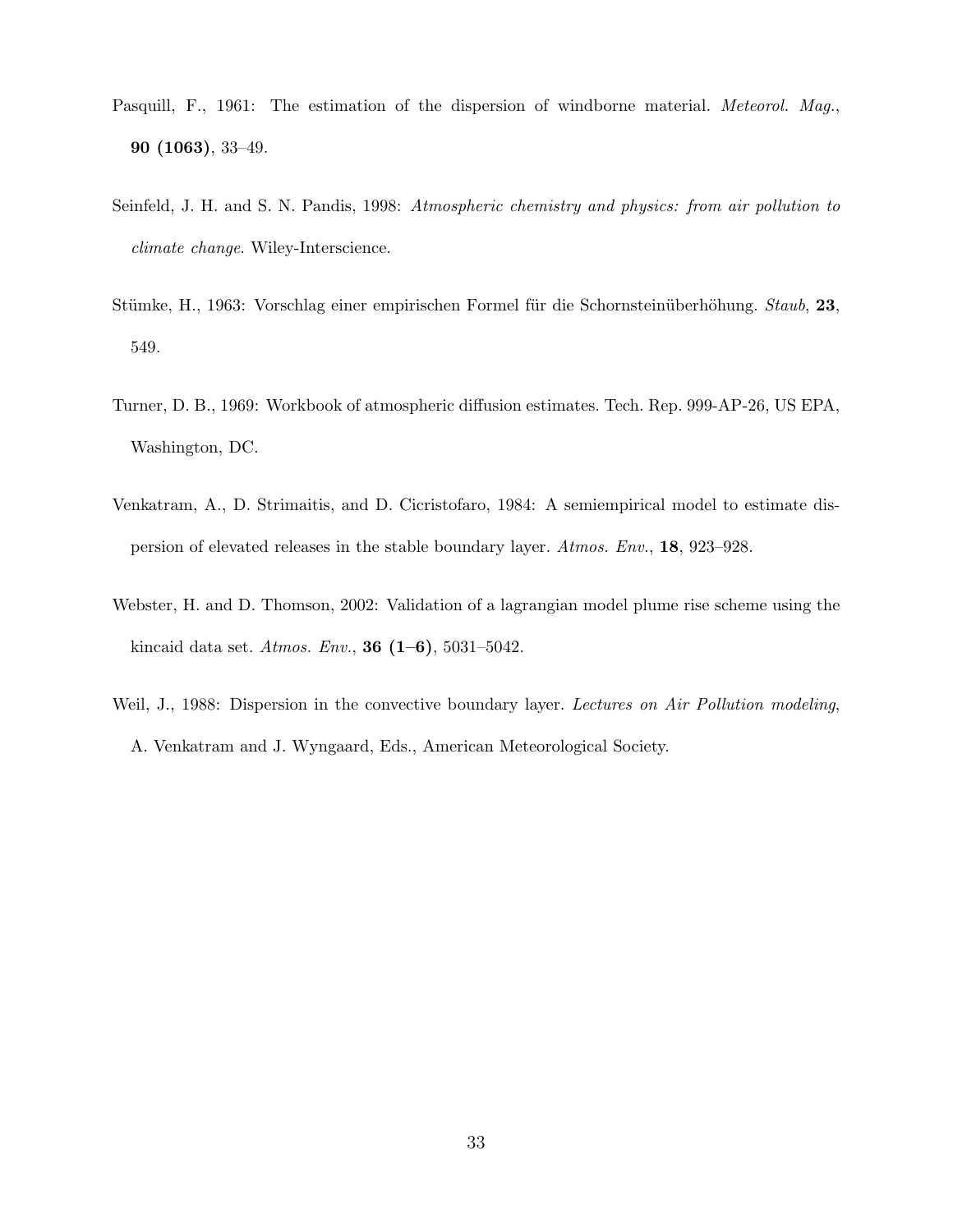## List of Tables

- 1 Statistics for several Gaussian models: comparison of maximum arc concentration for simulation and observation. Polyphemus results are presented for three formulae for standard deviations and 43 trials in Prairie Grass Experiment. 35
- 2 Proportion of cases with total or partial penetration in the inversion layer for all three plume rise parameterizations. Proportion with respect to 165 experiments. 36
- 3 Statistics for Polyphemus Gaussian models: comparison of centerline values C/Q for simulations and observations—Kincaid data of quality 2 and 3. There are 165 experiments. Unit is  $ng m^{-3}/(g s^{-1})$ . Plume rise is computed with Briggs-HPDM formulae.  $37$
- 4 Statistics for Polyphemus Gaussian models: comparison of centerline values C/Q for simulations and observations—Kincaid data of quality 2 and 3. There are 165 experiments. Unit is  $ng m^{-3}/(g s^{-1})$ . Plume rise is computed with Holland formulae. 38
- 5 Statistics for Polyphemus Gaussian models: comparison of centerline values C/Q for simulations and observations—Kincaid data of quality 2 and 3. There are 165 experiments. Unit is  $ng m^{-3}/(g s^{-1})$ . Plume rise is computed with Concawe formulae. 39
- 6 Statistics for several Gaussian models: comparison of centerline values  $C/Q$  for simulations and observations—Kincaid data of quality 2 and 3. Unit is  $ng m^{-3}/(g s^{-1})$ . 40
- 7 Statistics for several Gaussian models: comparison of centerline values C/Q for simulation and observation—Kincaid data of quality 3. Unit is  $ng m^{-3}/(g s^{-1})$ . ). 41
- 8 Matching between Monin-Obukhov length and stability, from Seinfeld and Pandis (1998). 42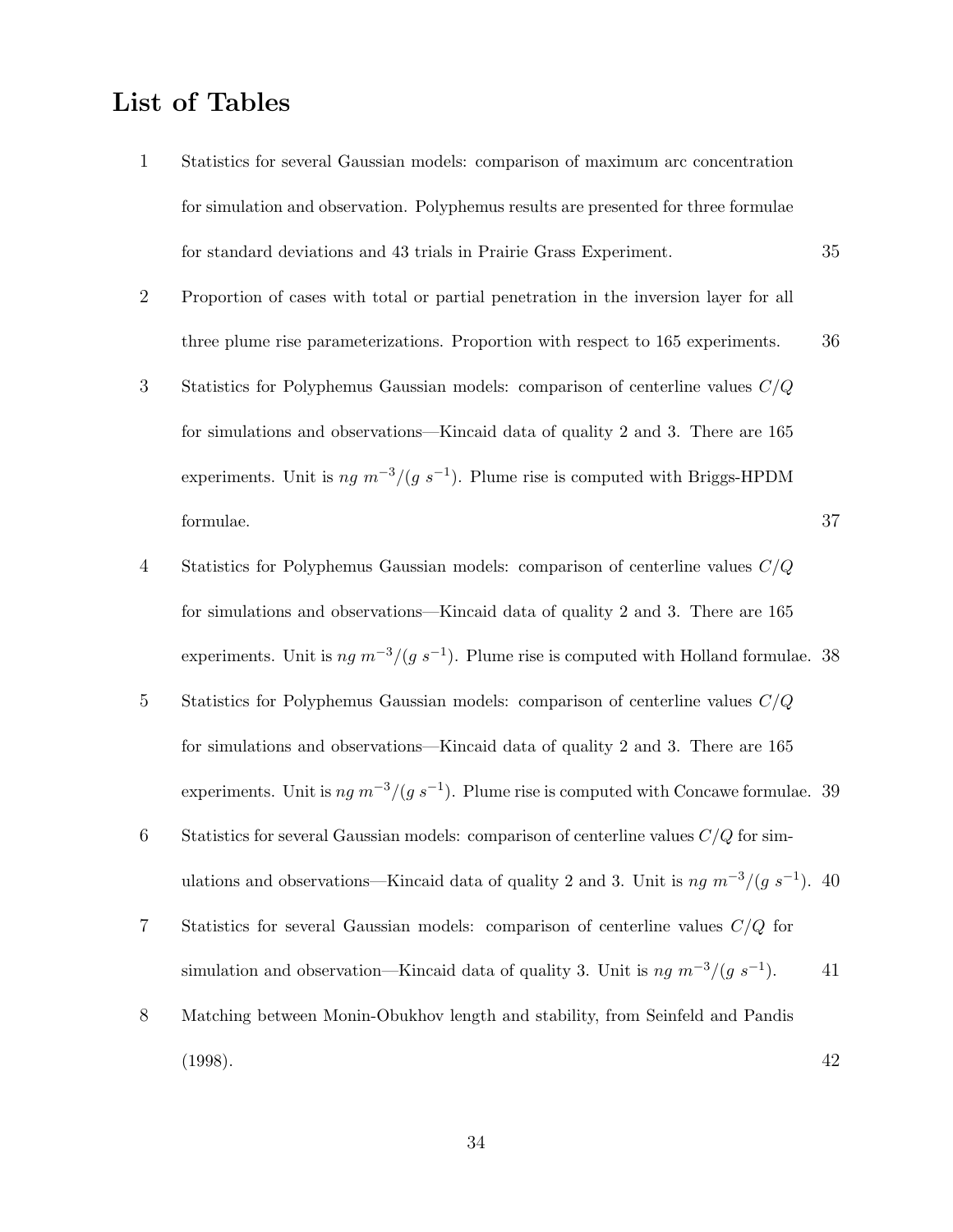| Model             | Mean | FB      | NMSE | Corr | FAC2     |
|-------------------|------|---------|------|------|----------|
| Observations      | 2.23 | 0.00    | 0.00 | 1.00 | 1.00     |
| ADMS4             | 1.56 | 0.36    | 3.01 | 0.63 | 0.66     |
| <b>AERMOD</b>     | 2.14 | 0.04    | 1.83 | 0.75 | 0.73     |
| ISCST3            | 2.01 | 0.11    | 1.78 | 0.72 | 0.61     |
| Observations      | 2.32 | 0.00    | 0.00 | 1.00 | 1.00     |
| <b>Briggs</b>     | 2.33 | 0.00    | 1.83 | 0.78 | 0.74     |
| Doury             | 1.74 | 0.29    | 2.58 | 0.67 | 0.29     |
| Similarity theory | 2.34 | $-0.01$ | 0.91 | 0.85 | $0.62\,$ |

Table 1. Statistics for several Gaussian models: comparison of maximum arc concentration for simulation and observation. Polyphemus results are presented for three formulae for standard deviations and 43 trials in Prairie Grass Experiment.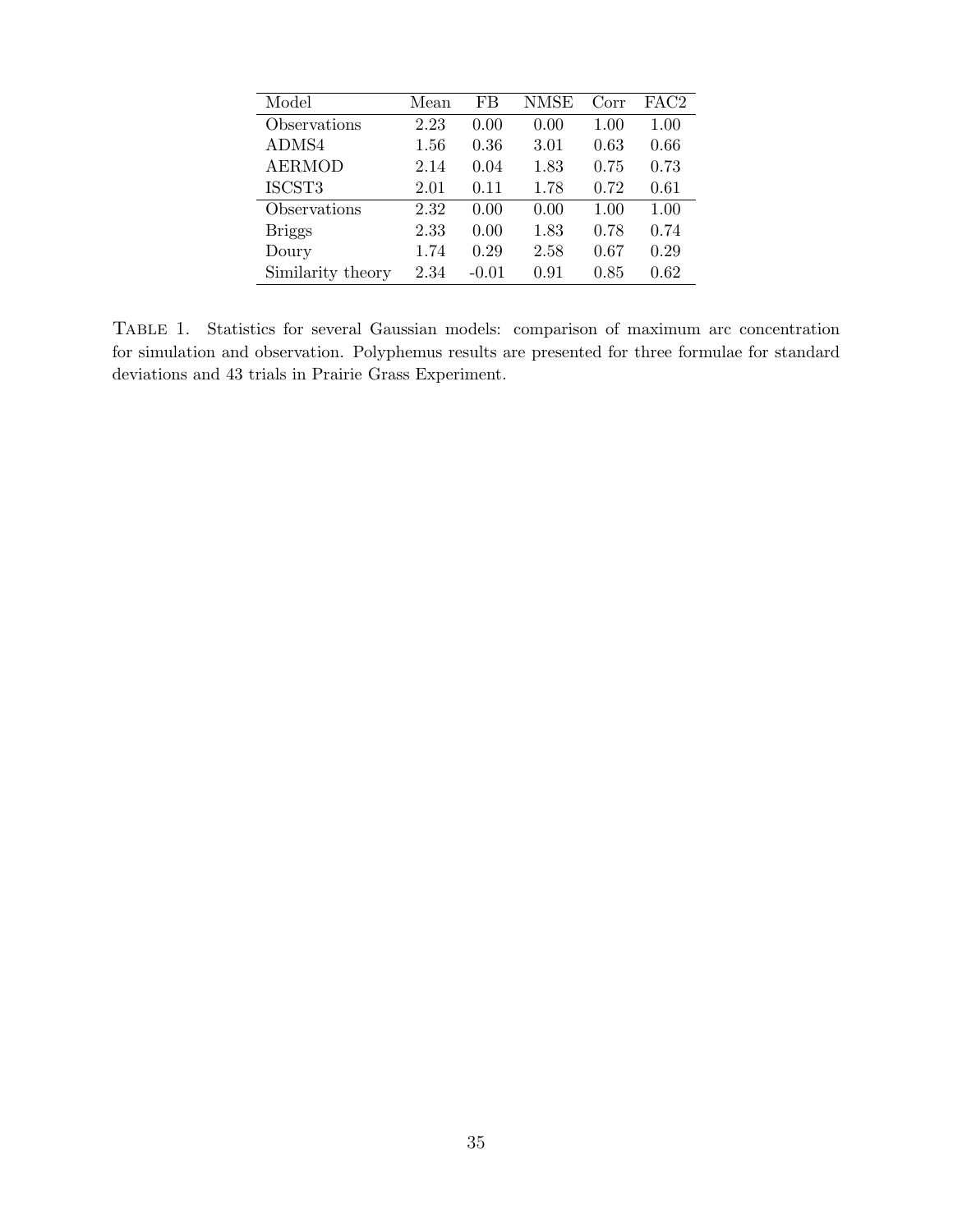| Model       |      | Total penetration Partial penetration |
|-------------|------|---------------------------------------|
| Briggs-HPDM | 29%  | 28\%                                  |
| Holland     | 23\% | 17%                                   |
| Concawe     | 24%  | 23%                                   |

Table 2. Proportion of cases with total or partial penetration in the inversion layer for all three plume rise parameterizations. Proportion with respect to 165 experiments.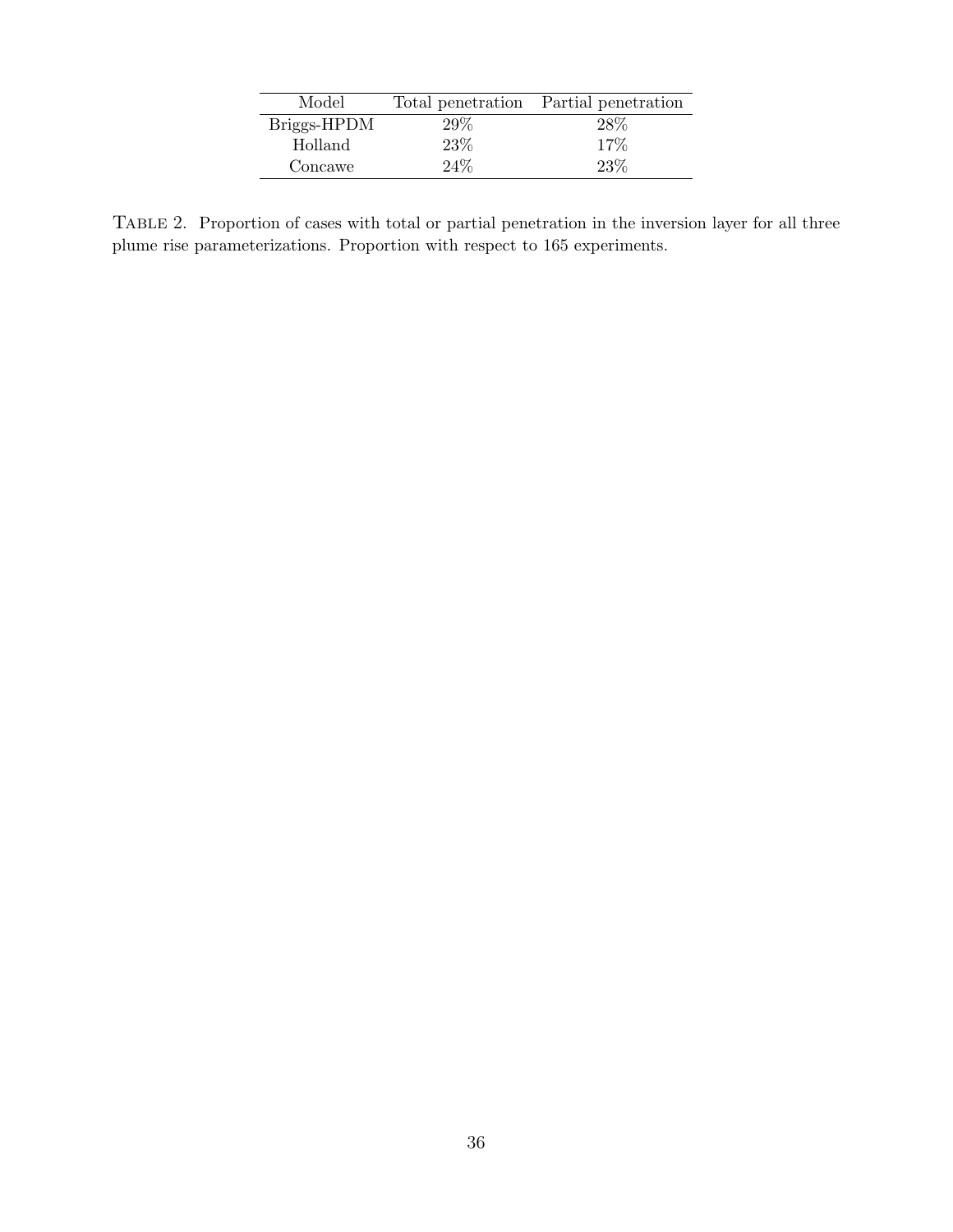| Model         | Mean        | std                             |      | FB NMSE Corr FAC2 |      |      |
|---------------|-------------|---------------------------------|------|-------------------|------|------|
| Obs           | 39.89       | 39.22                           | 0.00 | 0.00              | 1.00 | 1.00 |
| <b>Briggs</b> | 21.33       | 21.10                           | 0.61 | 2.37              | 0.19 | 0.43 |
| Doury         | 12.77 14.09 |                                 | 1.03 | 4.70              | 0.07 | 0.22 |
| Sim.th.       |             | $42.02 \quad 34.73 \quad -0.05$ |      | 1.33              | 0.19 | 0.45 |

TABLE 3. Statistics for Polyphemus Gaussian models: comparison of centerline values  $C/Q$  for simulations and observations—Kincaid data of quality 2 and 3. There are 165 experiments. Unit is ng  $m^{-3}/(g s^{-1})$ . Plume rise is computed with Briggs-HPDM formulae.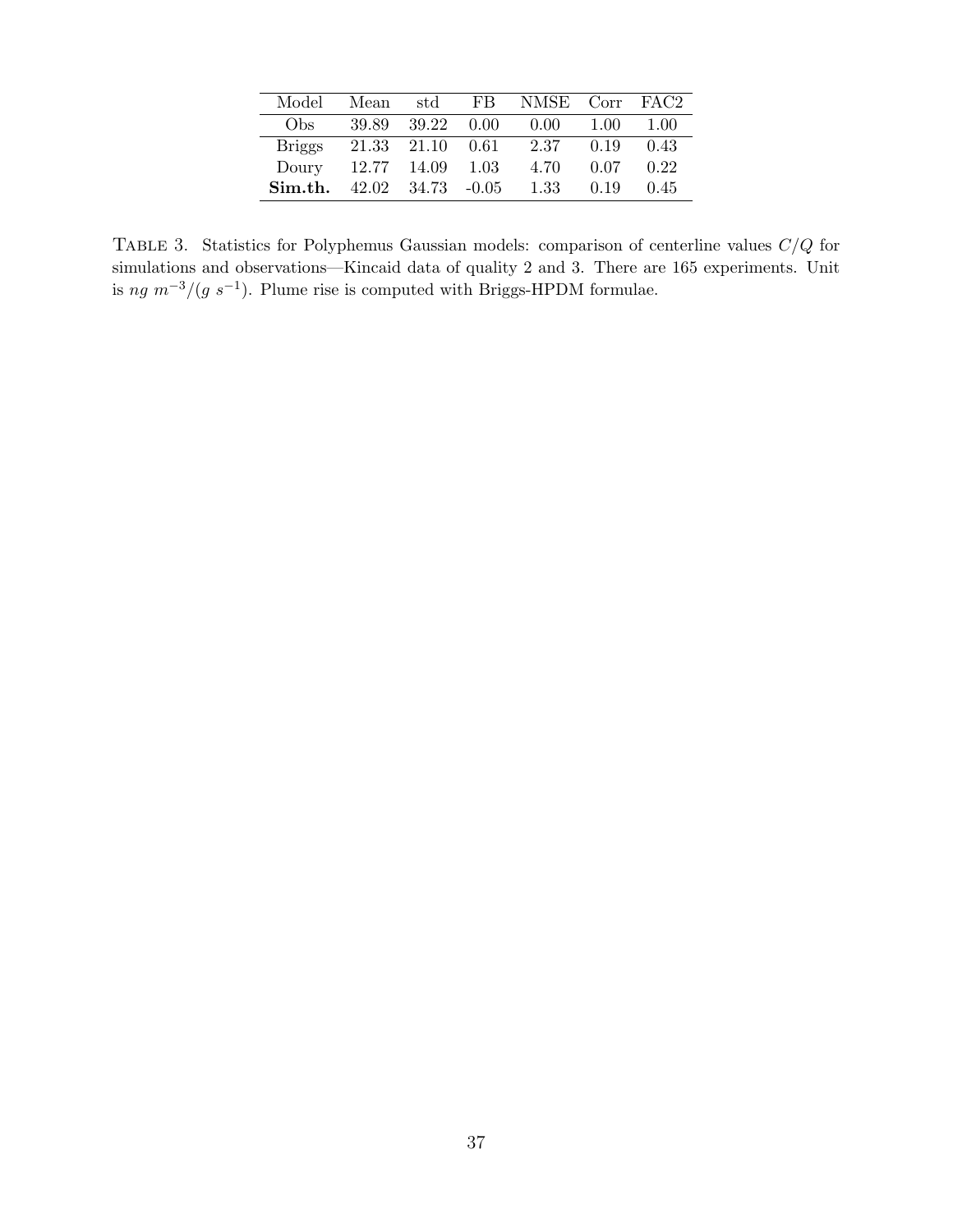| Model         | Mean | $_{\rm std}$            | FB NMSE Corr FAC2 |      |      |
|---------------|------|-------------------------|-------------------|------|------|
| Obs -         |      | 39.89 39.22 0.00        | - 0.00            | 1.00 | 1.00 |
| <b>Briggs</b> |      | 33.01 28.26 0.19        | -1.46             | 0.21 | 0.42 |
| Doury         |      | 15.87 13.27 0.86        | 3.55              | 0.04 | 0.28 |
| Sim.th.       |      | $61.97$ $47.52$ $-0.43$ | 1.38              | 0.24 | 0.38 |

TABLE 4. Statistics for Polyphemus Gaussian models: comparison of centerline values  $C/Q$  for simulations and observations—Kincaid data of quality 2 and 3. There are 165 experiments. Unit is ng  $m^{-3}/(g s^{-1})$ . Plume rise is computed with Holland formulae.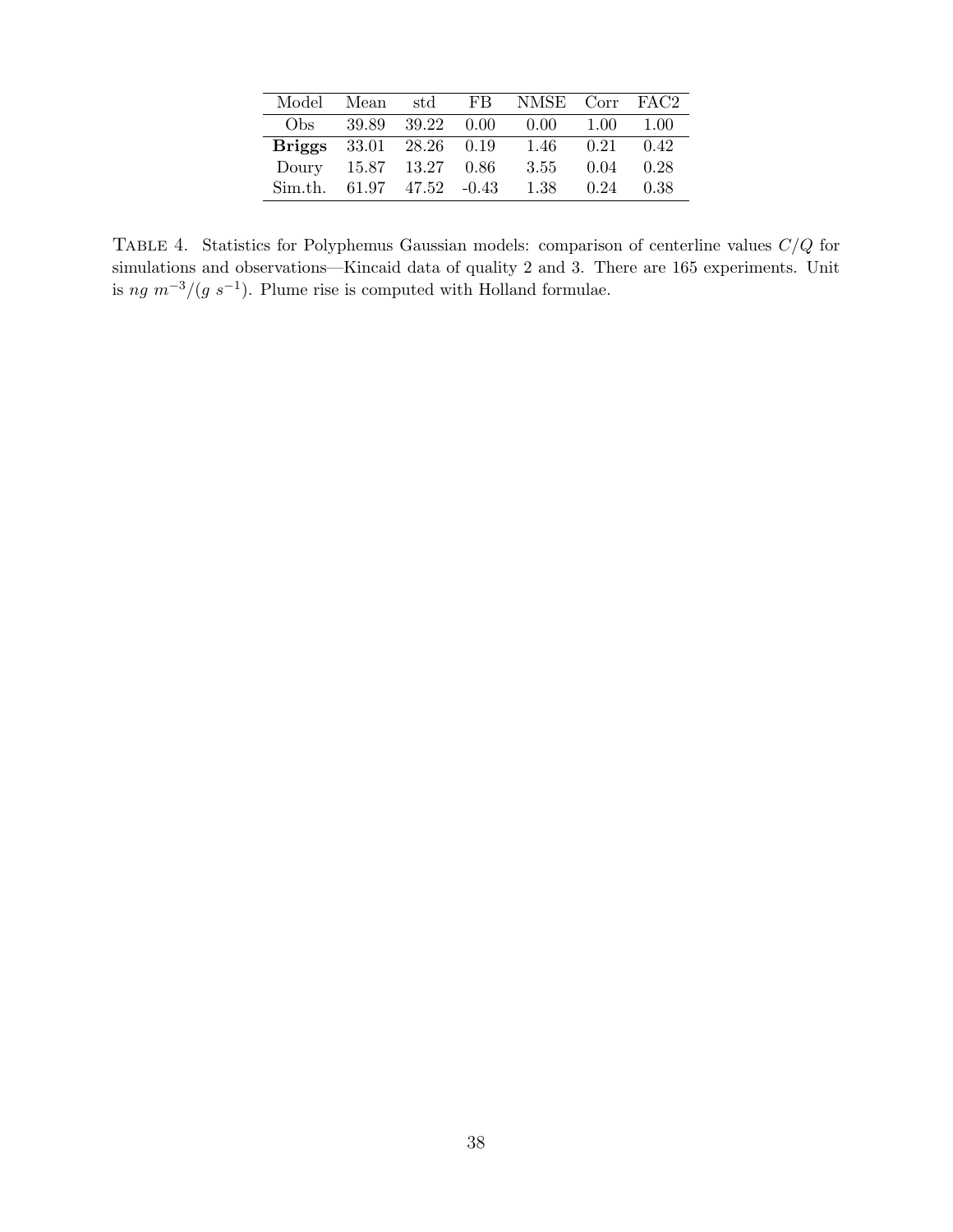| Model         | Mean | $_{\rm std}$                               | FB NMSE Corr FAC2 |      |      |
|---------------|------|--------------------------------------------|-------------------|------|------|
| Obs -         |      | 39.89 39.22 0.00                           | - 0.00            | 1.00 | 1.00 |
| <b>Briggs</b> |      | 32.88 32.75 0.19                           | 1.49              | 0.27 | 0.48 |
| Doury         |      | 16.87 17.74 0.81                           | 3.29              | 0.12 | 0.31 |
| Sim.th.       |      | $61.82 \quad 53.79 \quad -0.43 \quad 1.57$ |                   | 0.24 | 0.43 |

TABLE 5. Statistics for Polyphemus Gaussian models: comparison of centerline values  $C/Q$  for simulations and observations—Kincaid data of quality 2 and 3. There are 165 experiments. Unit is ng  $m^{-3}/(g s^{-1})$ . Plume rise is computed with Concawe formulae.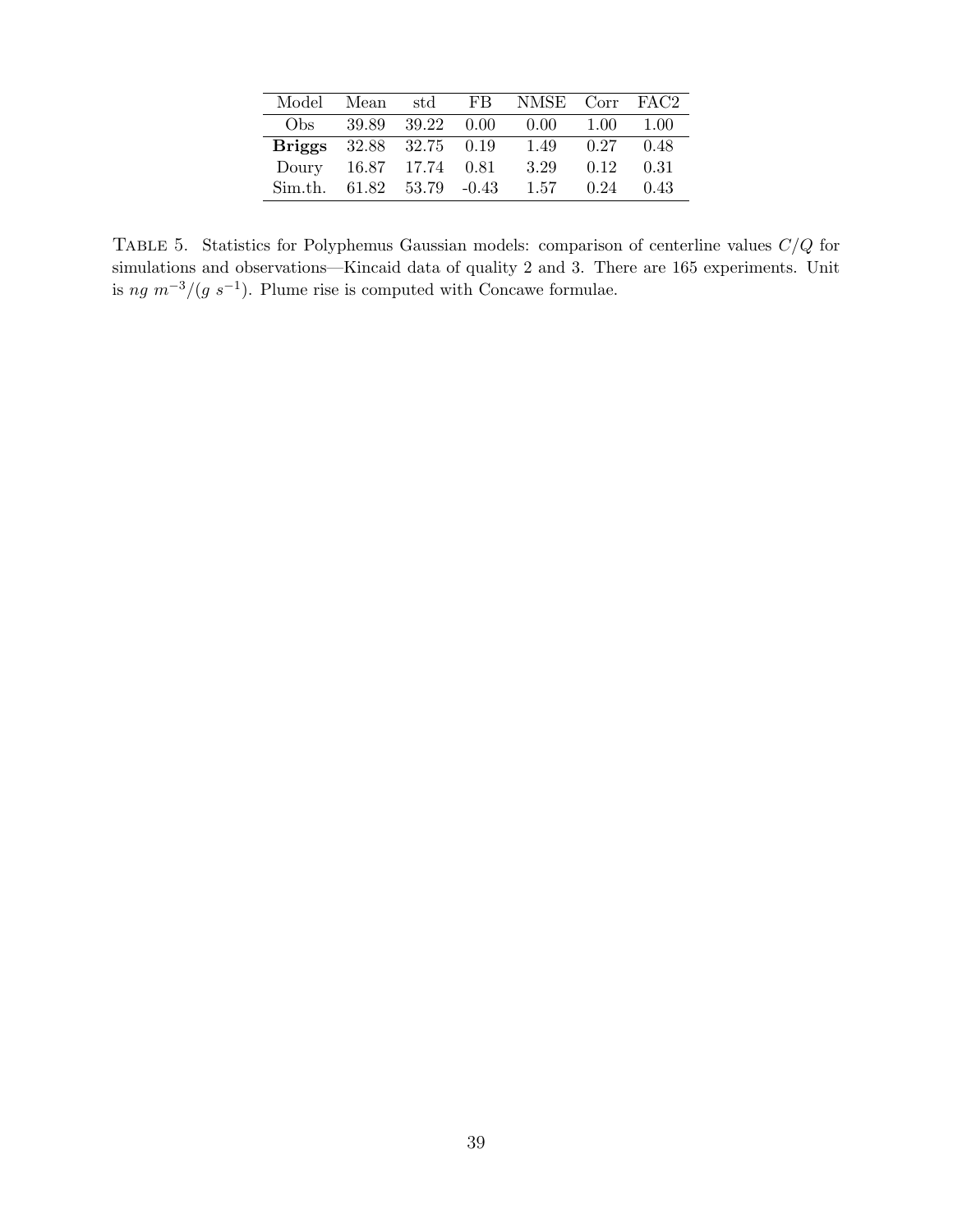| Model           | Mean  | std   | FB      | NMSE | Corr | FAC2 |
|-----------------|-------|-------|---------|------|------|------|
| Obs             | 41.0  | 39.3  | 0.00    | 0.00 | 1.00 | 1.00 |
| ADMS4           | 40.4  | 31.1  | $-0.05$ | 0.80 | 0.50 | 0.58 |
| <b>AERMOD</b>   | 20.3  | 24.1  | 0.68    | 2.30 | 0.35 | 0.33 |
| ISCST3          | 23.1  | 53.3  | 0.56    | 3.83 | 0.26 | 0.26 |
| Obs             | 39.89 | 39.22 | 0.00    | 0.00 | 1.00 | 1.00 |
| Briggs/Concawe  | 32.83 | 32.80 | 0.19    | 1.50 | 0.27 | 0.47 |
| Doury/Concawe   | 16.75 | 17.81 | 0.82    | 3.32 | 0.12 | 0.30 |
| Sim.th./Concawe | 61.70 | 53.91 | $-0.43$ | 1.58 | 0.25 | 0.43 |
| Sim.th/HPDM     | 41.99 | 34.76 | $-0.05$ | 1.33 | 0.19 | 0.44 |

TABLE 6. Statistics for several Gaussian models: comparison of centerline values  $C/Q$  for simulations and observations—Kincaid data of quality 2 and 3. Unit is  $ng \, m^{-3}/(g \, s^{-1})$ .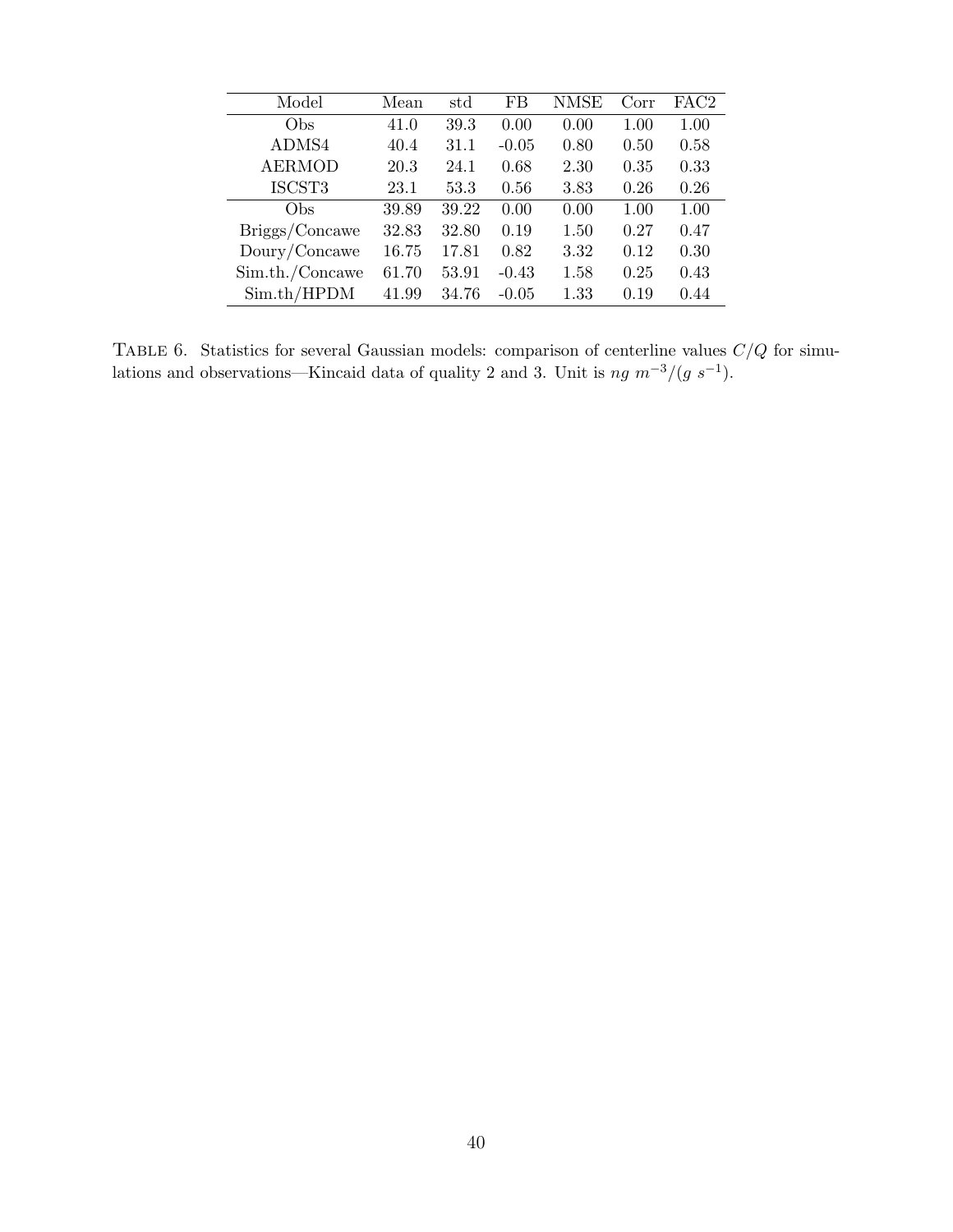| Model           | Mean  | std   | FB      | <b>NMSE</b> | Corr | FAC <sub>2</sub> |
|-----------------|-------|-------|---------|-------------|------|------------------|
| Obs             | 54.34 | 40.25 | 0.00    | 0.00        | 1.00 | 1.00             |
| ADMS4           | 48.5  | 31.5  | 0.11    | 0.60        | 0.45 | 0.68             |
| <b>AERMOD</b>   | 21.8  | 21.8  | 0.86    | 2.07        | 0.40 | 0.29             |
| ISCST3          | 30.0  | 60.0  | 0.57    | 2.80        | 0.26 | 0.28             |
| <b>HPDM</b>     | 44.84 | 38.55 | 0.19    | 0.75        | 0.44 | 0.56             |
| <b>SAFE_AIR</b> | 59.73 | 52.54 | $-0.09$ | 1.10        | 0.20 | 0.50             |
| OML             | 47.45 | 45.48 | 0.13    | 1.24        | 0.15 | 0.55             |
| <b>NAME</b>     | 38.7  | 47.2  | 0.33    | 1.45        | 0.27 | 0.56             |
| Obs             | 53.69 | 40.72 | 0.00    | 0.00        | 1.00 | 1.00             |
| Briggs/Concawe  | 37.95 | 33.06 | 0.34    | 1.20        | 0.21 | 0.58             |
| Doury/Concawe   | 17.36 | 14.21 | 1.02    | 3.19        | 0.18 | 0.30             |
| Sim.th./Concawe | 68.91 | 51.25 | $-0.25$ | 1.03        | 0.17 | 0.58             |
| Sim.th/HPDM     | 47.92 | 33.93 | 0.11    | $1.05\,$    | 0.05 | 0.59             |

TABLE 7. Statistics for several Gaussian models: comparison of centerline values  $C/Q$  for simulation and observation—Kincaid data of quality 3. Unit is  $ng \, m^{-3}/(g \, s^{-1})$ .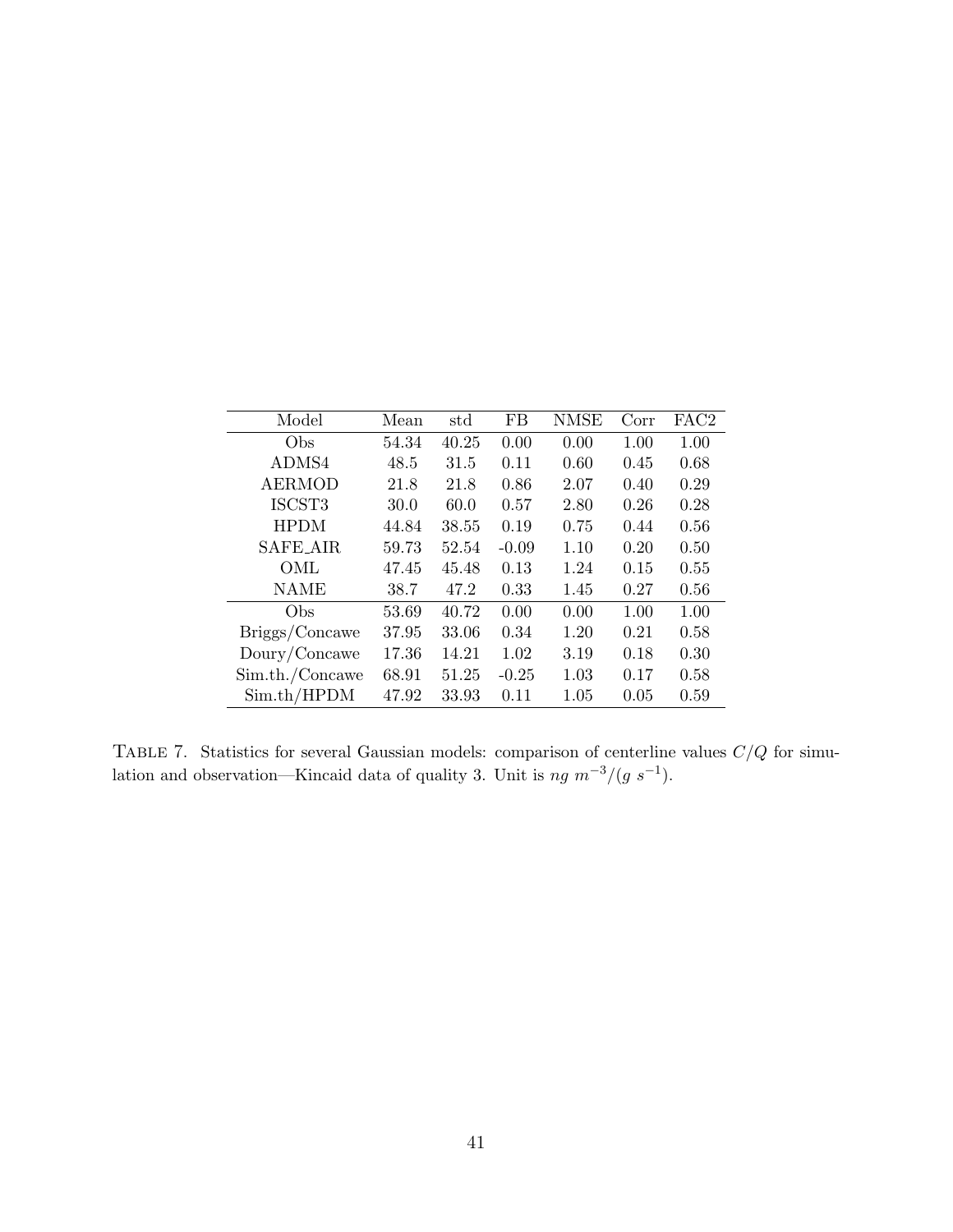| L: Monin-Obukhov length $(m)$ |          | Stability Pasquill class |
|-------------------------------|----------|--------------------------|
| $-100 \le L < 0$              | unstable |                          |
| $-10^5 \le L < -100$          | unstable |                          |
| $ L  > 10^5$                  | neutral  |                          |
| $10 \le L < 10^5$             | stable   | F.                       |
| $0 \leq L < 10$               | stable   | F,                       |
|                               |          |                          |

Table 8. Matching between Monin-Obukhov length and stability, from Seinfeld and Pandis (1998).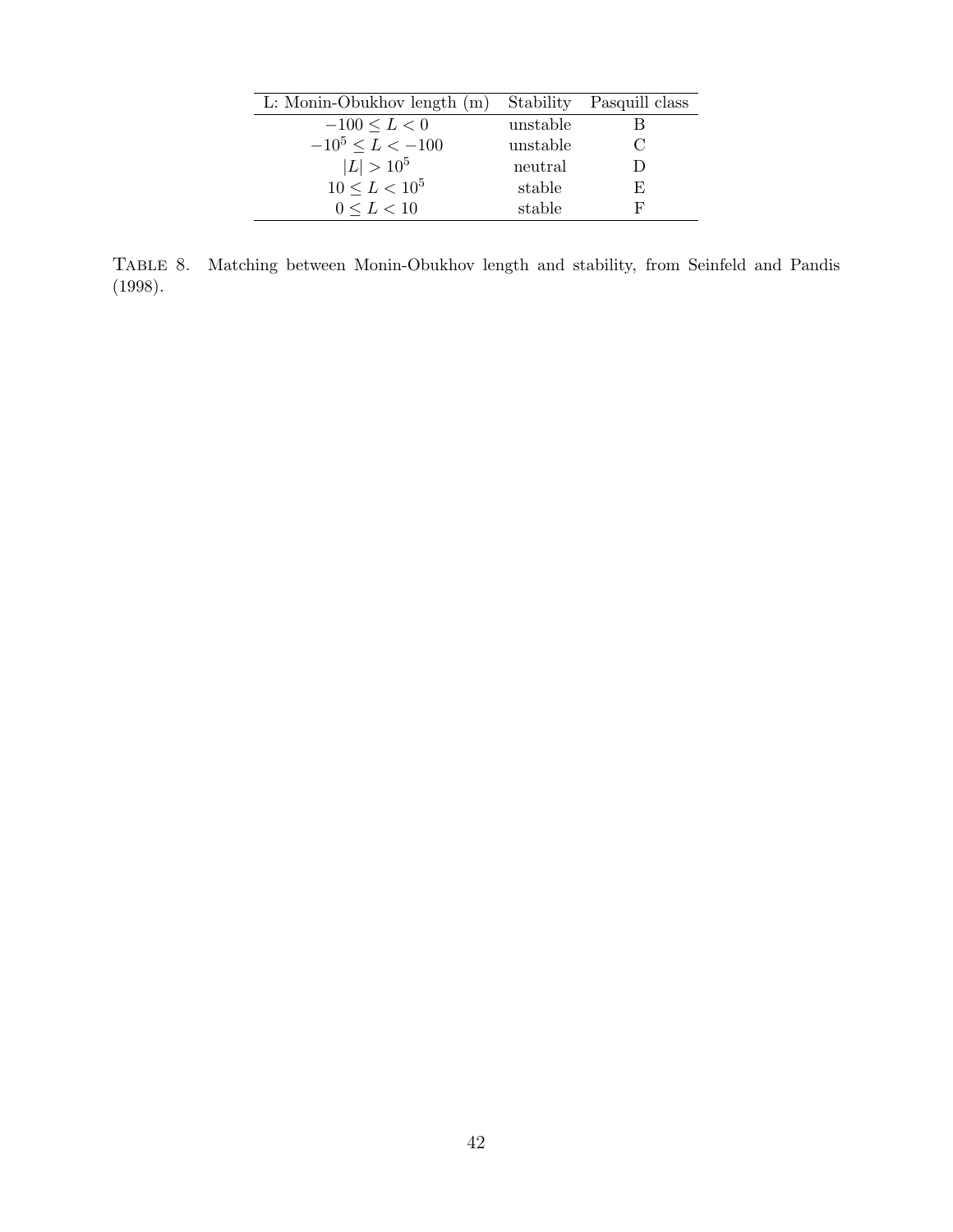## List of Figures

- 1 Representation of an elevated source:  $z_s$  is the source height and  $z_p$  is the effective source height, with plume rise. The modeled point of emission is at  $z_p$  but the downwind travel is neglected during plume rise. The initial plume spread due to plume rise is  $\sigma_{z_{\text{pr}}}$ . . 45
- 2 Partial penetration in the inversion layer:  $z_s$  is the source height and  $z_i$  is the inversion layer source height. The penetration factor is noted  $P$ . The initial plume rise is  $\Delta h$  and the plume rise of the remnant part of the plume within the boundary layer is  $\Delta h'$ . Finally, Q is the total emission rate. 46
- 3 Evolution of the Gaussian standard deviations  $\sigma_y$  and  $\sigma_z$  against of the travel time from the source, for Briggs's formulae (six stability classes), Doury's parameterization (normal diffusion) and similarity-theory scheme (stable, neutral and unstable cases.  $47$
- 4 Evolution of the statistics against the downwind distance from source, for six statistical indicators and the three standard deviation parameterizations. The statistics are computed at five monitoring arcs  $(50 \,\mathrm{m}, 100 \,\mathrm{m}, 200 \,\mathrm{m}, 400 \,\mathrm{m}$  and 800 m). The acceptable performance is situated between the dashed lines. 48
- 5 Scatter plot of maximum arc concentrations for observations and simulations with various sigma parameterizations. Prairie Grass experiment, 43 trials. Unit is  $\mu g \, m^{-3} / (g \, s^{-1})$ . The results are shown at five monitoring arcs  $(50 \,\mathrm{m}, 100 \,\mathrm{m}, 200 \,\mathrm{m},$  $400 \,\mathrm{m}$  and  $800 \,\mathrm{m}$ ).  $49$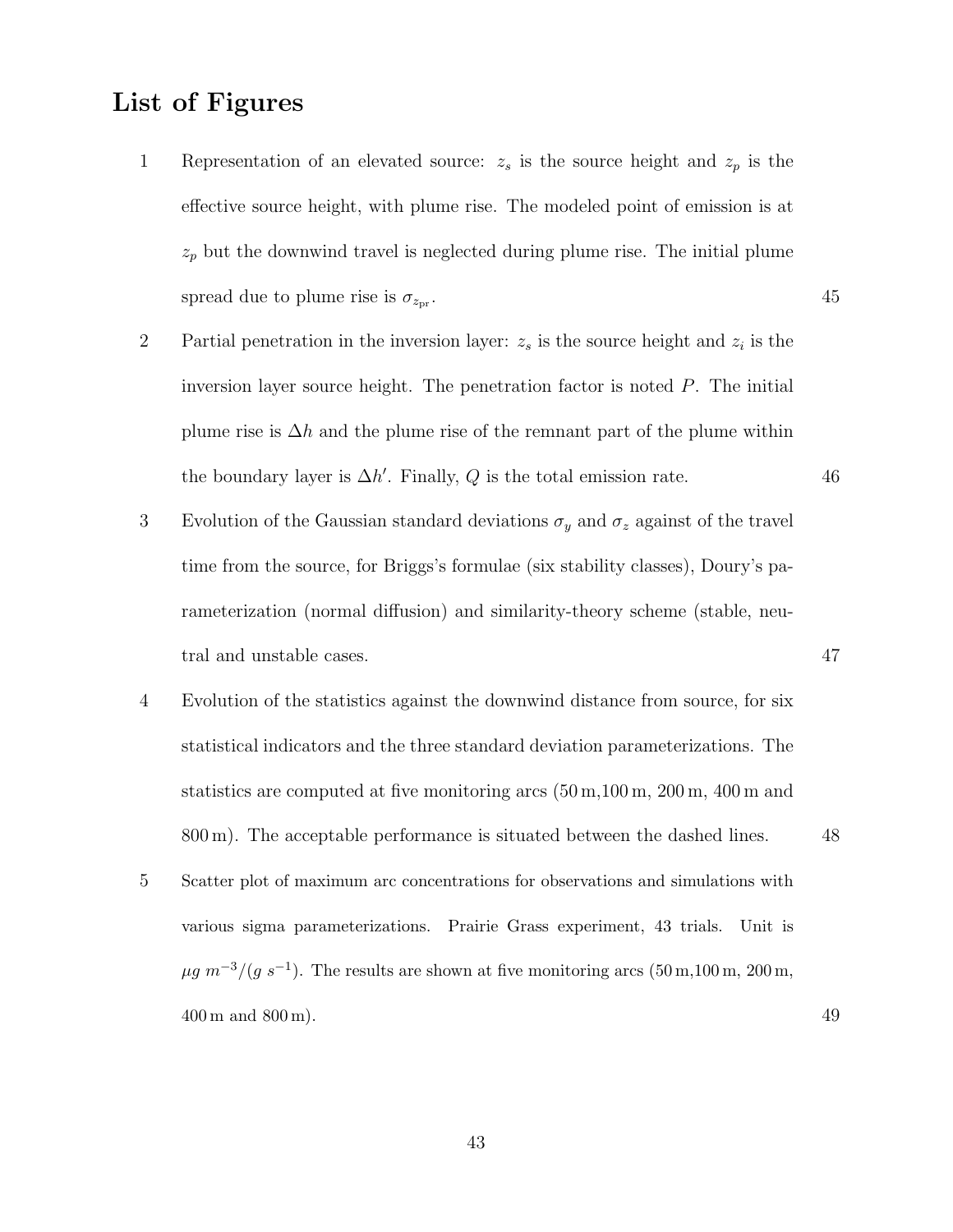- 6 Plume rise (in m) computed by the different schemes for Kincaid experiments, as a function of the wind speed. 50
- 7 Scatter plots of centerline values C/Q for simulations and observations—Kincaid data of quality 2 and 3. There are 165 experiments. Unit is  $ng \, m^{-3}/(g \, s^{-1})$ . Plume rise is computed with the Briggs-HPDM formulae. Standard deviations are computed with the Briggs and similarity-theory formulae. 51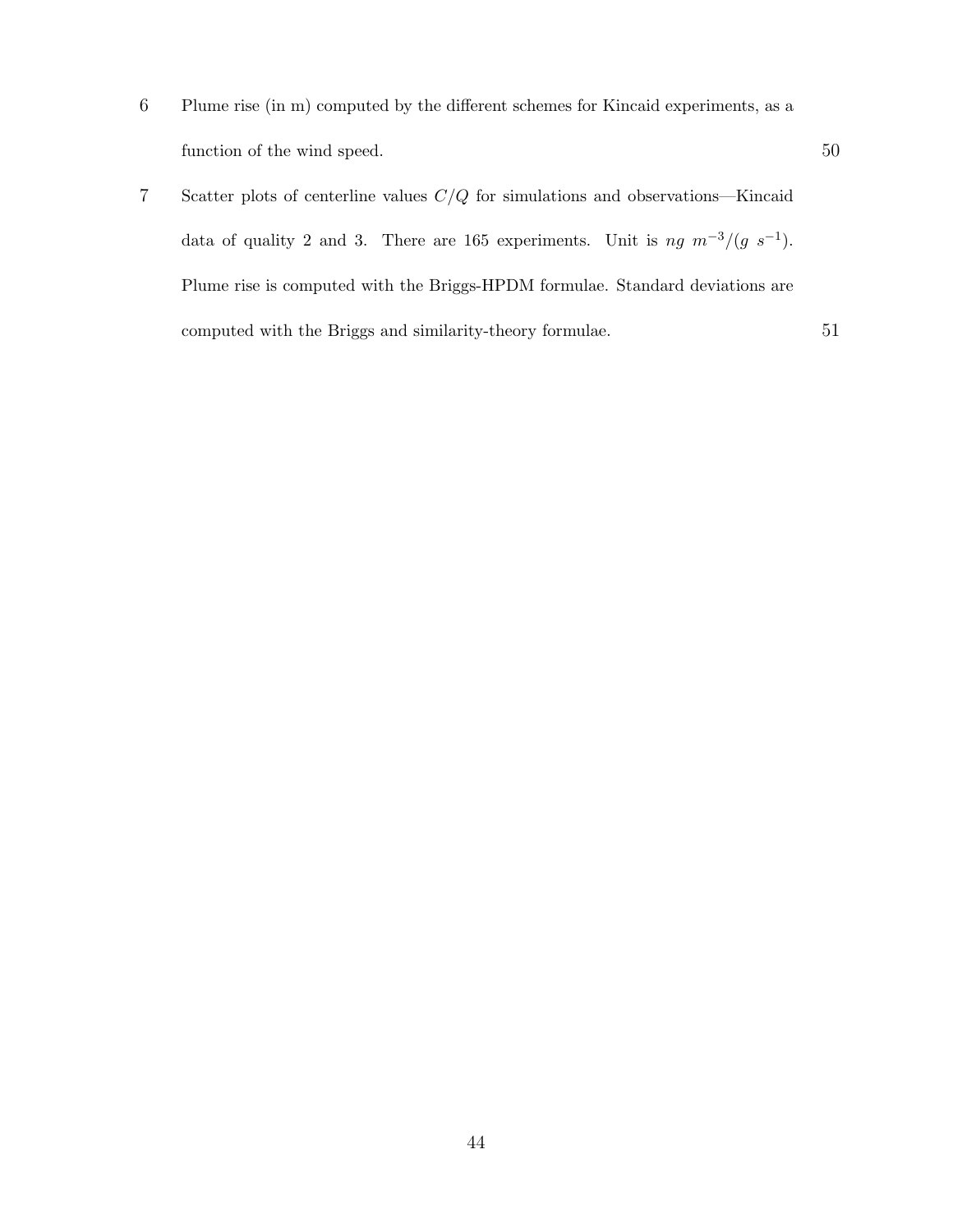

FIG. 1. Representation of an elevated source:  $z_s$  is the source height and  $z_p$  is the effective source height, with plume rise. The modeled point of emission is at  $z_p$  but the downwind travel is neglected during plume rise. The initial plume spread due to plume rise is  $\sigma_{z_{\text{pr}}}$ .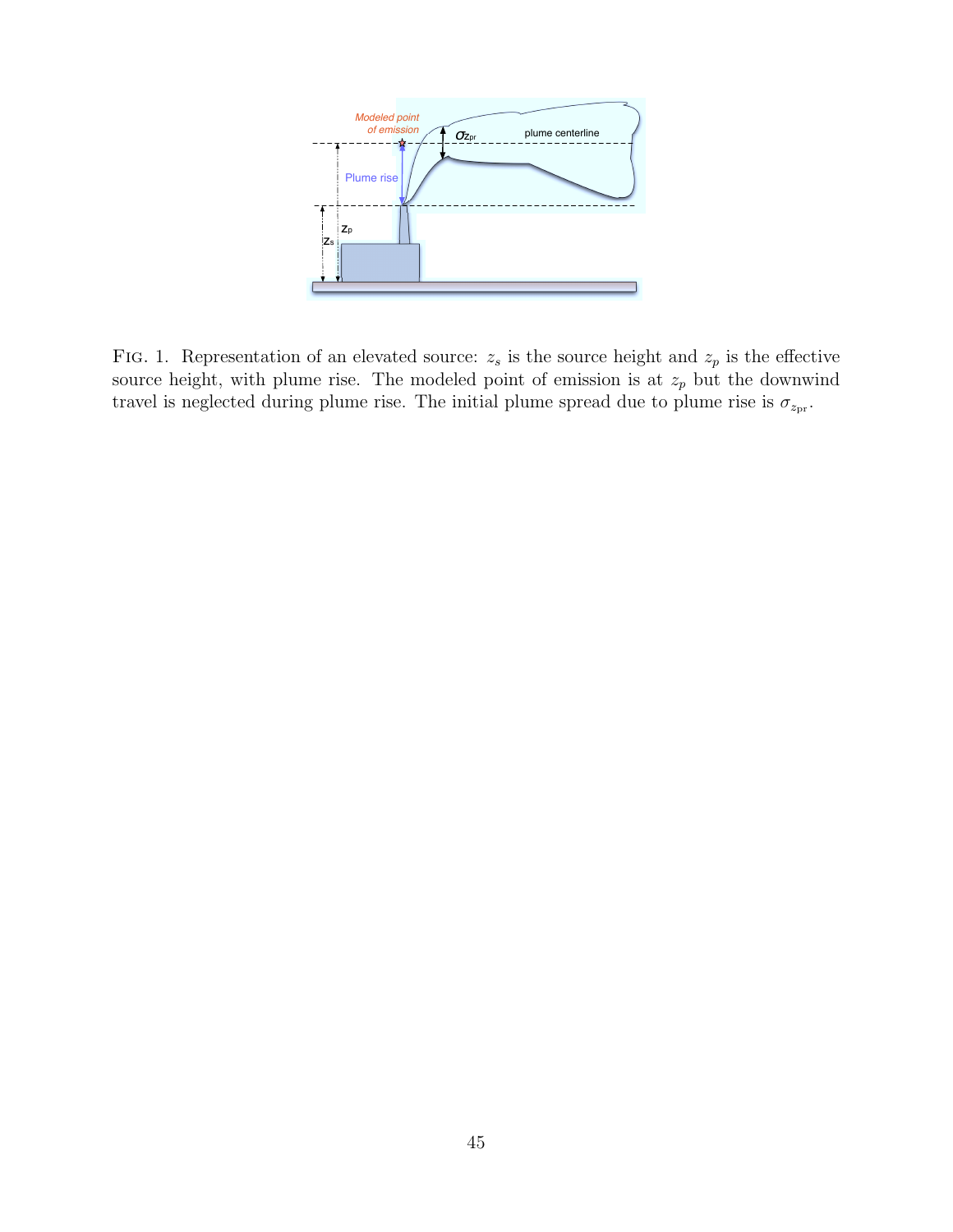

FIG. 2. Partial penetration in the inversion layer:  $z_s$  is the source height and  $z_i$  is the inversion layer source height. The penetration factor is noted P. The initial plume rise is  $\Delta h$  and the plume rise of the remnant part of the plume within the boundary layer is  $\Delta h'$ . Finally, Q is the total emission rate.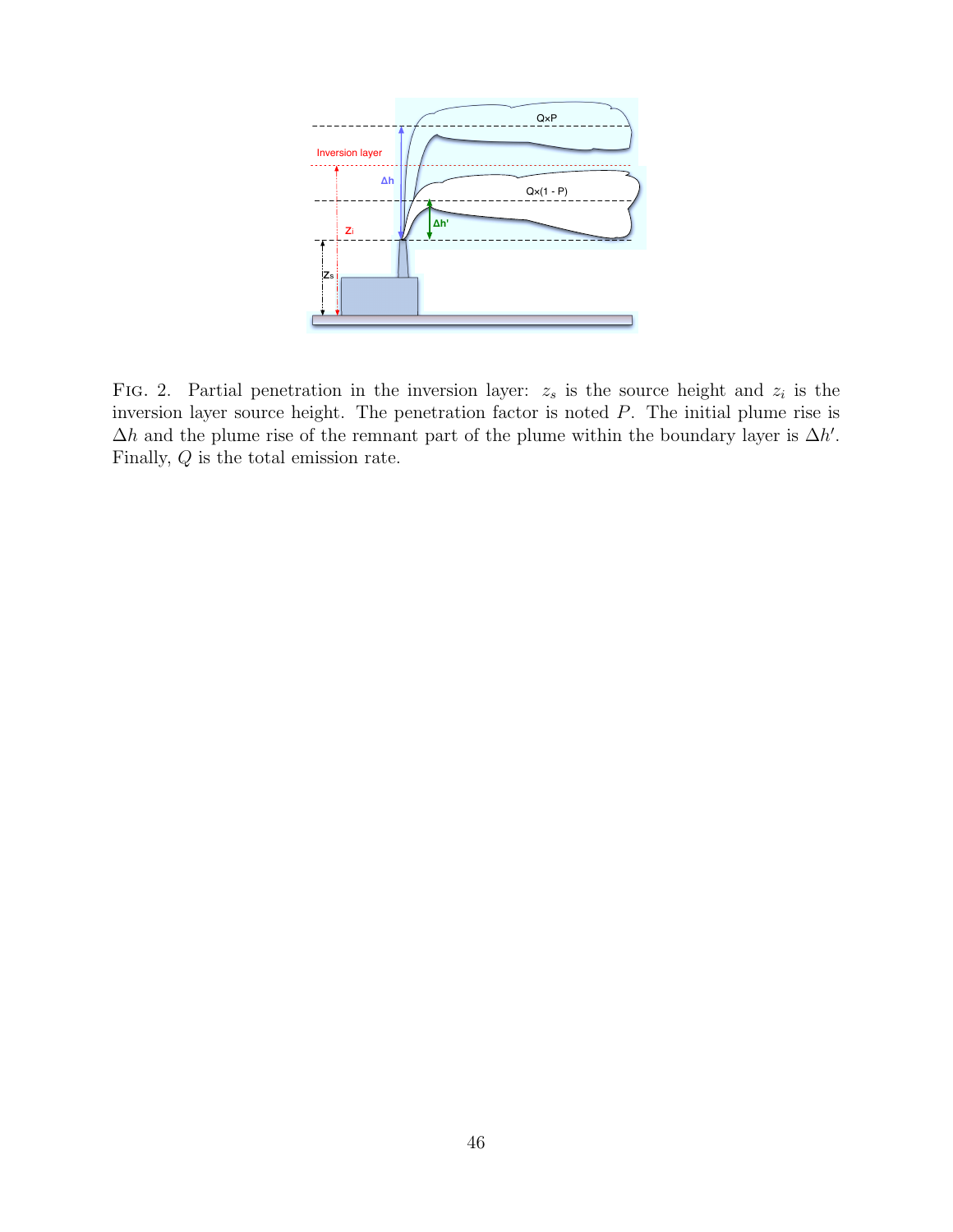

FIG. 3. Evolution of the Gaussian standard deviations  $\sigma_y$  and  $\sigma_z$  against of the travel time from the source, for Briggs's formulae (six stability classes), Doury's parameterization (normal diffusion) and similarity-theory scheme (stable, neutral and unstable cases.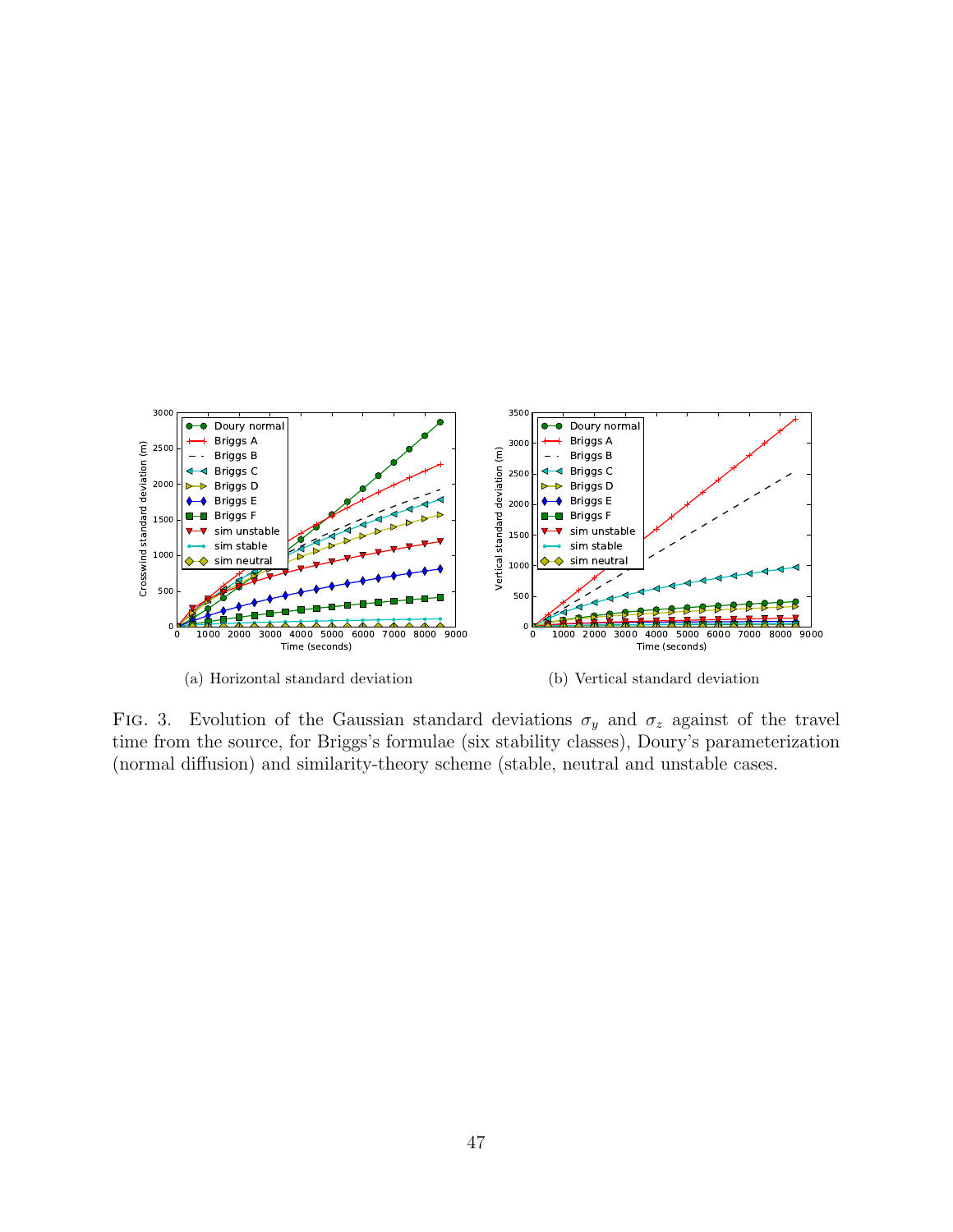

Fig. 4. Evolution of the statistics against the downwind distance from source, for six statistical indicators and the three standard deviation parameterizations. The statistics are computed at five monitoring arcs (50 m,100 m, 200 m, 400 m and 800 m). The acceptable performance is situated between the dashed lines.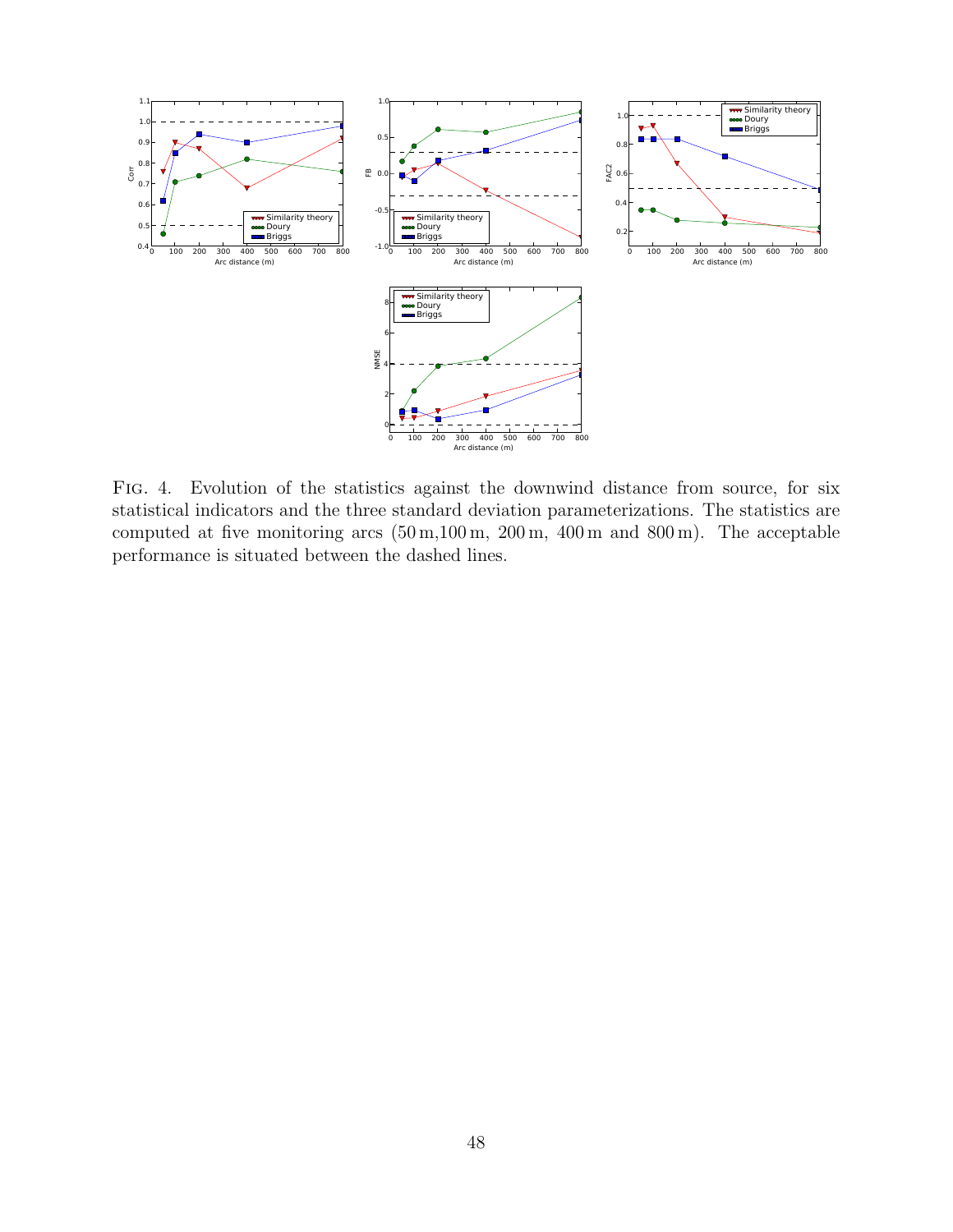

Fig. 5. Scatter plot of maximum arc concentrations for observations and simulations with various sigma parameterizations. Prairie Grass experiment, 43 trials. Unit is  $\mu g m^{-3}/(g s^{-1})$ . The results are shown at five monitoring arcs  $(50 \text{ m},100 \text{ m}, 200 \text{ m}, 400 \text{ m} \text{ and } 800 \text{ m}).$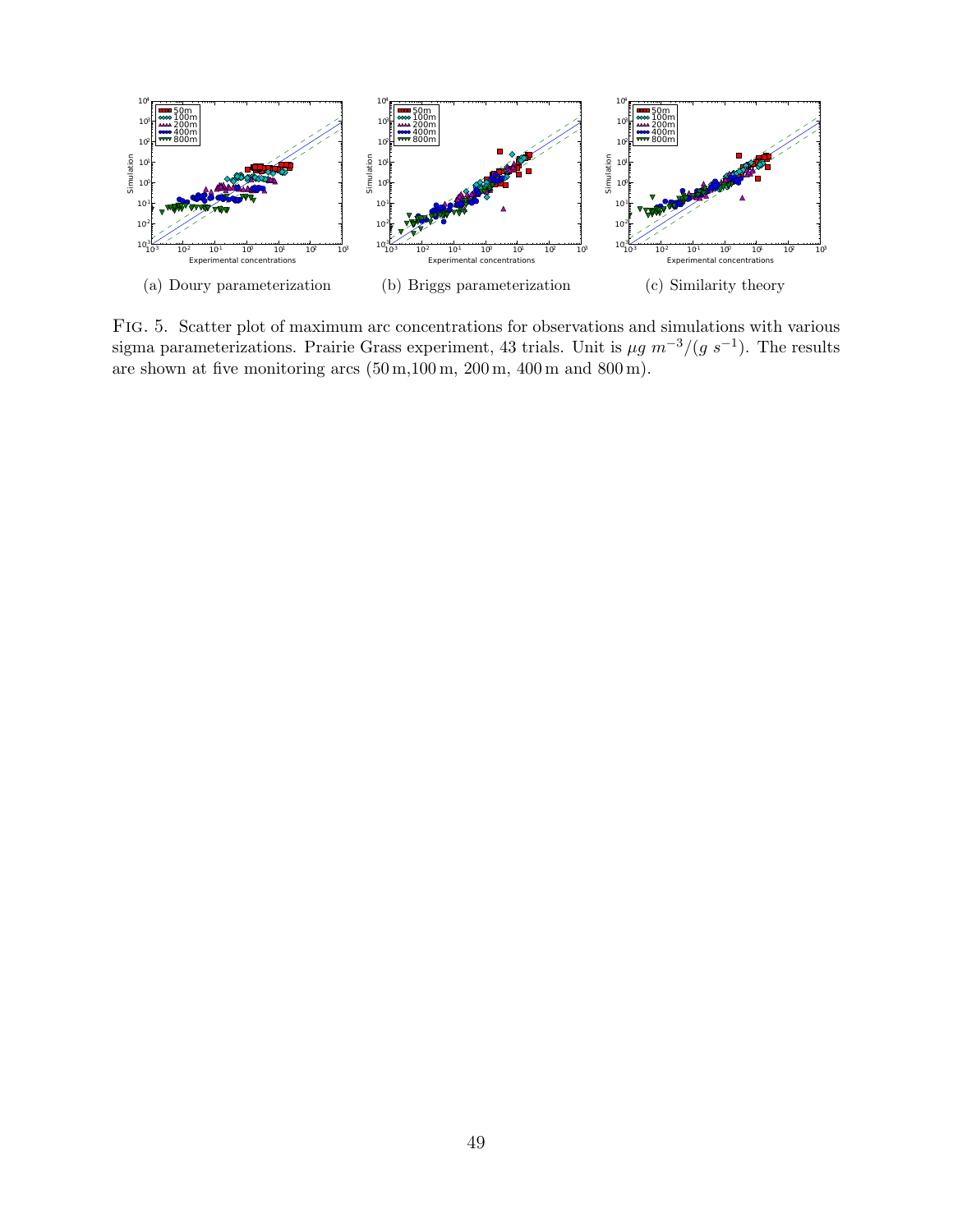

Fig. 6. Plume rise (in m) computed by the different schemes for Kincaid experiments, as a function of the wind speed.